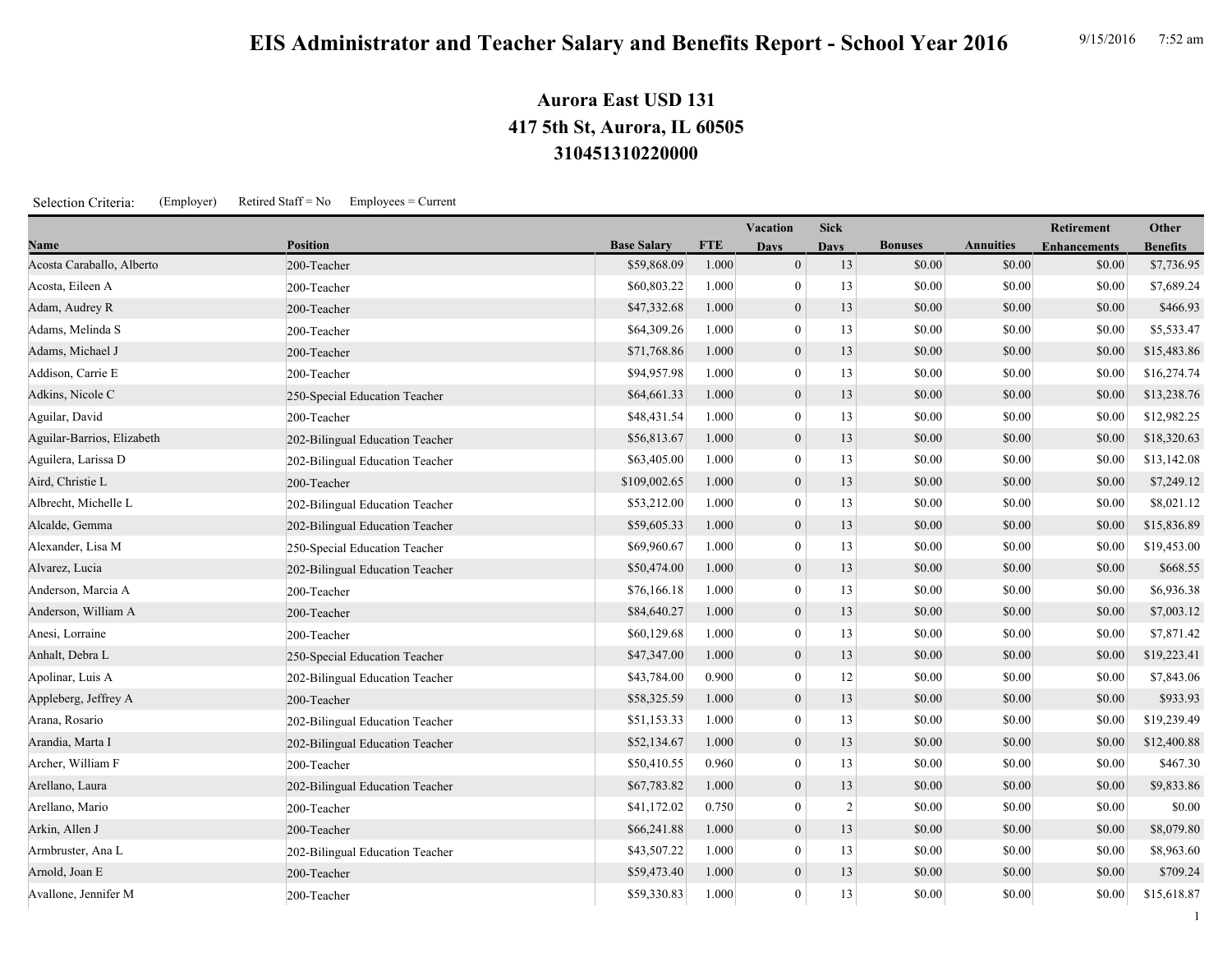|                         |                                                     |                    |            | <b>Sick</b><br>Vacation |             |                |                  | Retirement          | Other           |
|-------------------------|-----------------------------------------------------|--------------------|------------|-------------------------|-------------|----------------|------------------|---------------------|-----------------|
| Name                    | <b>Position</b>                                     | <b>Base Salary</b> | <b>FTE</b> | <b>Days</b>             | <b>Days</b> | <b>Bonuses</b> | <b>Annuities</b> | <b>Enhancements</b> | <b>Benefits</b> |
| Avendano, Juan C        | 202-Bilingual Education Teacher                     | \$57,682.33        | 1.000      | $\mathbf{0}$            | 13          | \$0.00         | \$0.00           | \$0.00              | \$8,064.44      |
| Aye, Michael R          | 200-Teacher                                         | \$47,238.59        | 1.000      | $\mathbf{0}$            | 13          | \$0.00         | \$0.00           | \$0.00              | \$13,972.56     |
| Ayers, Trent D          | 200-Teacher                                         | \$60,816.56        | 1.000      | $\boldsymbol{0}$        | 13          | \$0.00         | \$0.00           | \$0.00              | \$15,210.65     |
| Baaske, Lindsey A       | 200-Teacher                                         | \$57,842.51        | 1.000      | $\overline{0}$          | 13          | \$0.00         | \$0.00           | \$0.00              | \$13,148.43     |
| Babyar, David J         | 200-Teacher                                         | \$53,815.92        | 1.000      | $\boldsymbol{0}$        | 13          | \$0.00         | \$0.00           | \$0.00              | \$15,932.01     |
| Bahler, Derek R         | 250-Special Education Teacher                       | \$35,575.06        | 0.850      | $\mathbf{0}$            | 11          | \$0.00         | \$0.00           | \$0.00              | \$5,655.87      |
| Bakas, Mandy G          | 200-Teacher                                         | \$70,008.24        | 1.000      | $\mathbf{0}$            | 13          | \$0.00         | \$0.00           | \$0.00              | \$8,173.48      |
| Ballard, David R        | 103-Principal                                       | \$99,712.00        | 1.000      | 20                      | 12          | \$0.00         | \$0.00           | \$10,983.83         | \$9,700.44      |
| Ballesteros, Fatima     | 202-Bilingual Education Teacher                     | \$63,816.67        | 1.000      | $\boldsymbol{0}$        | 13          | \$0.00         | \$0.00           | \$0.00              | \$6,810.68      |
| Balsano, Maxwell A      | 200-Teacher                                         | \$46,407.12        | 1.000      | $\mathbf{0}$            | 13          | \$0.00         | \$0.00           | \$0.00              | \$7,947.31      |
| Banach, Brian S         | 200-Teacher                                         | \$53,660.26        | 1.000      | $\boldsymbol{0}$        | 13          | \$0.00         | \$0.00           | \$0.00              | \$1,438.17      |
| Barber, Emily F         | 250-Special Education Teacher                       | \$49,108.67        | 1.000      | $\mathbf{0}$            | 13          | \$0.00         | \$0.00           | \$0.00              | \$7,980.60      |
| Barclay, Camille A      | 200-Teacher                                         | \$56,748.79        | 1.000      | $\boldsymbol{0}$        | 13          | \$0.00         | \$0.00           | \$0.00              | \$8,030.49      |
| Barenie, Krista S       | 200-Teacher                                         | \$50,083.59        | 1.000      | $\mathbf{0}$            | 13          | \$0.00         | \$0.00           | \$0.00              | \$19,264.27     |
| Barnes, Lindsey A       | 250-Special Education Teacher                       | \$43,415.67        | 1.000      | $\boldsymbol{0}$        | 13          | \$0.00         | \$0.00           | \$0.00              | \$7,943.15      |
| Barraza, Jesus M        | 104-Assistant Principal                             | \$83,538.00        | 1.000      | $\overline{0}$          | 12          | \$0.00         | \$0.00           | \$9,202.08          | \$9,351.48      |
| Barreto, Ana Maria      | 202-Bilingual Education Teacher                     | \$45,879.00        | 1.000      | $\boldsymbol{0}$        | 13          | \$0.00         | \$0.00           | \$0.00              | \$7,950.20      |
| Barrett, Charles M      | 250-Special Education Teacher                       | \$21,296.57        | 0.320      | $\mathbf{0}$            | 13          | \$0.00         | \$0.00           | \$0.00              | \$1,814.67      |
| Bassett, Dawn M         | 200-Teacher                                         | \$67,938.41        | 1.000      | $\mathbf{0}$            | 13          | \$0.00         | \$0.00           | \$0.00              | \$8,150.22      |
| Bastian, Joseph         | 200-Teacher                                         | \$65,146.84        | 1.000      | $\mathbf{0}$            | 13          | \$0.00         | \$0.00           | \$0.00              | \$19,392.61     |
| Bausch, William J       | 200-Teacher                                         | \$67,183.50        | 1.000      | $\boldsymbol{0}$        | 13          | \$0.00         | \$0.00           | \$0.00              | \$8,125.57      |
| Beager, Chad            | 250-Special Education Teacher                       | \$47,957.33        | 1.000      | $\overline{0}$          | 13          | \$0.00         | \$0.00           | \$0.00              | \$19,246.84     |
| Becker, Danielle M      | 200-Teacher                                         | \$55,584.57        | 1.000      | $\boldsymbol{0}$        | 13          | \$0.00         | \$0.00           | \$0.00              | \$8,030.08      |
| Becker, Greg            | 611-Resource Teacher Other                          | \$69,960.67        | 1.000      | $\boldsymbol{0}$        | 13          | \$0.00         | \$0.00           | \$0.00              | \$19,453.00     |
| Beckwith, Heidi R       | 200-Teacher                                         | \$61,356.99        | 1.000      | $\mathbf{0}$            | 13          | \$0.00         | \$0.00           | \$0.00              | \$836.54        |
| Bednarik, Patrick D     | 200-Teacher                                         | \$55,851.63        | 1.000      | $\overline{0}$          | 13          | \$0.00         | \$0.00           | \$0.00              | \$9,899.53      |
| Bedon, Monica           | 200-Teacher                                         | \$73,153.27        | 1.000      | $\boldsymbol{0}$        | 13          | \$0.00         | \$0.00           | \$0.00              | \$7,223.78      |
| Beghtol, Joyce A        | 200-Teacher                                         | \$69,388.09        | 1.000      | $\mathbf{0}$            | 13          | \$0.00         | \$0.00           | \$0.00              | \$1,166.82      |
| Begich, Michael T       | 200-Teacher                                         | \$67,874.24        | 1.000      | $\mathbf{0}$            | 13          | \$0.00         | \$0.00           | \$0.00              | \$8,137.88      |
| Bell, Jeremy A          | 110-Department Chair                                | \$78,500.00        | 1.000      | $\overline{0}$          | 12          | \$0.00         | \$0.00           | \$8,647.21          | \$20,555.65     |
| Bement-Withrow, Suzanne | 152-State-Approved Director of Special<br>Education | \$123,000.00       | 1.000      | 16                      | 12          | \$0.00         | \$0.00           | \$13,548.96         | \$9,842.52      |
| Bemister, Thomas G      | 200-Teacher                                         | \$52,590.03        | 1.000      | $\mathbf{0}$            | 13          | \$0.00         | \$0.00           | \$0.00              | \$586.67        |
| Benavides, Cynthia L    | 200-Teacher                                         | \$69,566.27        | 1.000      | $\boldsymbol{0}$        | 13          | \$0.00         | \$0.00           | \$0.00              | \$16,055.68     |
| Benerjee, Susmita B     | 251-Bilingual Special Education Teacher             | \$64,876.33        | 1.000      | $\mathbf{0}$            | 13          | \$0.00         | \$0.00           | \$0.00              | \$6,820.76      |
| Benoit, Christine S     | 611-Resource Teacher Other                          | \$67,367.33        | 1.000      | $\boldsymbol{0}$        | 13          | \$0.00         | \$0.00           | \$0.00              | \$6,110.20      |
| Benson, Leonor A        | 202-Bilingual Education Teacher                     | \$56,597.67        | 1.000      | $\mathbf{0}$            | 13          | \$0.00         | \$0.00           | \$0.00              | \$594.32        |
| Bergren, Jessica        | 202-Bilingual Education Teacher                     | \$44,373.33        | 1.000      | $\boldsymbol{0}$        | $13$        | \$0.00         | \$0.00           | \$0.00              | \$426.28        |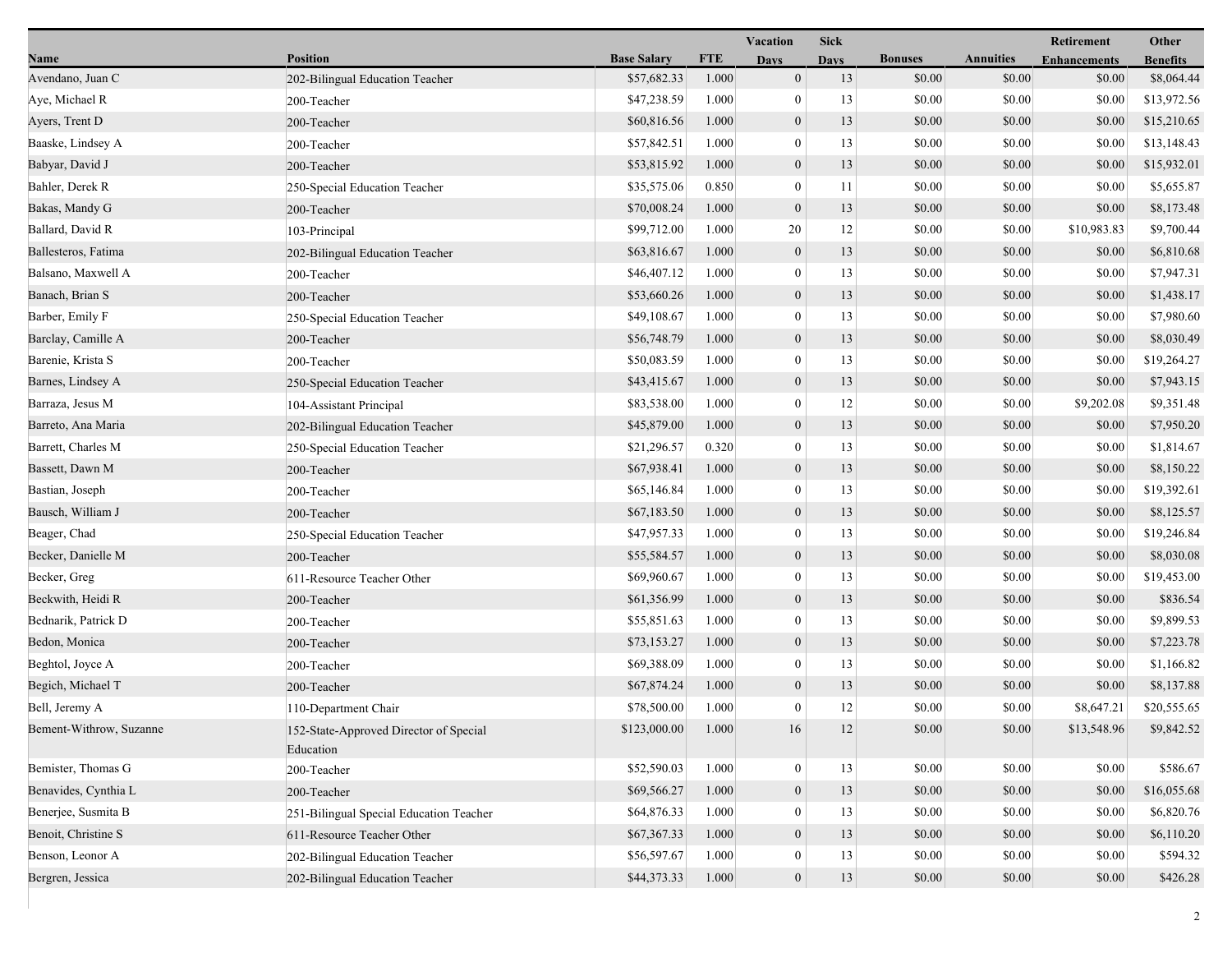|                          |                                 |                    |            | Vacation         | <b>Sick</b> |                |                  | Retirement          | Other           |
|--------------------------|---------------------------------|--------------------|------------|------------------|-------------|----------------|------------------|---------------------|-----------------|
| Name                     | <b>Position</b>                 | <b>Base Salary</b> | <b>FTE</b> | <b>Days</b>      | <b>Days</b> | <b>Bonuses</b> | <b>Annuities</b> | <b>Enhancements</b> | <b>Benefits</b> |
| Bernard, Traci D         | 250-Special Education Teacher   | \$64,661.33        | 1.000      | $\overline{0}$   | 13          | \$0.00         | \$0.00           | \$0.00              | \$19,406.05     |
| Beste, Elizabeth M       | 200-Teacher                     | \$55,980.58        | 1.000      | $\mathbf{0}$     | 13          | \$0.00         | \$0.00           | \$0.00              | \$12,893.46     |
| Birdsall, Sarah          | 200-Teacher                     | \$49,848.38        | 1.000      | $\boldsymbol{0}$ | 13          | \$0.00         | \$0.00           | \$0.00              | \$7,982.77      |
| Blakely, Nicole R        | 200-Teacher                     | \$46,335.26        | 1.000      | $\boldsymbol{0}$ | 13          | \$0.00         | \$0.00           | \$0.00              | \$15,736.59     |
| Bluemke, Alexa A         | 200-Teacher                     | \$54,578.89        | 1.000      | $\mathbf{0}$     | 13          | \$0.00         | \$0.00           | \$0.00              | \$7,974.71      |
| Bockenhauer, Megan E     | 200-Teacher                     | \$56,020.20        | 1.000      | $\boldsymbol{0}$ | 13          | \$0.00         | \$0.00           | \$0.00              | \$19,316.49     |
| Boehning, Heidi B        | 200-Teacher                     | \$55,323.87        | 1.000      | $\mathbf{0}$     | 13          | \$0.00         | \$0.00           | \$0.00              | \$629.36        |
| Boese, Megan K           | 200-Teacher                     | \$46,768.08        | 1.000      | $\mathbf{0}$     | 13          | \$0.00         | \$0.00           | \$0.00              | \$7,626.45      |
| Bohanek, Michelle F      | 200-Teacher                     | \$62,001.41        | 1.000      | $\mathbf{0}$     | 13          | \$0.00         | \$0.00           | \$0.00              | \$696.99        |
| Boldman, April L         | 200-Teacher                     | \$77,992.54        | 1.000      | $\mathbf{0}$     | 13          | \$0.00         | \$0.00           | \$0.00              | \$8,228.61      |
| Bonavolonta, Christopher | 250-Special Education Teacher   | \$51,447.33        | 1.000      | $\mathbf{0}$     | 13          | \$0.00         | \$0.00           | \$0.00              | \$8,038.10      |
| Bonebrake, Sarah T       | 200-Teacher                     | \$87,968.08        | 1.000      | $\mathbf{0}$     | 13          | \$0.00         | \$0.00           | \$0.00              | \$16,326.97     |
| <b>BORTNIK, BLAKE</b>    | 200-Teacher                     | \$46,078.56        | 1.000      | $\mathbf{0}$     | 13          | \$0.00         | \$0.00           | \$0.00              | \$5,449.96      |
| Bown, Kara A             | 200-Teacher                     | \$52,233.97        | 1.000      | $\mathbf{0}$     | 13          | \$0.00         | \$0.00           | \$0.00              | \$10,297.31     |
| Boyd, Margaret A         | 104-Assistant Principal         | \$85,573.00        | 1.000      | $\boldsymbol{0}$ | 12          | \$0.00         | \$0.00           | \$9,426.48          | \$20,724.48     |
| Boyenga, Cindy A         | 200-Teacher                     | \$110,019.94       | 1.000      | $\mathbf{0}$     | 13          | \$0.00         | \$0.00           | \$0.00              | \$13,636.82     |
| Brandt, Jonna M          | 200-Teacher                     | \$58,662.66        | 1.000      | $\mathbf{0}$     | 13          | \$0.00         | \$0.00           | \$0.00              | \$15,938.55     |
| Bredendick, Gary E       | 200-Teacher                     | \$66,285.57        | 1.000      | $\mathbf{0}$     | 13          | \$0.00         | \$0.00           | \$0.00              | \$13,241.84     |
| Brennan, Stephanie D     | 104-Assistant Principal         | \$70,000.00        | 1.000      | $\mathbf{0}$     | 12          | \$0.00         | \$0.00           | \$7,710.78          | \$7,824.50      |
| Brenner, Brooke A        | 202-Bilingual Education Teacher | \$41,041.73        | 1.000      | $\mathbf{0}$     | 13          | \$0.00         | \$0.00           | \$0.00              | \$486.63        |
| Brinkman, Jennifer M     | 110-Department Chair            | \$78,500.00        | 1.000      | $\boldsymbol{0}$ | 12          | \$0.00         | \$0.00           | \$8,647.10          | \$8,573.67      |
| Britton, Beverly         | 200-Teacher                     | \$67,462.60        | 1.000      | $\mathbf{0}$     | 13          | \$0.00         | \$0.00           | \$0.00              | \$12,992.76     |
| Brolley, Margaret M      | 110-Department Chair            | \$82,393.00        | 1.000      | $\mathbf{0}$     | 12          | \$0.00         | \$0.00           | \$9,076.08          | \$9,337.92      |
| Brouch, Edward W         | 103-Principal                   | \$113,312.56       | 1.000      | 20               | 12          | \$0.00         | \$0.00           | \$12,482.13         | \$21,279.36     |
| Brown, Jeremy E          | 200-Teacher                     | \$50,195.94        | 1.000      | $\bf{0}$         | 13          | \$0.00         | \$0.00           | \$0.00              | \$7,984.75      |
| Brown, Patricia A        | 610-Resource Teacher Elementary | \$84,044.22        | 1.000      | $\mathbf{0}$     | 13          | \$0.00         | \$0.00           | \$0.00              | \$7,006.76      |
| Brown, Todd R            | 250-Special Education Teacher   | \$43,415.67        | 1.000      | $\overline{0}$   | 13          | \$0.00         | \$0.00           | \$0.00              | \$7,610.73      |
| BRUMMEL, JESSICA A       | 200-Teacher                     | \$35,552.27        | 0.300      | $\boldsymbol{0}$ | 13          | \$0.00         | \$0.00           | \$0.00              | \$3,542.45      |
| Brummel, Mary E          | 250-Special Education Teacher   | \$55,879.67        | 1.000      | $\mathbf{0}$     | 13          | \$0.00         | \$0.00           | \$0.00              | \$7,026.32      |
| Bruno, Susan M           | 202-Bilingual Education Teacher | \$62,351.00        | 1.000      | $\overline{0}$   | 13          | \$0.00         | \$0.00           | \$0.00              | \$6,795.24      |
| Bryant, William L        | 200-Teacher                     | \$79,840.19        | 1.000      | $\theta$         | 13          | \$0.00         | \$0.00           | \$0.00              | \$19,549.86     |
| Bumpas, Vicky L          | 200-Teacher                     | \$82,857.68        | 1.000      | $\boldsymbol{0}$ | 13          | \$0.00         | \$0.00           | \$0.00              | \$10,731.88     |
| Bundra, Jessica P        | 200-Teacher                     | \$51,434.09        | 1.000      | $\mathbf{0}$     | 13          | \$0.00         | \$0.00           | \$0.00              | \$7,989.50      |
| Burback, Connie          | 200-Teacher                     | \$57,029.92        | 1.000      | $\boldsymbol{0}$ | 13          | \$0.00         | \$0.00           | \$0.00              | \$12,901.21     |
| Burkhalter, John E       | 200-Teacher                     | \$69,734.11        | 1.000      | $\theta$         | 13          | \$0.00         | \$0.00           | \$0.00              | \$16,063.23     |
| Cable, Allison M         | 200-Teacher                     | \$44,304.84        | 1.000      | $\mathbf{0}$     | 13          | \$0.00         | \$0.00           | \$0.00              | \$7,929.79      |
| Calderon-Ramos, Marisol  | 202-Bilingual Education Teacher | \$43,271.33        | 1.000      | $\boldsymbol{0}$ | 13          | \$0.00         | \$0.00           | \$0.00              | \$477.87        |
| Calhoun, Jill A          | 200-Teacher                     | \$62,758.16        | 1.000      | $\boldsymbol{0}$ | 13          | \$0.00         | \$0.00           | \$0.00              | \$950.84        |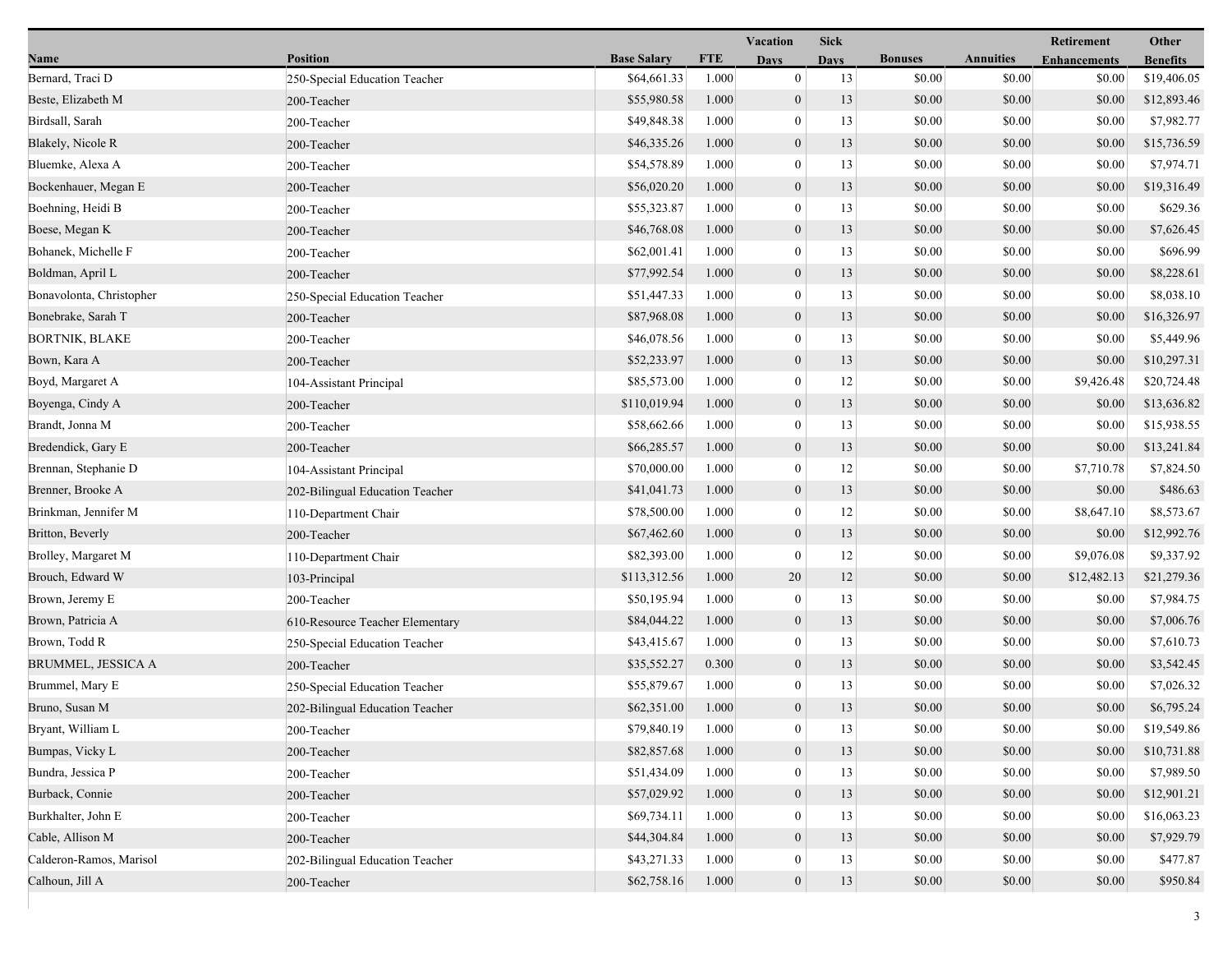|                          |                                    |                    |            | Vacation         | <b>Sick</b> |                |                  | Retirement          | Other           |
|--------------------------|------------------------------------|--------------------|------------|------------------|-------------|----------------|------------------|---------------------|-----------------|
| Name                     | <b>Position</b>                    | <b>Base Salary</b> | <b>FTE</b> | <b>Days</b>      | <b>Days</b> | <b>Bonuses</b> | <b>Annuities</b> | <b>Enhancements</b> | <b>Benefits</b> |
| Callahan, Megan D        | 200-Teacher                        | \$64,129.74        | 1.000      | $\overline{0}$   | 13          | \$0.00         | \$0.00           | \$0.00              | \$8,116.32      |
| Calvo, Jaime C           | 200-Teacher                        | \$70,198.64        | 1.000      | $\boldsymbol{0}$ | 13          | \$0.00         | \$0.00           | \$0.00              | \$15,278.49     |
| Campbell, Denise L       | 200-Teacher                        | \$90,046.90        | 1.000      | $\mathbf{0}$     | 13          | \$0.00         | \$0.00           | \$0.00              | \$13,467.04     |
| Campbell, Rebecca L      | 250-Special Education Teacher      | \$73,982.33        | 1.000      | $\mathbf{0}$     | 13          | \$0.00         | \$0.00           | \$0.00              | \$13,053.52     |
| Campos, Julie M          | 200-Teacher                        | \$65,926.43        | 1.000      | $\mathbf{0}$     | 13          | \$0.00         | \$0.00           | \$0.00              | \$13,241.04     |
| Camps Guillamon, Maria M | 204-Visiting International Teacher | \$53,238.00        | 1.000      | $\mathbf{0}$     | 13          | \$0.00         | \$0.00           | \$0.00              | \$4,740.04      |
| Cantero Garcia, Antonio  | 204-Visiting International Teacher | \$57,677.49        | 0.900      | $\mathbf{0}$     | 13          | \$0.00         | \$0.00           | \$0.00              | \$71.40         |
| Cappelli, Dawn S         | 250-Special Education Teacher      | \$46,497.02        | 1.000      | $\mathbf{0}$     | 13          | \$0.00         | \$0.00           | \$0.00              | \$6,696.86      |
| Caputo, Brianna M        | 200-Teacher                        | \$50,986.24        | 1.000      | $\boldsymbol{0}$ | 13          | \$0.00         | \$0.00           | \$0.00              | \$16,236.95     |
| Cardenas, Jose           | 202-Bilingual Education Teacher    | \$48,596.06        | 1.000      | $\mathbf{0}$     | 13          | \$0.00         | \$0.00           | \$0.00              | \$604.72        |
| Carpenter, Debbie        | 250-Special Education Teacher      | \$55,416.94        | 1.000      | $\mathbf{0}$     | 13          | \$0.00         | \$0.00           | \$0.00              | \$19,321.96     |
| Carrillo, Ada            | 202-Bilingual Education Teacher    | \$44,449.67        | 1.000      | $\mathbf{0}$     | 13          | \$0.00         | \$0.00           | \$0.00              | \$16,081.24     |
| Carrillo, Nitza J        | 103-Principal                      | \$92,250.00        | 1.000      | 20               | 12          | \$0.00         | \$0.00           | \$10,161.84         | \$9,539.64      |
| Carson, Arla J           | 200-Teacher                        | \$70,422.32        | 1.000      | $\mathbf{0}$     | 13          | \$0.00         | \$0.00           | \$0.00              | \$8,128.28      |
| Carson, Lucille M        | 202-Bilingual Education Teacher    | \$45,152.67        | 1.000      | $\mathbf{0}$     | 13          | \$0.00         | \$0.00           | \$0.00              | \$479.64        |
| Carter, Kelly A          | 200-Teacher                        | \$46,367.61        | 1.000      | $\mathbf{0}$     | 13          | \$0.00         | \$0.00           | \$0.00              | \$6,688.55      |
| Carver, Mary R           | 200-Teacher                        | \$58,407.46        | 1.000      | $\mathbf{0}$     | 13          | \$0.00         | \$0.00           | \$0.00              | \$12,885.98     |
| Casanova, Francisco      | 202-Bilingual Education Teacher    | \$51,360.00        | 1.000      | $\mathbf{0}$     | 13          | \$0.00         | \$0.00           | \$0.00              | \$566.37        |
| Caylor, Matthew A        | 200-Teacher                        | \$67,199.02        | 1.000      | $\mathbf{0}$     | 13          | \$0.00         | \$0.00           | \$0.00              | \$8,177.13      |
| Cazares, Haydee          | 202-Bilingual Education Teacher    | \$52,403.67        | 1.000      | $\mathbf{0}$     | 13          | \$0.00         | \$0.00           | \$0.00              | \$18,429.33     |
| Cebi, Gretchen M         | 202-Bilingual Education Teacher    | \$55,879.67        | 1.000      | $\mathbf{0}$     | 13          | \$0.00         | \$0.00           | \$0.00              | \$13,149.24     |
| Cecchi, Eraina L         | 611-Resource Teacher Other         | \$72,720.33        | 1.000      | $\boldsymbol{0}$ | 13          | \$0.00         | \$0.00           | \$0.00              | \$8,212.51      |
| Cederholm, Mindy C       | 200-Teacher                        | \$64,128.80        | 1.000      | $\mathbf{0}$     | 13          | \$0.00         | \$0.00           | \$0.00              | \$9,942.21      |
| Cepek, Crystal A         | 250-Special Education Teacher      | \$61,536.67        | 1.000      | $\mathbf{0}$     | 13          | \$0.00         | \$0.00           | \$0.00              | \$6,788.20      |
| Cerutti, Elizabeth A     | 200-Teacher                        | \$78,587.70        | 1.000      | $\mathbf{0}$     | 13          | \$0.00         | \$0.00           | \$0.00              | \$6,927.20      |
| Cervantes, Gabriela      | 202-Bilingual Education Teacher    | \$49,626.00        | 1.000      | $\mathbf{0}$     | 13          | \$0.00         | \$0.00           | \$0.00              | \$8,816.44      |
| Chaney, Kristin M        | 200-Teacher                        | \$44,857.96        | 1.000      | $\mathbf{0}$     | 13          | \$0.00         | \$0.00           | \$0.00              | \$4,977.40      |
| Charlebois, Sandra J     | 200-Teacher                        | \$83,590.52        | 1.000      | $\boldsymbol{0}$ | 13          | \$0.00         | \$0.00           | \$0.00              | \$6,983.98      |
| Charniauskaya, Zhanna V  | 200-Teacher                        | \$50,781.36        | 1.000      | $\mathbf{0}$     | 13          | \$0.00         | \$0.00           | \$0.00              | \$17,834.90     |
| Charnstrom, Kristina L   | 200-Teacher                        | \$56,378.57        | 1.000      | $\overline{0}$   | 13          | \$0.00         | \$0.00           | \$0.00              | \$8,096.00      |
| Chatman, Kristin M       | 202-Bilingual Education Teacher    | \$43,954.00        | 1.000      | $\mathbf{0}$     | 13          | \$0.00         | \$0.00           | \$0.00              | \$18,909.64     |
| Chaussey, Amanda L       | 200-Teacher                        | \$55,929.77        | 1.000      | $\boldsymbol{0}$ | 13          | \$0.00         | \$0.00           | \$0.00              | \$15,929.11     |
| Chavez, Laura F          | 202-Bilingual Education Teacher    | \$58,934.00        | 1.000      | $\mathbf{0}$     | 13          | \$0.00         | \$0.00           | \$0.00              | \$8,078.88      |
| Chavoya, Gustavo A       | 202-Bilingual Education Teacher    | \$42,928.00        | 1.000      | $\boldsymbol{0}$ | 13          | \$0.00         | \$0.00           | \$0.00              | \$7,920.84      |
| Chiros, David J          | 200-Teacher                        | \$52,273.85        | 1.000      | $\theta$         | 13          | \$0.00         | \$0.00           | \$0.00              | \$8,003.52      |
| Cho, Jane M              | 202-Bilingual Education Teacher    | \$54,366.00        | 1.000      | $\mathbf{0}$     | 13          | \$0.00         | \$0.00           | \$0.00              | \$8,032.08      |
| Cholewa, Joseph J        | 200-Teacher                        | \$59,340.58        | 0.900      | $\boldsymbol{0}$ | 13          | \$0.00         | \$0.00           | \$0.00              | \$650.31        |
| Chunn, Adam L            | 250-Special Education Teacher      | \$42,802.77        | 1.000      | $\boldsymbol{0}$ | 25          | \$0.00         | \$0.00           | \$0.00              | \$5,564.25      |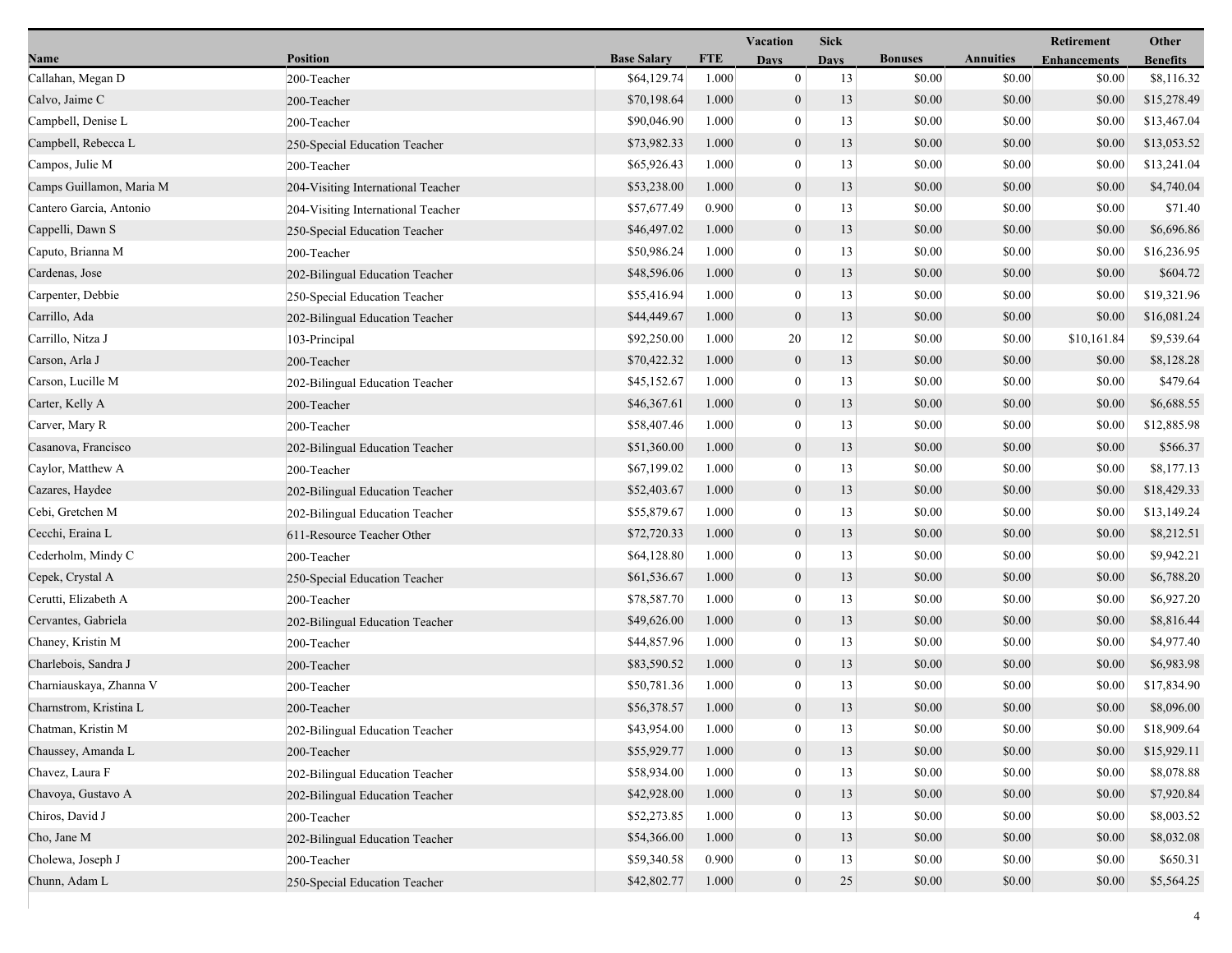|                           |                                 |                    |            |                  |             |                |                  | Retirement          | Other           |  |
|---------------------------|---------------------------------|--------------------|------------|------------------|-------------|----------------|------------------|---------------------|-----------------|--|
| Name                      | <b>Position</b>                 | <b>Base Salary</b> | <b>FTE</b> | <b>Days</b>      | <b>Days</b> | <b>Bonuses</b> | <b>Annuities</b> | <b>Enhancements</b> | <b>Benefits</b> |  |
| Cifuentes, Yolanda        | 202-Bilingual Education Teacher | \$67,367.33        | 1.000      | $\mathbf{0}$     | 13          | \$0.00         | \$0.00           | \$0.00              | \$10,447.29     |  |
| Cipolla, Angela T         | 200-Teacher                     | \$83,219.66        | 1.000      | $\mathbf{0}$     | 13          | \$0.00         | \$0.00           | \$0.00              | \$851.16        |  |
| Clarke, Nicole R          | 200-Teacher                     | \$72,644.64        | 1.000      | $\bf{0}$         | 13          | \$0.00         | \$0.00           | \$0.00              | \$18,616.25     |  |
| Clow, Stephanie           | 610-Resource Teacher Elementary | \$45,052.67        | 1.000      | $\boldsymbol{0}$ | 13          | \$0.00         | \$0.00           | \$0.00              | \$7,941.76      |  |
| Cole, Rebecca F           | 200-Teacher                     | \$49,520.49        | 1.000      | $\bf{0}$         | 13          | \$0.00         | \$0.00           | \$0.00              | \$7,974.19      |  |
| Coleman, Tricia D         | 200-Teacher                     | \$45,617.04        | 0.900      | $\mathbf{0}$     | 12          | \$0.00         | \$0.00           | \$0.00              | \$500.00        |  |
| Collins, Katherine        | 611-Resource Teacher Other      | \$91,231.33        | 1.000      | $\mathbf{0}$     | 13          | \$0.00         | \$0.00           | \$0.00              | \$16,274.20     |  |
| Collins, Patricia L       | 200-Teacher                     | \$74,955.76        | 1.000      | $\overline{0}$   | 13          | \$0.00         | \$0.00           | \$0.00              | \$10,650.87     |  |
| Colton, Alma R            | 250-Special Education Teacher   | \$43,415.67        | 1.000      | $\mathbf{0}$     | 13          | \$0.00         | \$0.00           | \$0.00              | \$6,621.24      |  |
| Conrad, Sheila D          | 200-Teacher                     | \$69,027.41        | 1.000      | $\boldsymbol{0}$ | 13          | \$0.00         | \$0.00           | \$0.00              | \$8,169.89      |  |
| Conrad, Stacy M           | 200-Teacher                     | \$66,685.33        | 1.000      | $\bf{0}$         | 13          | \$0.00         | \$0.00           | \$0.00              | \$8,110.02      |  |
| Contreras, Antonio        | 200-Teacher                     | \$44,929.19        | 1.000      | $\mathbf{0}$     | 13          | \$0.00         | \$0.00           | \$0.00              | \$5,441.52      |  |
| Contreras, Hermelinda R   | 202-Bilingual Education Teacher | \$66,199.67        | 1.000      | $\mathbf{0}$     | 13          | \$0.00         | \$0.00           | \$0.00              | \$1,020.83      |  |
| Contreras, Kimberley J    | 202-Bilingual Education Teacher | \$44,449.67        | 1.000      | $\overline{0}$   | 13          | \$0.00         | \$0.00           | \$0.00              | \$15,740.61     |  |
| Cook, Vanessa T           | 250-Special Education Teacher   | \$50,100.33        | 1.000      | $\mathbf{0}$     | 13          | \$0.00         | \$0.00           | \$0.00              | \$12,891.52     |  |
| Cooper, Deanne S          | 250-Special Education Teacher   | \$62,663.33        | 1.000      | $\boldsymbol{0}$ | 13          | \$0.00         | \$0.00           | \$0.00              | \$8,114.16      |  |
| Cooper, Kaitlin R         | 200-Teacher                     | \$47,253.39        | 1.000      | $\bf{0}$         | 13          | \$0.00         | \$0.00           | \$0.00              | \$13,059.48     |  |
| Cornelissen, Sheryl A     | 200-Teacher                     | \$91,655.47        | 1.000      | $\overline{0}$   | 13          | \$0.00         | \$0.00           | \$0.00              | \$13,470.50     |  |
| Corral, Rosalia           | 202-Bilingual Education Teacher | \$55,879.67        | 1.000      | $\overline{0}$   | 13          | \$0.00         | \$0.00           | \$0.00              | \$13,149.24     |  |
| Cortez, Elizabeth A       | 200-Teacher                     | \$69,760.49        | 1.000      | $\boldsymbol{0}$ | 13          | \$0.00         | \$0.00           | \$0.00              | \$19,435.37     |  |
| Cortez, Janis G           | 200-Teacher                     | \$61,707.50        | 1.000      | $\boldsymbol{0}$ | 13          | \$0.00         | \$0.00           | \$0.00              | \$647.46        |  |
| Cotter, Elizabeth Pigatti | 200-Teacher                     | \$80,920.04        | 1.000      | $\mathbf{0}$     | 13          | \$0.00         | \$0.00           | \$0.00              | \$19,560.79     |  |
| Cowger, Nicholas B        | 200-Teacher                     | \$50,841.29        | 1.000      | $\bf{0}$         | 13          | \$0.00         | \$0.00           | \$0.00              | \$514.44        |  |
| Cozzens, Samuel J         | 200-Teacher                     | \$52,156.28        | 1.000      | $\mathbf{0}$     | 13          | \$0.00         | \$0.00           | \$0.00              | \$8,018.69      |  |
| Crespo, Anthony           | 103-Principal                   | \$133,000.00       | 1.000      | 20               | 12          | \$0.00         | \$0.00           | \$14,650.56         | \$20,944.65     |  |
| Crossen, Terry L          | 200-Teacher                     | \$96,150.39        | 1.000      | $\boldsymbol{0}$ | 13          | \$0.00         | \$0.00           | \$0.00              | \$19,692.27     |  |
| Cummings, Mary Pat        | 200-Teacher                     | \$52,432.43        | 1.000      | $\boldsymbol{0}$ | 13          | \$0.00         | \$0.00           | \$0.00              | \$7,999.18      |  |
| Cunningham, Susan         | 200-Teacher                     | \$54,901.14        | 1.000      | $\mathbf{0}$     | 13          | \$0.00         | \$0.00           | \$0.00              | \$19,278.56     |  |
| Currie, Rosalyn K         | 200-Teacher                     | \$84,363.43        | 1.000      | $\bf{0}$         | 13          | \$0.00         | \$0.00           | \$0.00              | \$16,204.42     |  |
| Curry, Heather F          | 200-Teacher                     | \$68,335.56        | 1.000      | $\overline{0}$   | 13          | \$0.00         | \$0.00           | \$0.00              | \$13,260.14     |  |
| Curtis, Eric S.           | 200-Teacher                     | \$49,746.16        | 1.000      | $\bf{0}$         | 13          | \$0.00         | \$0.00           | \$0.00              | \$19,254.64     |  |
| Czaja, Lauren A           | 200-Teacher                     | \$51,994.31        | 1.000      | $\boldsymbol{0}$ | 13          | \$0.00         | \$0.00           | \$0.00              | \$18,670.48     |  |
| Dakan, Michelle A         | 250-Special Education Teacher   | \$42,506.19        | 1.000      | $\overline{0}$   | 13          | \$0.00         | \$0.00           | \$0.00              | \$14,665.69     |  |
| Dalberg, Briana L         | 200-Teacher                     | \$62,656.93        | 1.000      | $\theta$         | 13          | \$0.00         | \$0.00           | \$0.00              | \$8,090.78      |  |
| Damato, Veronica          | 202-Bilingual Education Teacher | \$33,904.14        | 1.000      | $\overline{0}$   | 13          | \$0.00         | \$0.00           | \$0.00              | \$10,155.76     |  |
| DANKOWSKI, MELISSA J      | 200-Teacher                     | \$46,760.29        | 1.000      | $\overline{0}$   | 13          | \$0.00         | \$0.00           | \$0.00              | \$7,953.53      |  |
| Darce, Lorrie A           | 200-Teacher                     | \$70,973.99        | 1.000      | $\theta$         | 13          | \$0.00         | \$0.00           | \$0.00              | \$8,188.16      |  |
| Dart, Scott M             | 103-Principal                   | \$90,000.00        | 1.000      | 20               | $12 \,$     | \$0.00         | \$0.00           | \$9,913.92          | \$20,809.08     |  |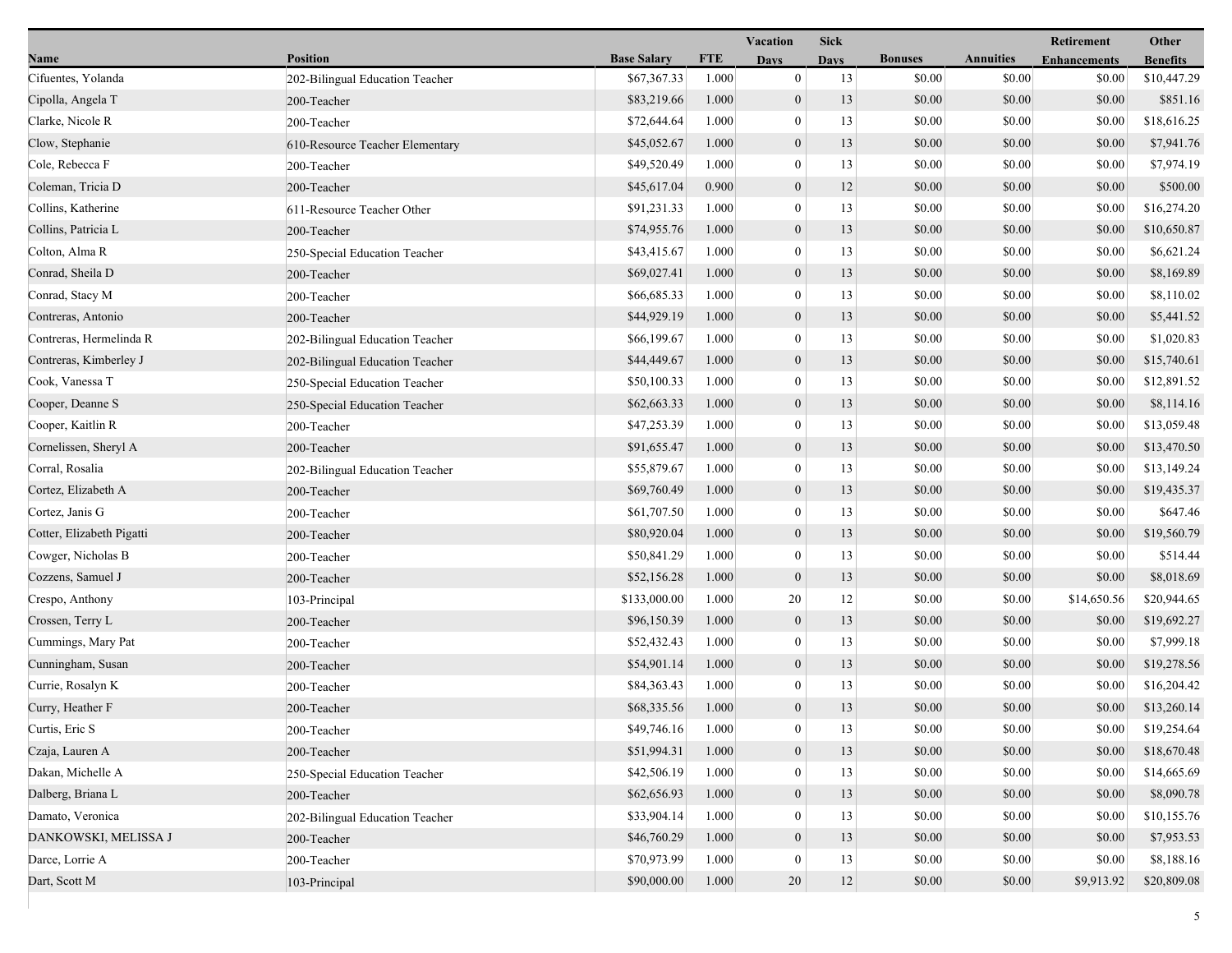|                           |                                                 |                    | Vacation   |                  | <b>Sick</b>    |                |                  | Retirement          | Other           |  |
|---------------------------|-------------------------------------------------|--------------------|------------|------------------|----------------|----------------|------------------|---------------------|-----------------|--|
| Name                      | <b>Position</b>                                 | <b>Base Salary</b> | <b>FTE</b> | <b>Days</b>      | <b>Days</b>    | <b>Bonuses</b> | <b>Annuities</b> | <b>Enhancements</b> | <b>Benefits</b> |  |
| Davila Snyder, Aymette    | 202-Bilingual Education Teacher                 | \$66,108.67        | 1.000      | $\mathbf{0}$     | 13             | \$0.00         | \$0.00           | \$0.00              | \$10,578.32     |  |
| Davis, Tonetta Q          | 200-Teacher                                     | \$63,186.41        | 1.000      | $\boldsymbol{0}$ | 13             | \$0.00         | \$0.00           | \$0.00              | \$8,112.22      |  |
| De Biase, Michelle        | 200-Teacher                                     | \$81,708.60        | 1.000      | $\boldsymbol{0}$ | 13             | \$0.00         | \$0.00           | \$0.00              | \$19,555.46     |  |
| De Cicco, Wesley L        | 200-Teacher                                     | \$57,992.94        | 1.000      | $\boldsymbol{0}$ | 13             | \$0.00         | \$0.00           | \$0.00              | \$19,328.60     |  |
| De La Rosa-Sabina, Luis A | 202-Bilingual Education Teacher                 | \$78,476.67        | 1.000      | $\boldsymbol{0}$ | 13             | \$0.00         | \$0.00           | \$0.00              | \$13,397.24     |  |
| De Lorenzano, Minerva R   | 202-Bilingual Education Teacher                 | \$68,651.67        | 1.000      | $\boldsymbol{0}$ | 13             | \$0.00         | \$0.00           | \$0.00              | \$13,276.20     |  |
| De Los Santos, Francisco  | 103-Principal                                   | \$100,273.00       | 1.000      | 20               | 12             | \$0.00         | \$0.00           | \$11,045.53         | \$14,514.37     |  |
| De Los Santos, Isabel M   | 203-English as a Second Language Teacher        | \$72,720.33        | 1.000      | $\boldsymbol{0}$ | 13             | \$0.00         | \$0.00           | \$0.00              | \$6,906.28      |  |
| De Mar, Mavis A           | 107-General Administrator or General Supervisor | \$104,000.00       | 1.000      | 20               | 12             | \$0.00         | \$0.00           | \$11,456.16         | \$14,993.04     |  |
| De Nood, Julia A          | 200-Teacher                                     | \$76,425.09        | 1.000      | $\boldsymbol{0}$ | 13             | \$0.00         | \$0.00           | \$0.00              | \$13,336.95     |  |
| Degnan, Jessica D         | 250-Special Education Teacher                   | \$23,277.90        | 0.500      | $\boldsymbol{0}$ | 13             | \$0.00         | \$0.00           | \$0.00              | \$504.16        |  |
| Del Fiacco, Kari L        | 200-Teacher                                     | \$52,052.36        | 1.000      | $\boldsymbol{0}$ | 13             | \$0.00         | \$0.00           | \$0.00              | \$19,272.21     |  |
| DeMarco, Daniel A         | 200-Teacher                                     | \$71,864.60        | 1.000      | $\boldsymbol{0}$ | 13             | \$0.00         | \$0.00           | \$0.00              | \$19,444.74     |  |
| Demkowicz, Annelise N     | 200-Teacher                                     | \$45,080.09        | 1.000      | $\boldsymbol{0}$ | 13             | \$0.00         | \$0.00           | \$0.00              | \$9,909.50      |  |
| Denovellis, Brenda Sue    | 200-Teacher                                     | \$93,578.57        | 1.000      | $\boldsymbol{0}$ | 13             | \$0.00         | \$0.00           | \$0.00              | \$10,683.79     |  |
| DeSantiago, Ivan          | 202-Bilingual Education Teacher                 | \$41,024.96        | 0.950      | $\boldsymbol{0}$ | $\overline{2}$ | \$0.00         | \$0.00           | \$0.00              | \$0.00          |  |
| DeVille, Lisa A           | 104-Assistant Principal                         | \$69,698.28        | 1.000      | $\boldsymbol{0}$ | 12             | \$0.00         | \$0.00           | \$7,677.57          | \$15,101.34     |  |
| Difabio, Vincent C        | 200-Teacher                                     | \$53,433.29        | 1.000      | $\boldsymbol{0}$ | 13             | \$0.00         | \$0.00           | \$0.00              | \$8,008.78      |  |
| Dispensa, Julie A         | 610-Resource Teacher Elementary                 | \$61,536.67        | 1.000      | $\boldsymbol{0}$ | 13             | \$0.00         | \$0.00           | \$0.00              | \$10,390.37     |  |
| Donovan, Courtney L       | 250-Special Education Teacher                   | \$45,052.67        | 1.000      | $\boldsymbol{0}$ | 13             | \$0.00         | \$0.00           | \$0.00              | \$14,997.84     |  |
| Doucette, Kristin M       | 200-Teacher                                     | \$68,160.24        | 1.000      | $\boldsymbol{0}$ | 13             | \$0.00         | \$0.00           | \$0.00              | \$19,405.52     |  |
| Douglass, Kiel C          | 250-Special Education Teacher                   | \$49,258.61        | 1.000      | $\boldsymbol{0}$ | 13             | \$0.00         | \$0.00           | \$0.00              | \$14,200.79     |  |
| Doverspike, Julia B       | 103-Principal                                   | \$92,978.00        | 1.000      | 20               | 12             | \$0.00         | \$0.00           | \$10,242.01         | \$9,555.24      |  |
| Doyle, Jill M             | 611-Resource Teacher Other                      | \$67,448.00        | 1.000      | $\mathbf{0}$     | 13             | \$0.00         | \$0.00           | \$0.00              | \$16,048.77     |  |
| Drahos, Olivia C          | 250-Special Education Teacher                   | \$50,785.00        | 1.000      | $\boldsymbol{0}$ | 13             | \$0.00         | \$0.00           | \$0.00              | \$12,165.40     |  |
| Driessen, Kathleen        | 202-Bilingual Education Teacher                 | \$52,403.67        | 1.000      | $\boldsymbol{0}$ | 13             | \$0.00         | \$0.00           | \$0.00              | \$564.12        |  |
| Dulik, Kristine L         | 200-Teacher                                     | \$74,239.28        | 1.000      | $\boldsymbol{0}$ | 13             | \$0.00         | \$0.00           | \$0.00              | \$8,216.21      |  |
| Durrant-Samii, Angela M   | 250-Special Education Teacher                   | \$59,089.67        | 1.000      | $\boldsymbol{0}$ | 13             | \$0.00         | \$0.00           | \$0.00              | \$19,375.72     |  |
| Eadens, Beth R            | 200-Teacher                                     | \$55,169.82        | 1.000      | $\boldsymbol{0}$ | 13             | \$0.00         | \$0.00           | \$0.00              | \$19,305.32     |  |
| Eisenman, Elizabeth       | 200-Teacher                                     | \$71,655.27        | 1.000      | $\mathbf{0}$     | 13             | \$0.00         | \$0.00           | \$0.00              | \$19,480.45     |  |
| Ek, Paula                 | 104-Assistant Principal                         | \$70,000.00        | 1.000      | $\theta$         | 12             | \$0.00         | \$0.00           | \$7,710.71          | \$20,361.49     |  |
| Ekstrom, Jill D           | 200-Teacher                                     | \$68,508.18        | 1.000      | $\boldsymbol{0}$ | 13             | \$0.00         | \$0.00           | \$0.00              | \$8,151.00      |  |
| Elkins, John D            | 200-Teacher                                     | \$73,171.03        | 1.000      | $\mathbf{0}$     | 13             | \$0.00         | \$0.00           | \$0.00              | \$19,459.27     |  |
| Elliott, Jacqueline       | 200-Teacher                                     | \$84,783.48        | 1.000      | $\boldsymbol{0}$ | 13             | \$0.00         | \$0.00           | \$0.00              | \$10,749.76     |  |
| Elsbree, Elizabeth A      | 200-Teacher                                     | \$55,837.17        | 1.000      | $\mathbf{0}$     | 13             | \$0.00         | \$0.00           | \$0.00              | \$12,426.20     |  |
| Enders, Colette E         | 200-Teacher                                     | \$58,483.94        | 1.000      | $\boldsymbol{0}$ | 13             | \$0.00         | \$0.00           | \$0.00              | \$19,333.78     |  |
| Enders, Terence J         | 202-Bilingual Education Teacher                 | \$42,928.00        | 1.000      | $\mathbf{0}$     | 13             | \$0.00         | \$0.00           | \$0.00              | \$450.56        |  |
| Engel, Linda L            | 200-Teacher                                     | \$72,987.24        | 1.000      | $\boldsymbol{0}$ | 13             | \$0.00         | \$0.00           | \$0.00              | \$10,643.30     |  |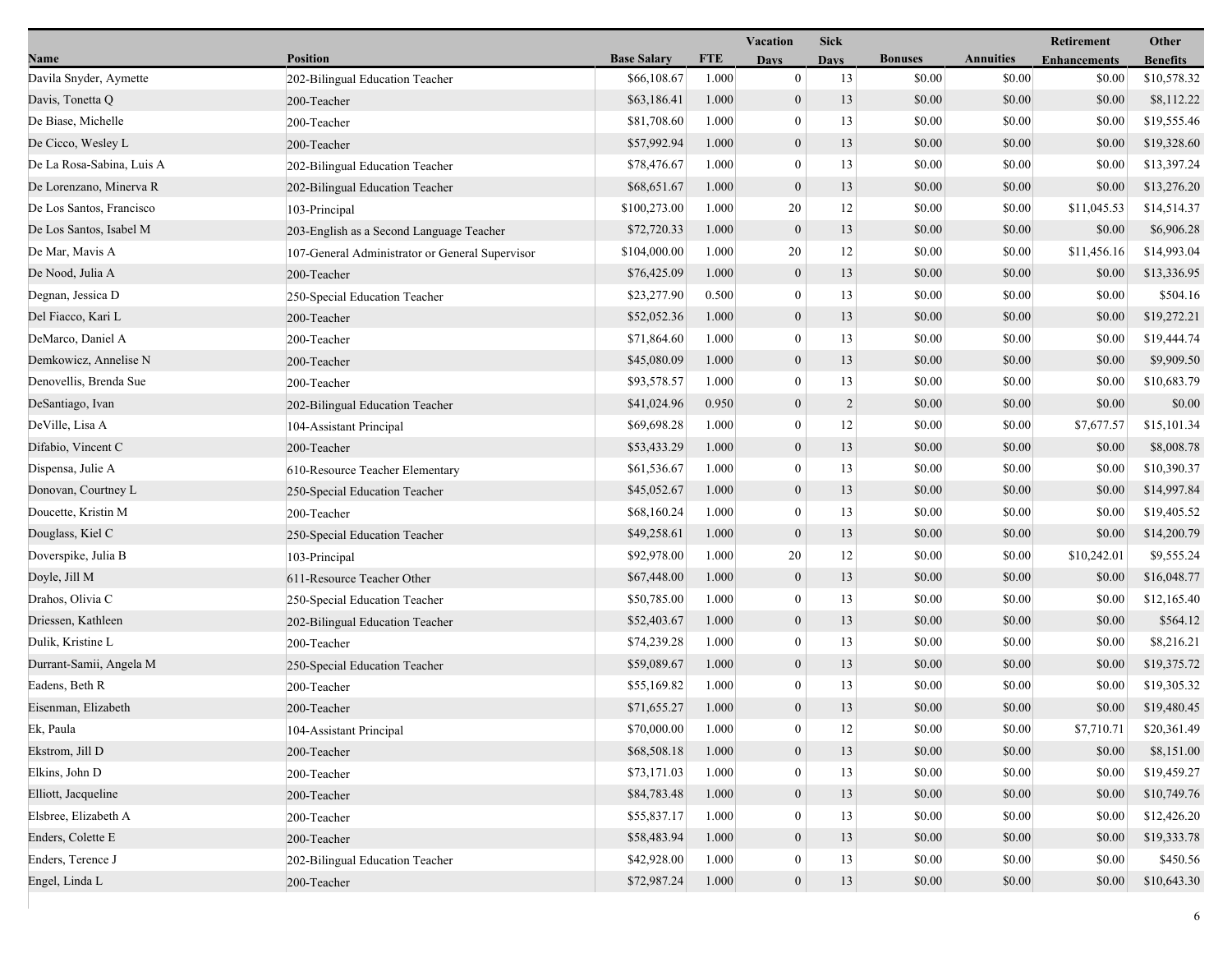|                               |                                            |                    | <b>Vacation</b> |                  | <b>Sick</b>  |                |                  | Retirement          | Other           |  |
|-------------------------------|--------------------------------------------|--------------------|-----------------|------------------|--------------|----------------|------------------|---------------------|-----------------|--|
| Name                          | Position                                   | <b>Base Salary</b> | <b>FTE</b>      | <b>Days</b>      | <b>Days</b>  | <b>Bonuses</b> | <b>Annuities</b> | <b>Enhancements</b> | <b>Benefits</b> |  |
| England, Crystal M            | 103-Principal                              | \$107,582.00       | 1.000           | 20               | 12           | \$0.00         | \$0.00           | \$11,850.73         | \$21,166.44     |  |
| Ensminger, Candy K            | 200-Teacher                                | \$71,981.71        | 1.000           | $\boldsymbol{0}$ | 13           | \$0.00         | \$0.00           | \$0.00              | \$6,890.57      |  |
| Eppenstein, Jodi L            | 250-Special Education Teacher              | \$64,990.33        | 1.000           | $\boldsymbol{0}$ | 13           | \$0.00         | \$0.00           | \$0.00              | \$12,490.67     |  |
| Erlenbaugh, Kelley S          | 202-Bilingual Education Teacher            | \$44,522.33        | 1.000           | $\boldsymbol{0}$ | 13           | \$0.00         | \$0.00           | \$0.00              | \$7,887.55      |  |
| Escalante, Gladys G           | 202-Bilingual Education Teacher            | \$32,283.67        | 0.500           | $\mathbf{0}$     | 13           | \$0.00         | \$0.00           | \$0.00              | \$6,627.63      |  |
| Escalante, Gladys G           | 200-Teacher                                | \$37,858.28        | 0.500           | $\boldsymbol{0}$ | 13           | \$0.00         | \$0.00           | \$0.00              | \$6,652.41      |  |
| Escribano Ortiz, David        | 204-Visiting International Teacher         | \$50,051.80        | 1.000           | $\mathbf{0}$     | 13           | \$0.00         | \$0.00           | \$0.00              | \$3,823.84      |  |
| Evans, Catherine              | 200-Teacher                                | \$57,491.27        | 1.000           | $\boldsymbol{0}$ | 13           | \$0.00         | \$0.00           | \$0.00              | \$19,315.79     |  |
| Fair, Garett J                | 200-Teacher                                | \$49,049.77        | 1.000           | $\boldsymbol{0}$ | 13           | \$0.00         | \$0.00           | \$0.00              | \$7,980.77      |  |
| Fane, Diane                   | 200-Teacher                                | \$63,058.25        | 1.000           | $\boldsymbol{0}$ | 13           | \$0.00         | \$0.00           | \$0.00              | \$652.55        |  |
| Felker, Stephanie R           | 104-Assistant Principal                    | \$71,750.00        | 1.000           | $\boldsymbol{0}$ | 12           | \$0.00         | \$0.00           | \$7,903.69          | \$13,901.52     |  |
| Ferguson, James D             | 151-Assistant Director (Special Education) | \$87,638.00        | 1.000           | 15               | 12           | \$0.00         | \$0.00           | \$9,653.77          | \$11,778.96     |  |
| Ferguson, Jennifer M          | 200-Teacher                                | \$61,417.64        | 1.000           | $\mathbf{0}$     | 13           | \$0.00         | \$0.00           | \$0.00              | \$8,153.34      |  |
| Fernandez Alonso, Jesus Maria | 202-Bilingual Education Teacher            | \$43,954.00        | 1.000           | $\boldsymbol{0}$ | 13           | \$0.00         | \$0.00           | \$0.00              | \$5,382.84      |  |
| Ferrera Rojano, Irene         | 202-Bilingual Education Teacher            | \$47,134.67        | 1.000           | $\boldsymbol{0}$ | 13           | \$0.00         | \$0.00           | \$0.00              | \$6,650.80      |  |
| Fichtel, Leann R              | 200-Teacher                                | \$71,936.79        | 1.000           | $\boldsymbol{0}$ | 13           | \$0.00         | \$0.00           | \$0.00              | \$8,238.09      |  |
| Figueroa, Nancy               | 202-Bilingual Education Teacher            | \$51,360.00        | 1.000           | $\bf{0}$         | 13           | \$0.00         | \$0.00           | \$0.00              | \$19,281.13     |  |
| Flaherty, Linda G             | 200-Teacher                                | \$79,060.78        | 1.000           | $\boldsymbol{0}$ | 13           | \$0.00         | \$0.00           | \$0.00              | \$13,230.85     |  |
| Flanders, Katherine           | 250-Special Education Teacher              | \$53,459.67        | 1.000           | $\mathbf{0}$     | 13           | \$0.00         | \$0.00           | \$0.00              | \$12,883.12     |  |
| Flores, Margarita             | 202-Bilingual Education Teacher            | \$50,100.33        | 1.000           | $\boldsymbol{0}$ | 13           | \$0.00         | \$0.00           | \$0.00              | \$6,680.72      |  |
| Formas, Cindy Elsie           | 200-Teacher                                | \$55,695.68        | 1.000           | $\mathbf{0}$     | 13           | \$0.00         | \$0.00           | \$0.00              | \$12,876.41     |  |
| Fowler, Ninette K             | 200-Teacher                                | \$50,862.33        | 1.000           | $\mathbf{0}$     | 13           | \$0.00         | \$0.00           | \$0.00              | \$16,133.51     |  |
| Frauenhoff, Coleen M          | 200-Teacher                                | \$86,301.64        | 1.000           | $\bf{0}$         | 13           | \$0.00         | \$0.00           | \$0.00              | \$883.47        |  |
| Fredres, Patricia L           | 610-Resource Teacher Elementary            | \$86,255.00        | 1.000           | $\mathbf{0}$     | 13           | \$0.00         | \$0.00           | \$0.00              | \$10,783.01     |  |
| Freese, Airen L               | 200-Teacher                                | \$53,382.97        | 1.000           | $\mathbf{0}$     | 13           | \$0.00         | \$0.00           | \$0.00              | \$10,470.87     |  |
| French, Valerie               | 200-Teacher                                | \$70,944.41        | 1.000           | $\boldsymbol{0}$ | 13           | \$0.00         | \$0.00           | \$0.00              | \$16,065.24     |  |
| Frer, Carolyn M               | 200-Teacher                                | \$69,671.47        | 1.000           | $\boldsymbol{0}$ | 13           | \$0.00         | \$0.00           | \$0.00              | \$810.20        |  |
| Fromm, James M                | 200-Teacher                                | \$50,646.69        | 1.000           | $\boldsymbol{0}$ | 13           | \$0.00         | \$0.00           | \$0.00              | \$13,090.74     |  |
| Frontera, Nelida M            | 202-Bilingual Education Teacher            | \$75,623.67        | 1.000           | $\bf{0}$         | 13           | \$0.00         | \$0.00           | \$0.00              | \$782.56        |  |
| Frost, Beth A                 | 611-Resource Teacher Other                 | \$48,639.00        | 1.000           | $\mathbf{0}$     | 13           | \$0.00         | \$0.00           | \$0.00              | \$16,495.46     |  |
| Furr, Elizabeth A             | 200-Teacher                                | \$50,795.81        | 1.000           | $\theta$         | 13           | \$0.00         | \$0.00           | \$0.00              | \$8,488.79      |  |
| Gabrys, Rebecca C             | 202-Bilingual Education Teacher            | \$49,086.25        | 1.000           | $\boldsymbol{0}$ | $\mathbf{0}$ | \$0.00         | \$0.00           | \$0.00              | \$9,062.29      |  |
| Gadbois, Parker               | 200-Teacher                                | \$52,163.62        | 1.000           | $\bf{0}$         | 13           | \$0.00         | \$0.00           | \$0.00              | \$8,001.23      |  |
| Galat, Esther Jo              | 250-Special Education Teacher              | \$64,990.33        | 1.000           | $\boldsymbol{0}$ | 13           | \$0.00         | \$0.00           | \$0.00              | \$16,046.24     |  |
| Galdamez, Reyna I             | 202-Bilingual Education Teacher            | \$46,502.33        | 1.000           | $\theta$         | 13           | \$0.00         | \$0.00           | \$0.00              | \$7,789.20      |  |
| Gallego, Maria                | 203-English as a Second Language Teacher   | \$64,876.33        | 1.000           | $\boldsymbol{0}$ | 13           | \$0.00         | \$0.00           | \$0.00              | \$701.92        |  |
| Galloway, Tanya N             | 200-Teacher                                | \$51,723.52        | 1.000           | 0                | 13           | \$0.00         | \$0.00           | \$0.00              | \$7,993.61      |  |
| Galow, Brittany A             | 200-Teacher                                | \$45,910.52        | 1.000           | $\boldsymbol{0}$ | 13           | \$0.00         | \$0.00           | \$0.00              | \$7,945.02      |  |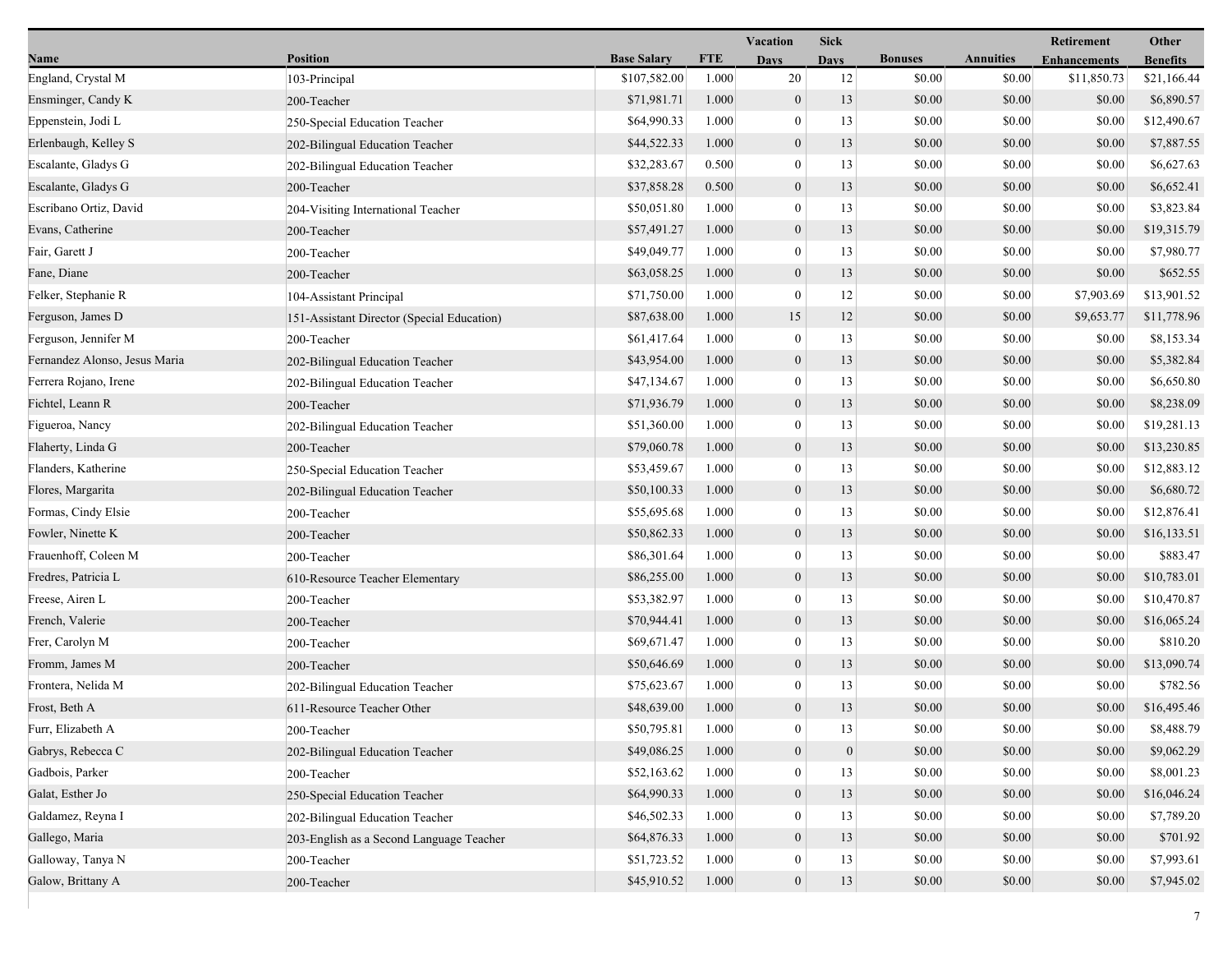|                         |                                                 |                    |            | <b>Vacation</b>  | <b>Sick</b> |                |                  | Retirement          | Other           |
|-------------------------|-------------------------------------------------|--------------------|------------|------------------|-------------|----------------|------------------|---------------------|-----------------|
| Name                    | <b>Position</b>                                 | <b>Base Salary</b> | <b>FTE</b> | <b>Days</b>      | Davs        | <b>Bonuses</b> | <b>Annuities</b> | <b>Enhancements</b> | <b>Benefits</b> |
| Gannaway, Kristin       | 200-Teacher                                     | \$78,513.56        | 1.000      | $\boldsymbol{0}$ | 13          | \$0.00         | \$0.00           | \$0.00              | \$19,507.16     |
| Garcia, Anthony J       | 200-Teacher                                     | \$77,172.68        | 1.000      | $\boldsymbol{0}$ | 13          | \$0.00         | \$0.00           | \$0.00              | \$13,335.60     |
| Garcia, Caridad         | 103-Principal                                   | \$92,250.00        | 1.000      | 20               | 12          | \$0.00         | \$0.00           | \$10,161.84         | \$20,835.96     |
| Garcia, Jennifer M      | 200-Teacher                                     | \$68,886.09        | 1.000      | $\boldsymbol{0}$ | 13          | \$0.00         | \$0.00           | \$0.00              | \$695.88        |
| Garcia, Marisela S      | 202-Bilingual Education Teacher                 | \$46,502.33        | 1.000      | $\mathbf{0}$     | 13          | \$0.00         | \$0.00           | \$0.00              | \$10,492.54     |
| Garcia, Nestor L        | 107-General Administrator or General Supervisor | \$94,000.00        | 1.000      | 20               | 12          | \$0.00         | \$0.00           | \$10,354.33         | \$2,136.54      |
| Garciacano, Lorraine    | 202-Bilingual Education Teacher                 | \$54,824.67        | 1.000      | $\mathbf{0}$     | 13          | \$0.00         | \$0.00           | \$0.00              | \$15,935.40     |
| Garwood, Nancy A        | 200-Teacher                                     | \$53,349.61        | 1.000      | $\boldsymbol{0}$ | 13          | \$0.00         | \$0.00           | \$0.00              | \$20,536.25     |
| Garza, Twila D          | 103-Principal                                   | \$98,761.00        | 1.000      | 20               | 12          | \$0.00         | \$0.00           | \$10,878.96         | \$14,253.11     |
| Gasca, Jose A           | 202-Bilingual Education Teacher                 | \$58,903.33        | 1.000      | $\mathbf{0}$     | 13          | \$0.00         | \$0.00           | \$0.00              | \$10,535.27     |
| Gasso, Michael J        | 200-Teacher                                     | \$48,196.58        | 1.000      | $\mathbf{0}$     | 13          | \$0.00         | \$0.00           | \$0.00              | \$7,972.13      |
| Gawlik, Lisa L          | 200-Teacher                                     | \$91,646.48        | 1.000      | $\boldsymbol{0}$ | 13          | \$0.00         | \$0.00           | \$0.00              | \$8,375.50      |
| Gear, Christine L       | 200-Teacher                                     | \$80,263.28        | 1.000      | $\overline{0}$   | 13          | \$0.00         | \$0.00           | \$0.00              | \$13,093.93     |
| Gehler, Josephine       | 200-Teacher                                     | \$88,837.47        | 1.000      | $\mathbf{0}$     | 13          | \$0.00         | \$0.00           | \$0.00              | \$12,911.24     |
| Gentile, Jennifer G     | 200-Teacher                                     | \$94,507.83        | 1.000      | $\mathbf{0}$     | 13          | \$0.00         | \$0.00           | \$0.00              | \$19,643.50     |
| Gentry, Patricia C      | 200-Teacher                                     | \$41,352.84        | 0.900      | $\mathbf{0}$     | 11          | \$0.00         | \$0.00           | \$0.00              | \$10,361.60     |
| Gerardi, Teresa         | 200-Teacher                                     | \$63,152.00        | 1.000      | $\bf{0}$         | 13          | \$0.00         | \$0.00           | \$0.00              | \$8,109.96      |
| Gerhard, Mary           | 610-Resource Teacher Elementary                 | \$59,089.66        | 1.000      | $\boldsymbol{0}$ | 13          | \$0.00         | \$0.00           | \$0.00              | \$19,342.01     |
| Gerhard, Matthew E      | 200-Teacher                                     | \$55,848.27        | 1.000      | $\mathbf{0}$     | 13          | \$0.00         | \$0.00           | \$0.00              | \$5,574.31      |
| Gerhard, Rachel E       | 200-Teacher                                     | \$64,424.18        | 1.000      | $\mathbf{0}$     | 13          | \$0.00         | \$0.00           | \$0.00              | \$9,939.21      |
| Gerk, Kenneth M         | 200-Teacher                                     | \$61,851.08        | 1.000      | $\mathbf{0}$     | 13          | \$0.00         | \$0.00           | \$0.00              | \$19,382.88     |
| Gerstung, Cheryl A      | 250-Special Education Teacher                   | \$57,682.33        | 1.000      | $\boldsymbol{0}$ | 13          | \$0.00         | \$0.00           | \$0.00              | \$15,945.33     |
| Gervais, Julie A        | 200-Teacher                                     | \$71,992.94        | 1.000      | $\bf{0}$         | 13          | \$0.00         | \$0.00           | \$0.00              | \$19,454.40     |
| Getting, Ruthi Anne     | 250-Special Education Teacher                   | \$59,089.67        | 1.000      | $\mathbf{0}$     | 13          | \$0.00         | \$0.00           | \$0.00              | \$8,079.44      |
| Gibson, Jacqueline      | 104-Assistant Principal                         | \$78,500.00        | 1.000      | $\mathbf{0}$     | 12          | \$0.00         | \$0.00           | \$8,647.21          | \$11,590.92     |
| Gillespie, Sarah M      | 200-Teacher                                     | \$56,144.93        | 1.000      | $\mathbf{0}$     | 13          | \$0.00         | \$0.00           | \$0.00              | \$10,319.98     |
| Gillespie, Shane R      | 200-Teacher                                     | \$77,026.25        | 1.000      | $\mathbf{0}$     | 13          | \$0.00         | \$0.00           | \$0.00              | \$8,219.45      |
| Giudice, Amanda M       | 200-Teacher                                     | \$47,971.45        | 1.000      | $\boldsymbol{0}$ | 13          | \$0.00         | \$0.00           | \$0.00              | \$12,150.90     |
| Glass, Taylor D         | 200-Teacher                                     | \$45,046.42        | 0.960      | $\boldsymbol{0}$ | 13          | \$0.00         | \$0.00           | \$0.00              | \$7,966.56      |
| Glotzbach, Joan         | 101-Assistant/Associate District Superintendent | \$148,625.00       | 1.000      | 20               | 12          | \$0.00         | \$0.00           | \$16,371.60         | \$15,955.68     |
| Goebel, Elizabeth J     | 250-Special Education Teacher                   | \$42,861.33        | 1.000      | $\bf{0}$         | 13          | \$0.00         | \$0.00           | \$0.00              | \$8,743.69      |
| Goldsborough, Barbara A | 610-Resource Teacher Elementary                 | \$46,968.20        | 1.000      | $\mathbf{0}$     | 13          | \$0.00         | \$0.00           | \$0.00              | \$12,779.69     |
| Golike, Stephanie L     | 202-Bilingual Education Teacher                 | \$43,954.00        | 1.000      | $\mathbf{0}$     | 13          | \$0.00         | \$0.00           | \$0.00              | \$13,033.80     |
| Gomez, Arlette          | 202-Bilingual Education Teacher                 | \$64,567.33        | 1.000      | $\boldsymbol{0}$ | 13          | \$0.00         | \$0.00           | \$0.00              | \$688.17        |
| Gonzalez Blank, Jesenia | 200-Teacher                                     | \$58,204.32        | 1.000      | $\mathbf{0}$     | 13          | \$0.00         | \$0.00           | \$0.00              | \$10,501.15     |
| Gonzalez, Brenda A      | 121-Bilingual Administrator                     | \$88,442.00        | 1.000      | 20               | 12          | \$0.00         | \$0.00           | \$9,742.33          | \$8,218.80      |
| Gonzalez, Fernando      | 204-Visiting International Teacher              | \$48,809.80        | 1.000      | $\boldsymbol{0}$ | 13          | \$0.00         | \$0.00           | \$0.00              | \$5,594.47      |
| Gonzalez, Kaitlyn M     | 200-Teacher                                     | \$53,494.46        | 1.000      | $\boldsymbol{0}$ | 13          | \$0.00         | \$0.00           | \$0.00              | \$15,886.59     |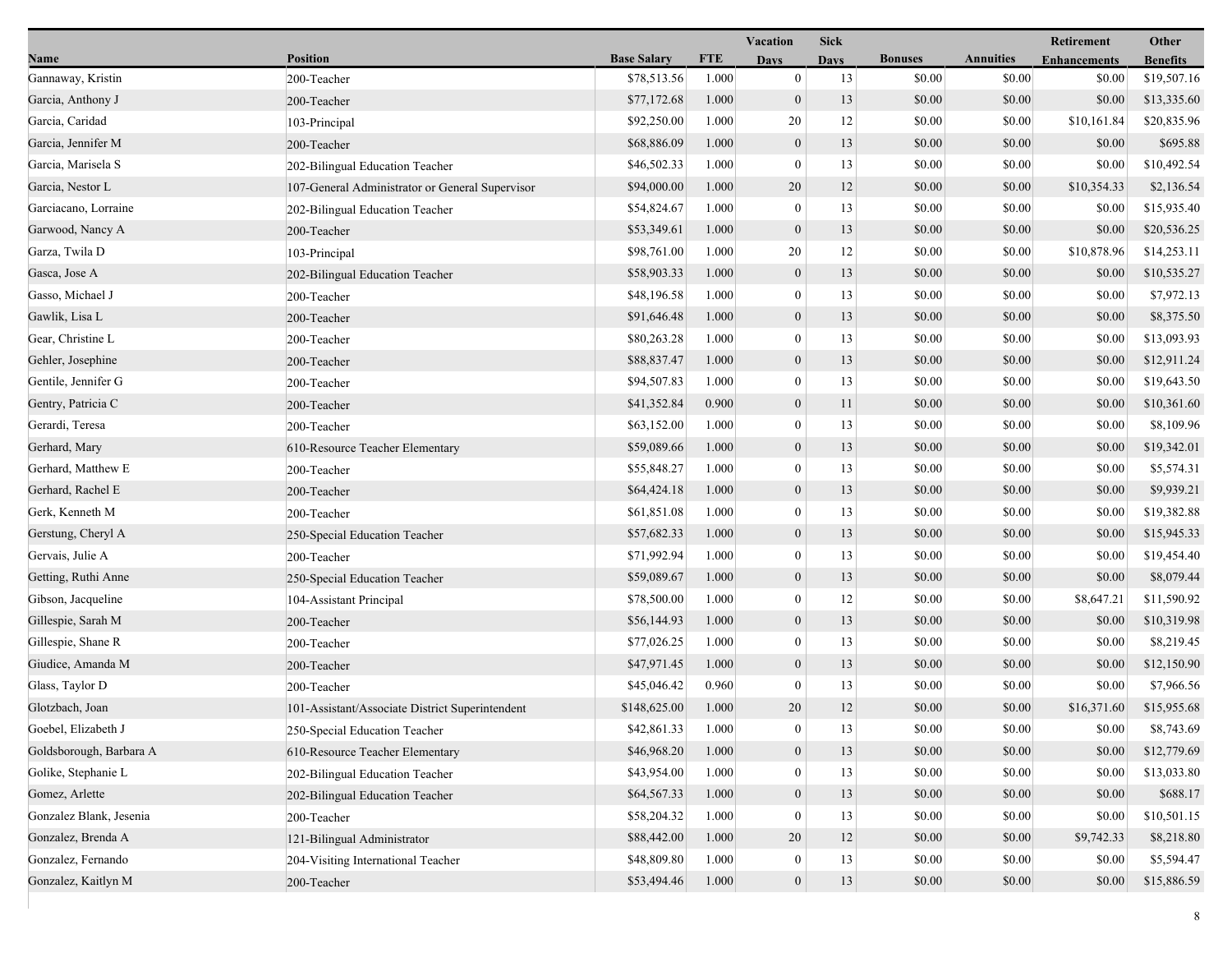|                          |                                         |                    |            | Vacation         | <b>Sick</b>    |                |                  | Retirement          | Other           |
|--------------------------|-----------------------------------------|--------------------|------------|------------------|----------------|----------------|------------------|---------------------|-----------------|
| Name                     | <b>Position</b>                         | <b>Base Salary</b> | <b>FTE</b> | <b>Days</b>      | <b>Days</b>    | <b>Bonuses</b> | <b>Annuities</b> | <b>Enhancements</b> | <b>Benefits</b> |
| Goritz, Lisa M           | 250-Special Education Teacher           | \$47,347.00        | 1.000      | $\mathbf{0}$     | 13             | \$0.00         | \$0.00           | \$0.00              | \$7,966.20      |
| Gorski, Alicia C         | 200-Teacher                             | \$53,387.28        | 1.000      | $\mathbf{0}$     | 13             | \$0.00         | \$0.00           | \$0.00              | \$569.58        |
| Gossett, Emily D         | 202-Bilingual Education Teacher         | \$51,941.33        | 1.000      | $\bf{0}$         | 13             | \$0.00         | \$0.00           | \$0.00              | \$15,279.25     |
| Grabowski, Michelle M    | 200-Teacher                             | \$72,863.53        | 1.000      | $\boldsymbol{0}$ | 13             | \$0.00         | \$0.00           | \$0.00              | \$15,817.15     |
| Grammas, Audrey F        | 200-Teacher                             | \$54,179.84        | 1.000      | $\bf{0}$         | 13             | \$0.00         | \$0.00           | \$0.00              | \$565.62        |
| Grau, Jason A            | 200-Teacher                             | \$62,242.94        | 1.000      | $\mathbf{0}$     | 13             | \$0.00         | \$0.00           | \$0.00              | \$13,467.83     |
| Griffin, Nancy J         | 200-Teacher                             | \$72,430.48        | 1.000      | $\mathbf{0}$     | 13             | \$0.00         | \$0.00           | \$0.00              | \$10,616.18     |
| Grossgut, Heather J      | 250-Special Education Teacher           | \$59,198.00        | 1.000      | $\overline{0}$   | 13             | \$0.00         | \$0.00           | \$0.00              | \$8,097.96      |
| Guerra, Yesenia          | 202-Bilingual Education Teacher         | \$42,928.00        | 1.000      | $\boldsymbol{0}$ | 13             | \$0.00         | \$0.00           | \$0.00              | \$21,404.80     |
| Guerrero, Maribel G      | 202-Bilingual Education Teacher         | \$40,493.30        | 0.900      | $\boldsymbol{0}$ | 13             | \$0.00         | \$0.00           | \$0.00              | \$393.00        |
| Gutierrez, Alicia        | 200-Teacher                             | \$68,451.24        | 1.000      | $\bf{0}$         | 13             | \$0.00         | \$0.00           | \$0.00              | \$982.02        |
| Gutierrez, Cipriana      | 202-Bilingual Education Teacher         | \$41,159.97        | 1.000      | $\overline{0}$   | $\overline{c}$ | \$0.00         | \$0.00           | \$0.00              | \$0.00          |
| Hacker, Brenda L         | 250-Special Education Teacher           | \$66,827.00        | 1.000      | $\mathbf{0}$     | 13             | \$0.00         | \$0.00           | \$0.00              | \$1,560.87      |
| Haier, Victoria A        | 200-Teacher                             | \$57,269.71        | 1.000      | $\boldsymbol{0}$ | 13             | \$0.00         | \$0.00           | \$0.00              | \$699.39        |
| Halleran, Elaine Denise  | 200-Teacher                             | \$56,246.79        | 1.000      | $\boldsymbol{0}$ | 13             | \$0.00         | \$0.00           | \$0.00              | \$5,972.23      |
| Hamilton, Ashley R       | 200-Teacher                             | \$47,393.15        | 1.000      | $\mathbf{0}$     | 13             | \$0.00         | \$0.00           | \$0.00              | \$484.50        |
| Hancock, Yolanda M       | 200-Teacher                             | \$57,313.48        | 1.000      | $\bf{0}$         | 13             | \$0.00         | \$0.00           | \$0.00              | \$5,983.86      |
| Hanna, Michelle E        | 200-Teacher                             | \$73,049.26        | 1.000      | $\overline{0}$   | 13             | \$0.00         | \$0.00           | \$0.00              | \$8,198.07      |
| Hansen, Stephanie A      | 200-Teacher                             | \$54,610.06        | 1.000      | $\mathbf{0}$     | 13             | \$0.00         | \$0.00           | \$0.00              | \$2,085.13      |
| Hansford, Jeffrey S      | 200-Teacher                             | \$70,288.40        | 1.000      | $\overline{0}$   | 13             | \$0.00         | \$0.00           | \$0.00              | \$19,463.94     |
| Harding, Matthew C       | 200-Teacher                             | \$63,382.35        | 1.000      | $\boldsymbol{0}$ | 13             | \$0.00         | \$0.00           | \$0.00              | \$12,935.77     |
| Harkness, Mary A         | 200-Teacher                             | \$110,860.44       | 1.000      | $\mathbf{0}$     | 13             | \$0.00         | \$0.00           | \$0.00              | \$8,550.06      |
| Harmon, Joseph A         | 200-Teacher                             | \$93,607.78        | 1.000      | $\bf{0}$         | 13             | \$0.00         | \$0.00           | \$0.00              | \$8,390.45      |
| Harren, Stephen V        | 200-Teacher                             | \$77,063.13        | 1.000      | $\overline{0}$   | 13             | \$0.00         | \$0.00           | \$0.00              | \$19,520.39     |
| Harris, Katherine M      | 250-Special Education Teacher           | \$48,358.05        | 1.000      | $\overline{0}$   | 13             | \$0.00         | \$0.00           | \$0.00              | \$19,192.12     |
| Hart, Jennifer M         | 200-Teacher                             | \$73,804.99        | 1.000      | $\mathbf{0}$     | 13             | \$0.00         | \$0.00           | \$0.00              | \$8,140.56      |
| Hasselberg, Julie K      | 250-Special Education Teacher           | \$24,867.52        | 0.500      | $\boldsymbol{0}$ | 6              | \$0.00         | \$0.00           | \$0.00              | \$5,137.40      |
| Hastings, Kelly G        | 200-Teacher                             | \$66,900.33        | 1.000      | $\mathbf{0}$     | 13             | \$0.00         | \$0.00           | \$0.00              | \$15,120.65     |
| Haswell, Deborah A       | 200-Teacher                             | \$48,872.92        | 1.000      | $\boldsymbol{0}$ | 13             | \$0.00         | \$0.00           | \$0.00              | \$1,406.77      |
| Hawkinson, Hilary E      | 200-Teacher                             | \$53,727.10        | 1.000      | $\overline{0}$   | 13             | \$0.00         | \$0.00           | \$0.00              | \$8,013.73      |
| Hayes, Christopher A     | 200-Teacher                             | \$44,904.59        | 1.000      | $\bf{0}$         | 13             | \$0.00         | \$0.00           | \$0.00              | \$754.60        |
| Hayes, Kathleen R        | 610-Resource Teacher Elementary         | \$42,928.00        | 1.000      | $\boldsymbol{0}$ | 13             | \$0.00         | \$0.00           | \$0.00              | \$450.56        |
| Hazelwood-Garcia, Bonnie | 250-Special Education Teacher           | \$72,613.00        | 1.000      | $\overline{0}$   | 13             | \$0.00         | \$0.00           | \$0.00              | \$13,051.20     |
| Healy, Shirl L           | 611-Resource Teacher Other              | \$63,785.67        | 1.000      | $\mathbf{0}$     | 13             | \$0.00         | \$0.00           | \$0.00              | \$8,145.37      |
| Hearon, Jacqueline L     | 200-Teacher                             | \$45,683.64        | 1.000      | $\overline{0}$   | 13             | \$0.00         | \$0.00           | \$0.00              | \$485.92        |
| Helguera, Eva M          | 251-Bilingual Special Education Teacher | \$64,876.33        | 1.000      | $\overline{0}$   | 13             | \$0.00         | \$0.00           | \$0.00              | \$8,135.72      |
| Henderson, Karen E       | 200-Teacher                             | \$62,237.46        | 1.000      | $\bf{0}$         | 13             | \$0.00         | \$0.00           | \$0.00              | \$8,949.85      |
| Henderson, Robert R      | 200-Teacher                             | \$48,633.97        | 1.000      | $\mathbf{0}$     | 13             | \$0.00         | \$0.00           | \$0.00              | \$15,875.61     |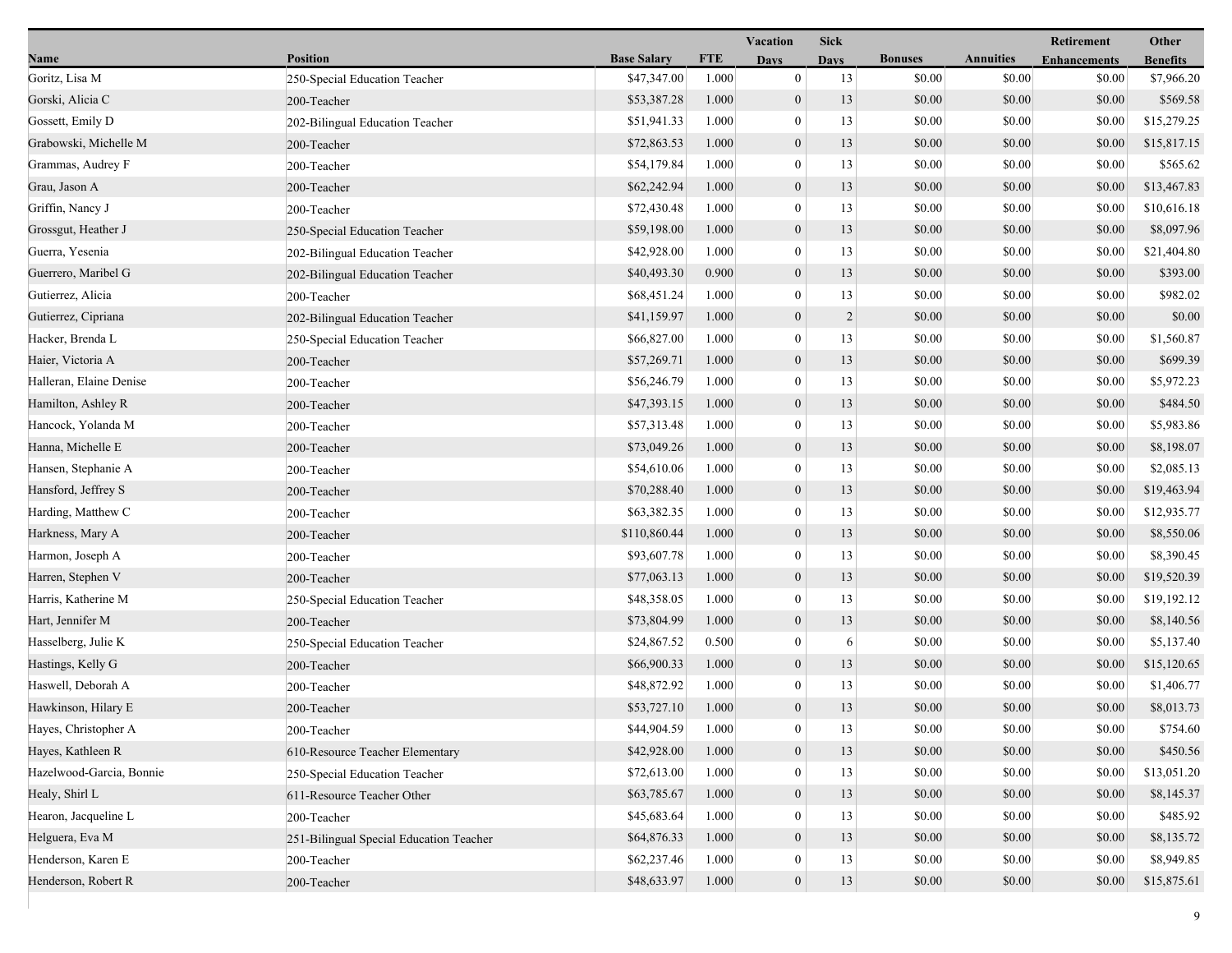|                           |                                         |                    |            | <b>Vacation</b>  | <b>Sick</b>    |                |                  | Retirement          | Other           |
|---------------------------|-----------------------------------------|--------------------|------------|------------------|----------------|----------------|------------------|---------------------|-----------------|
| Name                      | <b>Position</b>                         | <b>Base Salary</b> | <b>FTE</b> | <b>Days</b>      | <b>Days</b>    | <b>Bonuses</b> | <b>Annuities</b> | <b>Enhancements</b> | <b>Benefits</b> |
| Hendricks, Brian M        | 200-Teacher                             | \$51,856.41        | 1.000      | $\boldsymbol{0}$ | 13             | \$0.00         | \$0.00           | \$0.00              | \$7,998.46      |
| Henson, Michelle L        | 200-Teacher                             | \$92,176.83        | 1.000      | $\mathbf{0}$     | 13             | \$0.00         | \$0.00           | \$0.00              | \$10,816.05     |
| Herbert, Kathryn E        | 200-Teacher                             | \$46,540.75        | 1.000      | $\bf{0}$         | 13             | \$0.00         | \$0.00           | \$0.00              | \$19,239.85     |
| Herlihy, Ryan O           | 200-Teacher                             | \$60,260.52        | 1.000      | $\mathbf{0}$     | 13             | \$0.00         | \$0.00           | \$0.00              | \$8,065.73      |
| Hernandez, Daisy          | 202-Bilingual Education Teacher         | \$44,030.67        | 1.000      | $\bf{0}$         | 13             | \$0.00         | \$0.00           | \$0.00              | \$16,068.80     |
| Hernandez, Maria T        | 251-Bilingual Special Education Teacher | \$59,089.67        | 1.000      | $\boldsymbol{0}$ | 13             | \$0.00         | \$0.00           | \$0.00              | \$15,967.69     |
| Hernandez, Sara L         | 200-Teacher                             | \$67,417.68        | 1.000      | $\mathbf{0}$     | 13             | \$0.00         | \$0.00           | \$0.00              | \$8,435.07      |
| Hernandez-Nunez, Angelica | 202-Bilingual Education Teacher         | \$55,879.67        | 1.000      | $\mathbf{0}$     | 13             | \$0.00         | \$0.00           | \$0.00              | \$15,916.60     |
| Herrmann, Andrew K        | 200-Teacher                             | \$47,101.06        | 1.000      | $\bf{0}$         | 13             | \$0.00         | \$0.00           | \$0.00              | \$7,963.46      |
| Hickey, Natalie A         | 200-Teacher                             | \$51,327.40        | 1.000      | $\mathbf{0}$     | 13             | \$0.00         | \$0.00           | \$0.00              | \$15,230.76     |
| Hicks, Matthew            | 200-Teacher                             | \$102,734.66       | 1.000      | $\bf{0}$         | 13             | \$0.00         | \$0.00           | \$0.00              | \$13,613.91     |
| Higgins, Kyle E           | 200-Teacher                             | \$43,138.45        | 0.900      | $\mathbf{0}$     | 13             | \$0.00         | \$0.00           | \$0.00              | \$6,343.08      |
| Hill Cooks, Chardon L     | 200-Teacher                             | \$54,700.59        | 1.000      | $\mathbf{0}$     | 13             | \$0.00         | \$0.00           | \$0.00              | \$563.11        |
| Hill, Katherine B         | 200-Teacher                             | \$51,590.08        | 1.000      | $\mathbf{0}$     | 13             | \$0.00         | \$0.00           | \$0.00              | \$8,168.36      |
| Hill, Mark H              | 200-Teacher                             | \$69,955.45        | 1.000      | $\boldsymbol{0}$ | 13             | \$0.00         | \$0.00           | \$0.00              | \$13,317.12     |
| Hill, Rebecca L           | 200-Teacher                             | \$52,773.79        | 1.000      | $\mathbf{0}$     | 13             | \$0.00         | \$0.00           | \$0.00              | \$206.99        |
| Hills, Kelly M            | 110-Department Chair                    | \$80,463.00        | 1.000      | $\bf{0}$         | 12             | \$0.00         | \$0.00           | \$8,863.42          | \$20,581.56     |
| Hoddenbach, Maria         | 202-Bilingual Education Teacher         | \$59,198.00        | 1.000      | $\mathbf{0}$     | 13             | \$0.00         | \$0.00           | \$0.00              | \$15,953.98     |
| Hodges, Tracy Lynn        | 200-Teacher                             | \$70,586.48        | 1.000      | $\bf{0}$         | 13             | \$0.00         | \$0.00           | \$0.00              | \$8,178.01      |
| Hogg, Jenna M             | 250-Special Education Teacher           | \$22,570.48        | 0.650      | $\mathbf{0}$     | $8\phantom{.}$ | \$0.00         | \$0.00           | \$0.00              | \$10,233.61     |
| Holhut, Daniel T          | 200-Teacher                             | \$79,814.00        | 1.000      | $\boldsymbol{0}$ | 13             | \$0.00         | \$0.00           | \$0.00              | \$13,368.02     |
| Holland, Lauren P         | 104-Assistant Principal                 | \$71,750.00        | 1.000      | $\mathbf{0}$     | 12             | \$0.00         | \$0.00           | \$7,903.69          | \$13,912.44     |
| Holt, Loretta J           | 611-Resource Teacher Other              | \$68,677.33        | 1.000      | $\bf{0}$         | 13             | \$0.00         | \$0.00           | \$0.00              | \$9,024.68      |
| Holterhaus, Michelle L    | 250-Special Education Teacher           | \$44,306.67        | 1.000      | $\mathbf{0}$     | 13             | \$0.00         | \$0.00           | \$0.00              | \$7,945.40      |
| Hopkins, Carolyn J        | 250-Special Education Teacher           | \$83,011.00        | 1.000      | $\bf{0}$         | 13             | \$0.00         | \$0.00           | \$0.00              | \$19,589.61     |
| Hopkins, Marie L          | 202-Bilingual Education Teacher         | \$88,280.00        | 1.000      | $\mathbf{0}$     | 13             | \$0.00         | \$0.00           | \$0.00              | \$1,721.92      |
| Hopp, Christine L         | 200-Teacher                             | \$76,596.93        | 1.000      | $\boldsymbol{0}$ | 13             | \$0.00         | \$0.00           | \$0.00              | \$19,542.09     |
| Horn, Karen T             | 202-Bilingual Education Teacher         | \$90,496.40        | 1.000      | $\boldsymbol{0}$ | 13             | \$0.00         | \$0.00           | \$0.00              | \$11,380.92     |
| Hostert, Michele M        | 200-Teacher                             | \$40,717.85        | 0.860      | $\mathbf{0}$     | 12             | \$0.00         | \$0.00           | \$0.00              | \$384.37        |
| Houpis, Georgia           | 202-Bilingual Education Teacher         | \$52,864.00        | 1.000      | $\mathbf{0}$     | 13             | \$0.00         | \$0.00           | \$0.00              | \$547.26        |
| Hovious, Paige K          | 200-Teacher                             | \$45,237.57        | 1.000      | $\bf{0}$         | 13             | \$0.00         | \$0.00           | \$0.00              | \$7,650.85      |
| Hoyne, Gary R             | 200-Teacher                             | \$102,045.64       | 1.000      | $\mathbf{0}$     | 13             | \$0.00         | \$0.00           | \$0.00              | \$13,567.55     |
| Hoyt, Jane                | 202-Bilingual Education Teacher         | \$60,030.67        | 1.000      | $\mathbf{0}$     | 13             | \$0.00         | \$0.00           | \$0.00              | \$18,770.96     |
| Hruska, Andrew J          | 250-Special Education Teacher           | \$47,957.33        | 1.000      | $\mathbf{0}$     | 13             | \$0.00         | \$0.00           | \$0.00              | \$19,260.31     |
| Hubbard, Gina T           | 200-Teacher                             | \$51,717.38        | 1.000      | $\theta$         | 13             | \$0.00         | \$0.00           | \$0.00              | \$13,067.58     |
| Huerta, Rosa              | 200-Teacher                             | \$47,304.24        | 1.000      | $\mathbf{0}$     | 13             | \$0.00         | \$0.00           | \$0.00              | \$7,956.17      |
| Huffman, Steven P         | 200-Teacher                             | \$51,365.30        | 1.000      | $\bf{0}$         | 13             | \$0.00         | \$0.00           | \$0.00              | \$16,127.11     |
| Huggins, Amy L            | 200-Teacher                             | \$109,422.32       | 1.000      | $\mathbf{0}$     | 13             | \$0.00         | \$0.00           | \$0.00              | \$13,340.75     |
|                           |                                         |                    |            |                  |                |                |                  |                     |                 |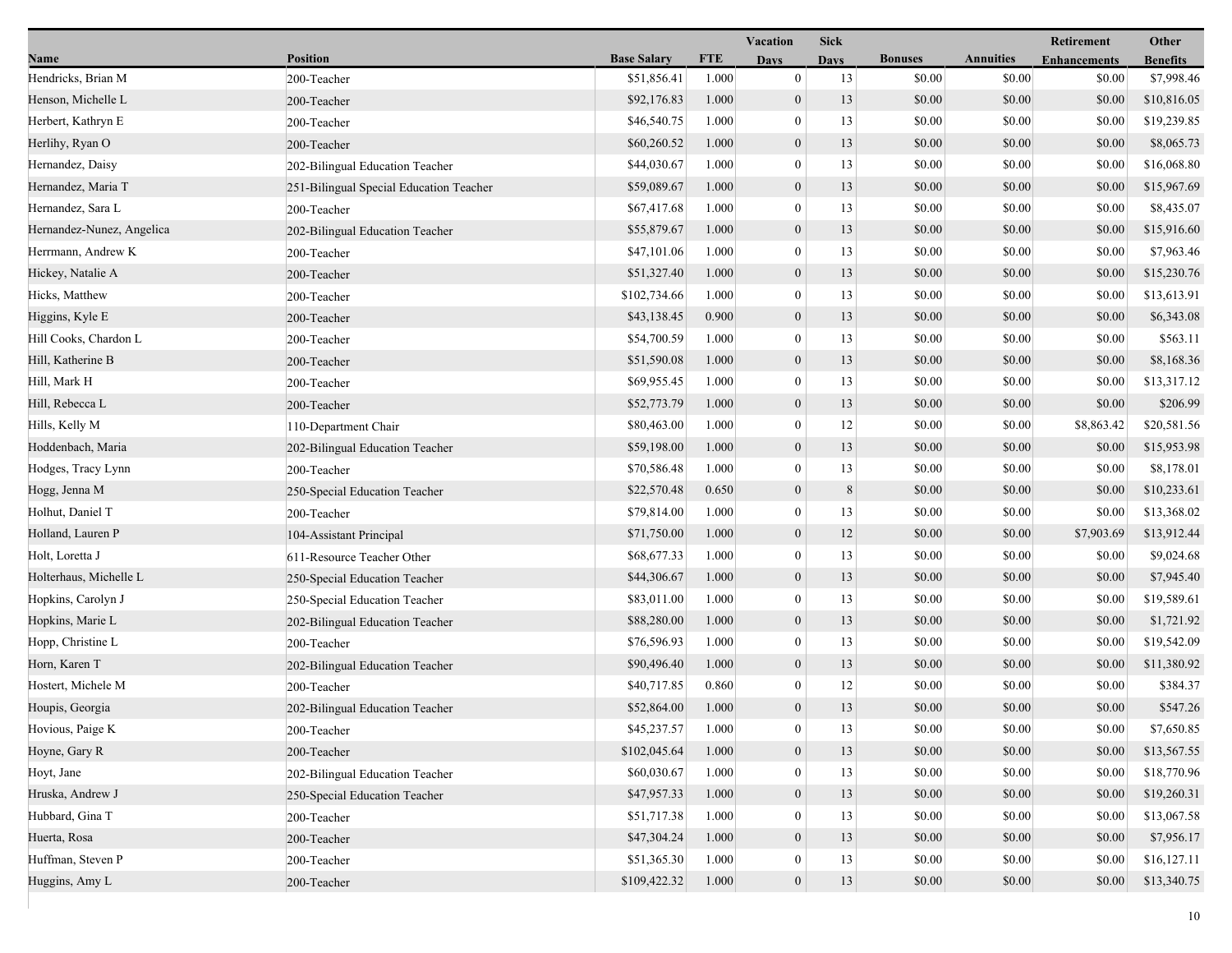|                           |                                                 |                    |            | Vacation<br><b>Sick</b> |             |                |                  | Retirement          | Other           |  |
|---------------------------|-------------------------------------------------|--------------------|------------|-------------------------|-------------|----------------|------------------|---------------------|-----------------|--|
| Name                      | <b>Position</b>                                 | <b>Base Salary</b> | <b>FTE</b> | <b>Days</b>             | <b>Days</b> | <b>Bonuses</b> | <b>Annuities</b> | <b>Enhancements</b> | <b>Benefits</b> |  |
| Hughes, Bethany S         | 200-Teacher                                     | \$54,972.84        | 1.000      | $\mathbf{0}$            | 13          | \$0.00         | \$0.00           | \$0.00              | \$8,025.16      |  |
| Hughes, Joseph D          | 200-Teacher                                     | \$66,308.07        | 1.000      | $\boldsymbol{0}$        | 13          | \$0.00         | \$0.00           | \$0.00              | \$16,051.57     |  |
| Hughes, Vanjiia J         | 200-Teacher                                     | \$76,027.21        | 1.000      | $\boldsymbol{0}$        | 13          | \$0.00         | \$0.00           | \$0.00              | \$12,838.08     |  |
| Huizenga, Mary P          | 200-Teacher                                     | \$46,327.16        | 1.000      | $\boldsymbol{0}$        | 13          | \$0.00         | \$0.00           | \$0.00              | \$16,091.81     |  |
| HUNHOFF, JACOB M          | 200-Teacher                                     | \$49,800.78        | 1.000      | $\boldsymbol{0}$        | 13          | \$0.00         | \$0.00           | \$0.00              | \$7,975.93      |  |
| Hurley, Lisa M            | 250-Special Education Teacher                   | \$44,020.67        | 1.000      | $\boldsymbol{0}$        | 13          | \$0.00         | \$0.00           | \$0.00              | \$19,208.77     |  |
| Hvala, Kathryn M          | 200-Teacher                                     | \$54,210.04        | 1.000      | $\mathbf{0}$            | 13          | \$0.00         | \$0.00           | \$0.00              | \$8,025.09      |  |
| Hylla, Lisa M             | 200-Teacher                                     | \$63,724.54        | 1.000      | $\boldsymbol{0}$        | 13          | \$0.00         | \$0.00           | \$0.00              | \$13,217.85     |  |
| Inglis, Jennifer R        | 200-Teacher                                     | \$52,838.57        | 1.000      | $\boldsymbol{0}$        | 13          | \$0.00         | \$0.00           | \$0.00              | \$8,012.27      |  |
| Isaacs, William           | 250-Special Education Teacher                   | \$82,123.50        | 1.000      | $\boldsymbol{0}$        | 13          | \$0.00         | \$0.00           | \$0.00              | \$19,545.76     |  |
| Jacobs, Jo Ellen          | 200-Teacher                                     | \$53,704.00        | 1.000      | $\boldsymbol{0}$        | 13          | \$0.00         | \$0.00           | \$0.00              | \$19,274.07     |  |
| Jaquez, Alfonso I         | 200-Teacher                                     | \$60,259.92        | 1.000      | $\boldsymbol{0}$        | 13          | \$0.00         | \$0.00           | \$0.00              | \$15,953.80     |  |
| Jaros, Janel M            | 200-Teacher                                     | \$51,976.40        | 1.000      | $\mathbf{0}$            | 13          | \$0.00         | \$0.00           | \$0.00              | \$7,999.39      |  |
| Jarquin, Corina           | 202-Bilingual Education Teacher                 | \$66,199.67        | 1.000      | $\boldsymbol{0}$        | 13          | \$0.00         | \$0.00           | \$0.00              | \$13,395.46     |  |
| Jaskolski, Jillian        | 200-Teacher                                     | \$50,906.45        | 1.000      | $\boldsymbol{0}$        | 13          | \$0.00         | \$0.00           | \$0.00              | \$514.89        |  |
| Jefferson, Aishia T       | 250-Special Education Teacher                   | \$53,040.00        | 1.000      | $\boldsymbol{0}$        | 13          | \$0.00         | \$0.00           | \$0.00              | \$581.69        |  |
| Jeffries, Wendell         | 200-Teacher                                     | \$99,250.42        | 1.000      | $\boldsymbol{0}$        | 13          | \$0.00         | \$0.00           | \$0.00              | \$8,432.47      |  |
| Jensen, Karen E           | 200-Teacher                                     | \$83,877.08        | 1.000      | $\boldsymbol{0}$        | 13          | \$0.00         | \$0.00           | \$0.00              | \$8,314.01      |  |
| Johnson, Carla L          | 107-General Administrator or General Supervisor | \$123,000.00       | 1.000      | 20                      | 12          | \$0.00         | \$0.00           | \$13,548.96         | \$10,202.76     |  |
| Johnson, Edward           | 250-Special Education Teacher                   | \$51,941.33        | 1.000      | $\boldsymbol{0}$        | 13          | \$0.00         | \$0.00           | \$0.00              | \$10,439.40     |  |
| Johnson, Henry G          | 250-Special Education Teacher                   | \$47,413.67        | 1.000      | $\boldsymbol{0}$        | 13          | \$0.00         | \$0.00           | \$0.00              | \$12,802.36     |  |
| Johnson, Jennifer L       | 250-Special Education Teacher                   | \$45,152.67        | 1.000      | $\boldsymbol{0}$        | 13          | \$0.00         | \$0.00           | \$0.00              | \$10,387.24     |  |
| Johnson, Marti G          | 250-Special Education Teacher                   | \$61,536.67        | 1.000      | $\boldsymbol{0}$        | 13          | \$0.00         | \$0.00           | \$0.00              | \$8,122.99      |  |
| Johnston, Lisa M          | 200-Teacher                                     | \$58,415.31        | 1.000      | $\boldsymbol{0}$        | 13          | \$0.00         | \$0.00           | \$0.00              | \$606.36        |  |
| Jolley, Jean M            | 104-Assistant Principal                         | \$83,408.84        | 1.000      | 14                      | 11          | \$0.00         | \$0.00           | \$9,187.85          | \$8,624.30      |  |
| Jones, Ian K              | 200-Teacher                                     | \$52,120.00        | 1.000      | $\boldsymbol{0}$        | 13          | \$0.00         | \$0.00           | \$0.00              | \$19,261.52     |  |
| Jones, Kara E             | 202-Bilingual Education Teacher                 | \$48,419.00        | 1.000      | $\boldsymbol{0}$        | 13          | \$0.00         | \$0.00           | \$0.00              | \$17,965.71     |  |
| Jones, Kristin J          | 200-Teacher                                     | \$70,491.97        | 1.000      | $\boldsymbol{0}$        | 13          | \$0.00         | \$0.00           | \$0.00              | \$16,077.70     |  |
| Jones, Regana D           | 200-Teacher                                     | \$79,369.40        | 1.000      | $\mathbf{0}$            | 13          | \$0.00         | \$0.00           | \$0.00              | \$770.31        |  |
| Jordan, Lauran M          | 202-Bilingual Education Teacher                 | \$51,609.33        | 1.000      | $\mathbf{0}$            | 13          | \$0.00         | \$0.00           | \$0.00              | \$12,369.37     |  |
| Jorjorian, Isabel F       | 202-Bilingual Education Teacher                 | \$47,134.67        | 1.000      | $\bf{0}$                | 13          | \$0.00         | \$0.00           | \$0.00              | \$15,850.77     |  |
| Joyce, Jessica M          | 200-Teacher                                     | \$51,836.44        | 1.000      | $\boldsymbol{0}$        | 13          | \$0.00         | \$0.00           | \$0.00              | \$13,093.56     |  |
| Juarez Ortega, Angelica M | 202-Bilingual Education Teacher                 | \$59,605.33        | 1.000      | $\boldsymbol{0}$        | 13          | \$0.00         | \$0.00           | \$0.00              | \$6,768.60      |  |
| Juarez, Arlena            | 200-Teacher                                     | \$43,119.40        | 0.970      | $\boldsymbol{0}$        | 13          | \$0.00         | \$0.00           | \$0.00              | \$7,877.94      |  |
| Julien, Veronica K        | 202-Bilingual Education Teacher                 | \$69,468.00        | 1.000      | $\mathbf{0}$            | 13          | \$0.00         | \$0.00           | \$0.00              | \$4,689.88      |  |
| Jungnickel, Carley A      | 200-Teacher                                     | \$49,331.90        | 1.000      | $\boldsymbol{0}$        | 13          | \$0.00         | \$0.00           | \$0.00              | \$6,701.55      |  |
| Kafka, Brooke N           | 200-Teacher                                     | \$47,681.65        | 1.000      | $\boldsymbol{0}$        | 13          | \$0.00         | \$0.00           | \$0.00              | \$19,098.98     |  |
| Kanwischer, Robert J      | 200-Teacher                                     | \$62,181.14        | 1.000      | $\mathbf{0}$            | 13          | \$0.00         | \$0.00           | \$0.00              | \$8,087.00      |  |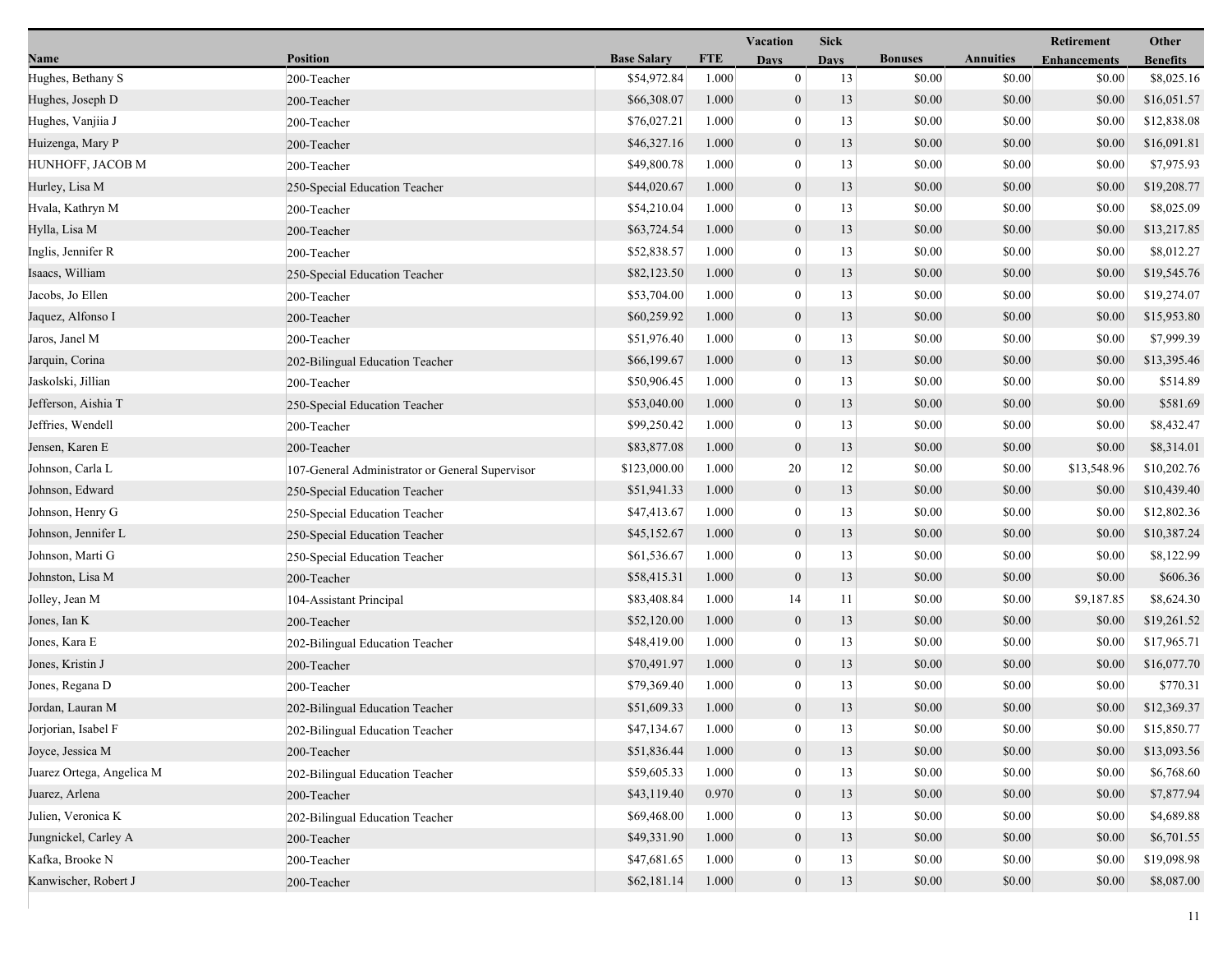|                                |                                 |                    | Vacation   |                  | <b>Sick</b> |                |                  | Other               |                 |
|--------------------------------|---------------------------------|--------------------|------------|------------------|-------------|----------------|------------------|---------------------|-----------------|
| Name                           | <b>Position</b>                 | <b>Base Salary</b> | <b>FTE</b> | <b>Days</b>      | <b>Days</b> | <b>Bonuses</b> | <b>Annuities</b> | <b>Enhancements</b> | <b>Benefits</b> |
| Kapitanoff, Allison A          | 200-Teacher                     | \$56,549.00        | 1.000      | $\mathbf{0}$     | 13          | \$0.00         | \$0.00           | \$0.00              | \$19,336.39     |
| Kastel, Amy K                  | 200-Teacher                     | \$45,583.00        | 1.000      | $\boldsymbol{0}$ | 13          | \$0.00         | \$0.00           | \$0.00              | \$13,045.07     |
| Katkus, Christine E            | 200-Teacher                     | \$74,090.04        | 1.000      | $\boldsymbol{0}$ | 13          | \$0.00         | \$0.00           | \$0.00              | \$8,217.56      |
| Katula, Sandra M               | 103-Principal                   | \$106,600.00       | 1.000      | 20               | 12          | \$0.00         | \$0.00           | \$11,742.47         | \$16,297.98     |
| Keene, Glynis R                | 104-Assistant Principal         | \$99,015.00        | 1.000      | 15               | 12          | \$0.00         | \$0.00           | \$10,907.02         | \$20,981.64     |
| Kehoe, Denise                  | 202-Bilingual Education Teacher | \$69,428.00        | 1.000      | $\boldsymbol{0}$ | 13          | \$0.00         | \$0.00           | \$0.00              | \$8,183.56      |
| Keller, Bonnie L               | 200-Teacher                     | \$79,135.23        | 1.000      | $\mathbf{0}$     | 13          | \$0.00         | \$0.00           | \$0.00              | \$13,360.62     |
| Kellison, Fleur E              | 250-Special Education Teacher   | \$44,020.67        | 1.000      | $\boldsymbol{0}$ | 13          | \$0.00         | \$0.00           | \$0.00              | \$480.68        |
| Kelly, Chad O                  | 200-Teacher                     | \$52,629.47        | 1.000      | $\boldsymbol{0}$ | 13          | \$0.00         | \$0.00           | \$0.00              | \$8,497.67      |
| Kelly, Kristin A               | 611-Resource Teacher Other      | \$50,785.00        | 1.000      | $\boldsymbol{0}$ | 13          | \$0.00         | \$0.00           | \$0.00              | \$13,193.10     |
| Kelly, Patricia L              | 250-Special Education Teacher   | \$45,631.33        | 1.000      | $\boldsymbol{0}$ | 13          | \$0.00         | \$0.00           | \$0.00              | \$437.84        |
| Kelner, Jessica A              | 200-Teacher                     | \$51,390.06        | 1.000      | $\boldsymbol{0}$ | 13          | \$0.00         | \$0.00           | \$0.00              | \$6,769.98      |
| Kendall, Lisa Marie            | 200-Teacher                     | \$67,765.55        | 1.000      | $\mathbf{0}$     | 13          | \$0.00         | \$0.00           | \$0.00              | \$13,233.71     |
| Kendell, Carolyn M             | 200-Teacher                     | \$52,036.83        | 1.000      | $\boldsymbol{0}$ | 13          | \$0.00         | \$0.00           | \$0.00              | \$16,160.12     |
| Kershaw, Trevor L              | 200-Teacher                     | \$49,998.58        | 1.000      | $\boldsymbol{0}$ | 13          | \$0.00         | \$0.00           | \$0.00              | \$19,260.24     |
| Khan, Shaista B                | 200-Teacher                     | \$70,752.77        | 1.000      | $\boldsymbol{0}$ | 13          | \$0.00         | \$0.00           | \$0.00              | \$11,328.85     |
| Kim, Molly E                   | 200-Teacher                     | \$53,224.98        | 1.000      | $\boldsymbol{0}$ | 13          | \$0.00         | \$0.00           | \$0.00              | \$13,114.21     |
| King, Susan J                  | 200-Teacher                     | \$54,770.76        | 1.000      | $\boldsymbol{0}$ | 13          | \$0.00         | \$0.00           | \$0.00              | \$12,879.75     |
| Kinstner, Rhonda S             | 200-Teacher                     | \$52,452.50        | 1.000      | $\boldsymbol{0}$ | 13          | \$0.00         | \$0.00           | \$0.00              | \$19,277.65     |
| Kivisto, Robert W              | 250-Special Education Teacher   | \$102,244.67       | 1.000      | $\boldsymbol{0}$ | 13          | \$0.00         | \$0.00           | \$0.00              | \$16,391.42     |
| Klasinski Ahng, Mary Angellica | 200-Teacher                     | \$51,639.37        | 1.000      | $\boldsymbol{0}$ | 13          | \$0.00         | \$0.00           | \$0.00              | \$18,413.20     |
| Kleimola, Melanie              | 200-Teacher                     | \$53,308.50        | 1.000      | $\boldsymbol{0}$ | 13          | \$0.00         | \$0.00           | \$0.00              | \$15,124.54     |
| Klinsky, Lauren E              | 202-Bilingual Education Teacher | \$53,791.85        | 1.000      | $\boldsymbol{0}$ | 13          | \$0.00         | \$0.00           | \$0.00              | \$8,025.20      |
| Klotz, Diane Y                 | 202-Bilingual Education Teacher | \$51,941.33        | 1.000      | $\boldsymbol{0}$ | 13          | \$0.00         | \$0.00           | \$0.00              | \$15,897.13     |
| Kmiec, Jennifer L              | 200-Teacher                     | \$66,779.09        | 1.000      | $\boldsymbol{0}$ | 13          | \$0.00         | \$0.00           | \$0.00              | \$16,021.27     |
| Knoepfle, Corey R              | 611-Resource Teacher Other      | \$50,100.33        | 1.000      | $\boldsymbol{0}$ | 13          | \$0.00         | \$0.00           | \$0.00              | \$19,140.56     |
| Koch, Walter E                 | 200-Teacher                     | \$74,858.16        | 1.000      | $\boldsymbol{0}$ | 13          | \$0.00         | \$0.00           | \$0.00              | \$6,908.81      |
| Kocsis, Jill K                 | 200-Teacher                     | \$64,561.06        | 1.000      | $\mathbf{0}$     | 13          | \$0.00         | \$0.00           | \$0.00              | \$10,760.65     |
| Kogut, Kathleen C              | 103-Principal                   | \$90,000.00        | 1.000      | 20               | 12          | \$0.00         | \$0.00           | \$9,913.92          | \$20,018.72     |
| Kolodziejek, Janet M           | 200-Teacher                     | \$74,657.14        | 1.000      | $\mathbf{0}$     | 13          | \$0.00         | \$0.00           | \$0.00              | \$8,269.25      |
| Kopke, Nicholas F              | 200-Teacher                     | \$70,921.54        | 1.000      | $\bf{0}$         | 13          | \$0.00         | \$0.00           | \$0.00              | \$13,219.93     |
| Kordalewski, Adam M            | 200-Teacher                     | \$89,236.15        | 1.000      | $\boldsymbol{0}$ | 13          | \$0.00         | \$0.00           | \$0.00              | \$13,314.69     |
| Kosak, Marina F                | 104-Assistant Principal         | \$97,478.00        | 1.000      | 15               | 12          | \$0.00         | \$0.00           | \$10,737.61         | \$20,959.45     |
| Koslovsky, Ryan K              | 200-Teacher                     | \$65,689.75        | 1.000      | $\boldsymbol{0}$ | 13          | \$0.00         | \$0.00           | \$0.00              | \$13,908.84     |
| Kossack, Alison J              | 202-Bilingual Education Teacher | \$43,415.67        | 1.000      | $\mathbf{0}$     | 13          | \$0.00         | \$0.00           | \$0.00              | \$7,925.28      |
| Kovak, Jean M                  | 200-Teacher                     | \$46,482.24        | 1.000      | $\boldsymbol{0}$ | 13          | \$0.00         | \$0.00           | \$0.00              | \$18,443.64     |
| Kozurek, Kathleen M            | 200-Teacher                     | \$72,836.79        | 1.000      | $\boldsymbol{0}$ | 13          | \$0.00         | \$0.00           | \$0.00              | \$13,023.75     |
| Krantz, Andrea E               | 200-Teacher                     | \$46,993.09        | 1.000      | $\mathbf{0}$     | 13          | \$0.00         | \$0.00           | \$0.00              | \$1,403.80      |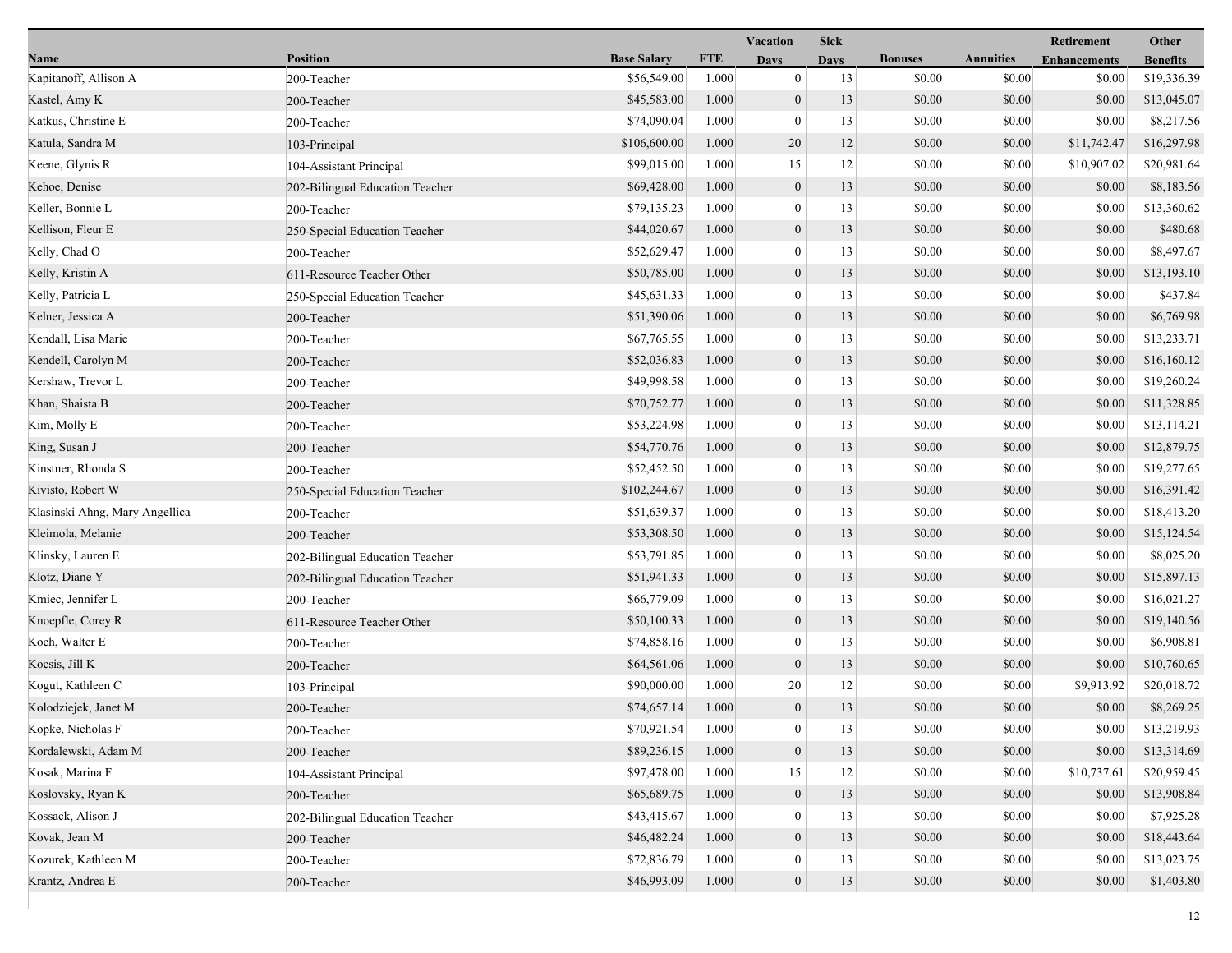|                         |                                 |                    |            | <b>Vacation</b>  | <b>Sick</b> |                |                  | <b>Retirement</b>   | Other           |
|-------------------------|---------------------------------|--------------------|------------|------------------|-------------|----------------|------------------|---------------------|-----------------|
| Name                    | <b>Position</b>                 | <b>Base Salary</b> | <b>FTE</b> | <b>Days</b>      | <b>Days</b> | <b>Bonuses</b> | <b>Annuities</b> | <b>Enhancements</b> | <b>Benefits</b> |
| Kraus, Dianne J         | 200-Teacher                     | \$54,573.93        | 0.900      | $\mathbf{0}$     | 13          | \$0.00         | \$0.00           | \$0.00              | \$11,062.58     |
| Kuba, Kimberly A        | 250-Special Education Teacher   | \$52,444.67        | 1.000      | $\mathbf{0}$     | 13          | \$0.00         | \$0.00           | \$0.00              | \$577.53        |
| Kuehl, Jennifer L       | 200-Teacher                     | \$60,135.65        | 1.000      | $\mathbf{0}$     | 13          | \$0.00         | \$0.00           | \$0.00              | \$12,594.65     |
| Kuehl, Jonathon R       | 200-Teacher                     | \$57,381.26        | 1.000      | $\mathbf{0}$     | 13          | \$0.00         | \$0.00           | \$0.00              | \$5,516.87      |
| Kukuc, Nicholas T       | 200-Teacher                     | \$49,736.71        | 1.000      | $\mathbf{0}$     | 13          | \$0.00         | \$0.00           | \$0.00              | \$7,972.66      |
| Kulick, Joseph P        | 200-Teacher                     | \$52,185.02        | 1.000      | $\boldsymbol{0}$ | 13          | \$0.00         | \$0.00           | \$0.00              | \$524.58        |
| Kwasny, Danielle M      | 200-Teacher                     | \$52,088.38        | 1.000      | $\mathbf{0}$     | 13          | \$0.00         | \$0.00           | \$0.00              | \$19,283.55     |
| Kwasny, Katelyn M       | 200-Teacher                     | \$56,494.17        | 1.000      | $\mathbf{0}$     | 13          | \$0.00         | \$0.00           | \$0.00              | \$8,342.40      |
| Laben, David            | 250-Special Education Teacher   | \$49,108.67        | 1.000      | $\mathbf{0}$     | 13          | \$0.00         | \$0.00           | \$0.00              | \$19,273.81     |
| Lach, Elizabeth M       | 200-Teacher                     | \$86,391.71        | 1.000      | $\mathbf{0}$     | 13          | \$0.00         | \$0.00           | \$0.00              | \$8,336.58      |
| Ladewig, Joyce          | 200-Teacher                     | \$39,829.90        | 0.900      | $\mathbf{0}$     | 12          | \$0.00         | \$0.00           | \$0.00              | \$430.12        |
| Lang, Linda G           | 200-Teacher                     | \$80,508.49        | 1.000      | $\mathbf{0}$     | 13          | \$0.00         | \$0.00           | \$0.00              | \$16,134.73     |
| Lantz, Bonita C         | 200-Teacher                     | \$56,863.71        | 1.000      | $\mathbf{0}$     | 13          | \$0.00         | \$0.00           | \$0.00              | \$12,874.53     |
| Larsen, Tiffany D       | 200-Teacher                     | \$66,170.41        | 1.000      | $\mathbf{0}$     | 13          | \$0.00         | \$0.00           | \$0.00              | \$19,447.57     |
| Lassandrello, Thomas A  | 200-Teacher                     | \$58,130.52        | 1.000      | $\boldsymbol{0}$ | 13          | \$0.00         | \$0.00           | \$0.00              | \$8,066.22      |
| LATHROP, TIMOTHY JOHN   | 250-Special Education Teacher   | \$43,954.00        | 1.000      | $\mathbf{0}$     | 13          | \$0.00         | \$0.00           | \$0.00              | \$19,116.73     |
| Lavery, Sarah A         | 200-Teacher                     | \$51,869.75        | 1.000      | $\mathbf{0}$     | 13          | \$0.00         | \$0.00           | \$0.00              | \$8,000.26      |
| Lawrence, Jason L       | 200-Teacher                     | \$48,046.81        | 1.000      | $\boldsymbol{0}$ | 13          | \$0.00         | \$0.00           | \$0.00              | \$6,653.09      |
| Lawson, Laurie A        | 200-Teacher                     | \$50,659.00        | 1.000      | $\mathbf{0}$     | 13          | \$0.00         | \$0.00           | \$0.00              | \$8,006.10      |
| Layman, Stephanie S     | 200-Teacher                     | \$63,191.85        | 1.000      | $\mathbf{0}$     | 13          | \$0.00         | \$0.00           | \$0.00              | \$11,835.21     |
| Leadbetter, Charles C   | 200-Teacher                     | \$71,876.50        | 1.000      | $\boldsymbol{0}$ | 13          | \$0.00         | \$0.00           | \$0.00              | \$13,034.78     |
| Lee, Min Goo            | 200-Teacher                     | \$44,069.41        | 1.000      | $\mathbf{0}$     | 13          | \$0.00         | \$0.00           | \$0.00              | \$7,618.17      |
| Leister Lozano, Luciana | 202-Bilingual Education Teacher | \$59,089.67        | 1.000      | $\mathbf{0}$     | 13          | \$0.00         | \$0.00           | \$0.00              | \$6,797.25      |
| Lemus, Maria C          | 202-Bilingual Education Teacher | \$58,934.00        | 1.000      | $\mathbf{0}$     | 13          | \$0.00         | \$0.00           | \$0.00              | \$8,100.72      |
| Lenzie, Carrie M        | 200-Teacher                     | \$63,951.00        | 1.000      | $\mathbf{0}$     | 13          | \$0.00         | \$0.00           | \$0.00              | \$1,000.04      |
| Leverence, Michael P    | 200-Teacher                     | \$48,103.00        | 1.000      | $\mathbf{0}$     | 13          | \$0.00         | \$0.00           | \$0.00              | \$15,284.50     |
| Levi, Mark A            | 200-Teacher                     | \$52,152.32        | 1.000      | $\mathbf{0}$     | 13          | \$0.00         | \$0.00           | \$0.00              | \$18,411.38     |
| Levin, Perry            | 200-Teacher                     | \$28,654.59        | 0.650      | $\mathbf{0}$     | 8           | \$0.00         | \$0.00           | \$0.00              | \$269.67        |
| Lewandowski, Kathleen M | 250-Special Education Teacher   | \$43,821.00        | 1.000      | $\mathbf{0}$     | 13          | \$0.00         | \$0.00           | \$0.00              | \$13,032.80     |
| Lewis, Cheryl C         | 200-Teacher                     | \$66,603.34        | 1.000      | $\overline{0}$   | 13          | \$0.00         | \$0.00           | \$0.00              | \$19,321.01     |
| Leyva, Krystina A       | 200-Teacher                     | \$54,116.28        | 1.000      | $\bf{0}$         | 13          | \$0.00         | \$0.00           | \$0.00              | \$6,701.02      |
| Liechty, Lyra M         | 200-Teacher                     | \$46,437.00        | 1.000      | $\boldsymbol{0}$ | 13          | \$0.00         | \$0.00           | \$0.00              | \$7,961.71      |
| Lierman, Lorey L        | 200-Teacher                     | \$57,031.12        | 1.000      | $\mathbf{0}$     | 13          | \$0.00         | \$0.00           | \$0.00              | \$8,053.60      |
| Lihosit, Lauren A       | 200-Teacher                     | \$44,187.74        | 1.000      | $\theta$         | 13          | \$0.00         | \$0.00           | \$0.00              | \$5,405.80      |
| LINARES, ELIAS J        | 202-Bilingual Education Teacher | \$42,861.33        | 1.000      | $\theta$         | 13          | \$0.00         | \$0.00           | \$0.00              | \$6,605.44      |
| Linden, Julia M         | 200-Teacher                     | \$33,550.81        | 1.000      | $\mathbf{0}$     | 13          | \$0.00         | \$0.00           | \$0.00              | \$366.28        |
| Linden, Paul A          | 200-Teacher                     | \$75,162.41        | 1.000      | $\mathbf{0}$     | 13          | \$0.00         | \$0.00           | \$0.00              | \$16,099.59     |
| Lindquist, Angie M      | 200-Teacher                     | \$48,340.46        | 1.000      | $\mathbf{0}$     | 13          | \$0.00         | \$0.00           | \$0.00              | \$7,966.01      |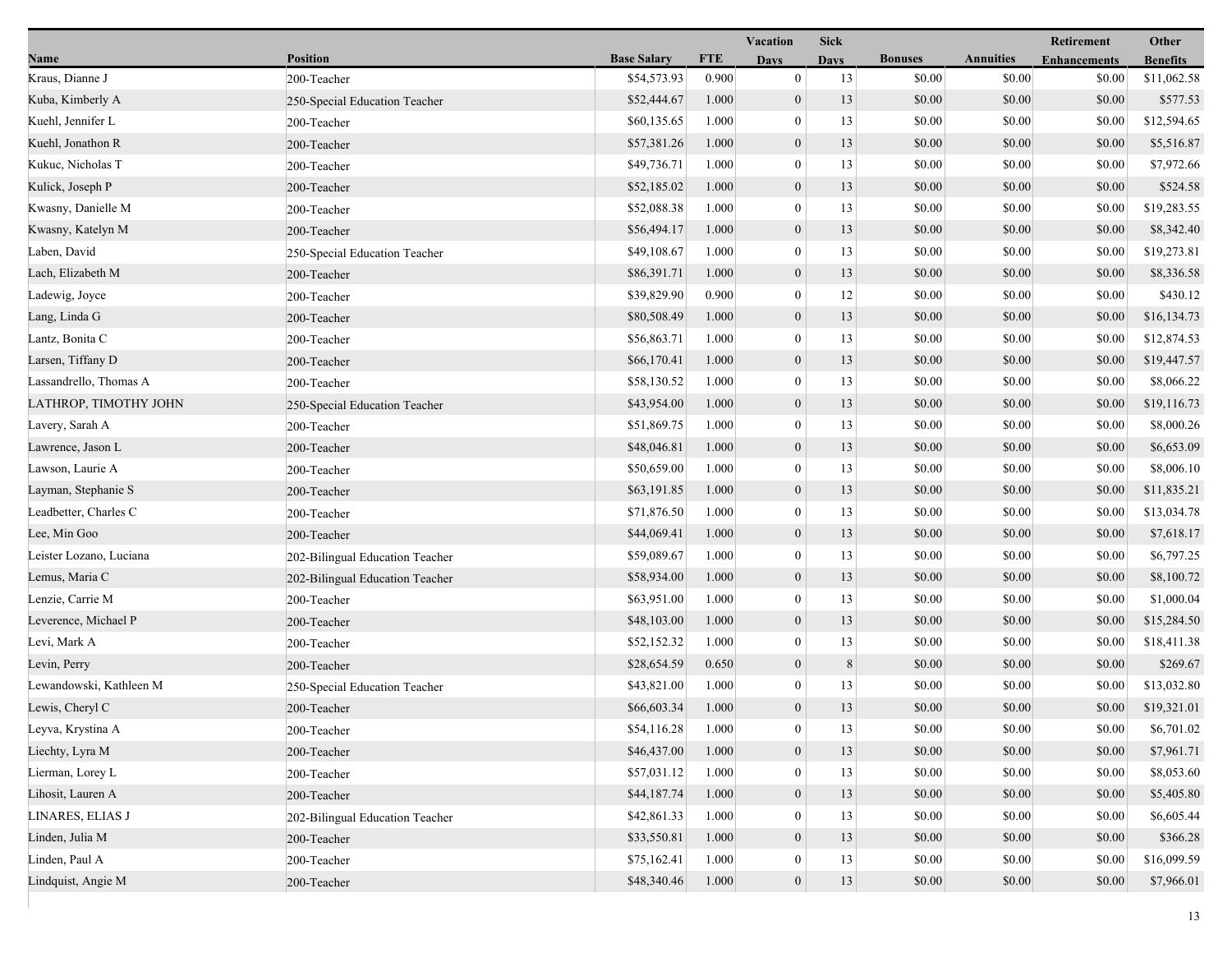|                          |                                          |                    |            | Vacation         | <b>Sick</b> |                |                  | Retirement          | Other           |
|--------------------------|------------------------------------------|--------------------|------------|------------------|-------------|----------------|------------------|---------------------|-----------------|
| <b>Name</b>              | <b>Position</b>                          | <b>Base Salary</b> | <b>FTE</b> | <b>Days</b>      | Davs        | <b>Bonuses</b> | <b>Annuities</b> | <b>Enhancements</b> | <b>Benefits</b> |
| Linning, Elizabeth C     | 200-Teacher                              | \$46,068.95        | 1.000      | $\mathbf{0}$     | 13          | \$0.00         | \$0.00           | \$0.00              | \$519.41        |
| Lipscomb, Jennifer E     | 200-Teacher                              | \$73,743.78        | 1.000      | $\overline{0}$   | 13          | \$0.00         | \$0.00           | \$0.00              | \$8,206.37      |
| Liska, Brian G           | 200-Teacher                              | \$73,257.16        | 1.000      | $\bf{0}$         | 13          | \$0.00         | \$0.00           | \$0.00              | \$19,452.21     |
| Little, Noah R           | 103-Principal                            | \$92,250.00        | 1.000      | 20               | 12          | \$0.00         | \$0.00           | \$10,161.84         | \$20,846.89     |
| Litvin, Lisa M           | 250-Special Education Teacher            | \$49,425.00        | 1.000      | $\bf{0}$         | 13          | \$0.00         | \$0.00           | \$0.00              | \$536.12        |
| Lojewski, Sara A         | 200-Teacher                              | \$64,578.22        | 1.000      | $\mathbf{0}$     | 13          | \$0.00         | \$0.00           | \$0.00              | \$15,999.99     |
| Lombardi, Kimberly A     | 200-Teacher                              | \$50,298.46        | 1.000      | $\overline{0}$   | 13          | \$0.00         | \$0.00           | \$0.00              | \$19,265.44     |
| Lonyay, Katalin          | 200-Teacher                              | \$60,488.87        | 1.000      | $\mathbf{0}$     | 13          | \$0.00         | \$0.00           | \$0.00              | \$8,084.21      |
| Lopez Aranguren, Maria   | 204-Visiting International Teacher       | \$43,701.80        | 1.000      | $\boldsymbol{0}$ | 13          | \$0.00         | \$0.00           | \$0.00              | \$6,194.80      |
| Lopez, Elizabeth I       | 202-Bilingual Education Teacher          | \$54,824.67        | 1.000      | $\boldsymbol{0}$ | 13          | \$0.00         | \$0.00           | \$0.00              | \$644.28        |
| Lopez, Maiden            | 202-Bilingual Education Teacher          | \$60,794.06        | 1.000      | $\bf{0}$         | 13          | \$0.00         | \$0.00           | \$0.00              | \$16,002.00     |
| Lopez, Vincent F         | 200-Teacher                              | \$46,758.62        | 1.000      | $\boldsymbol{0}$ | 13          | \$0.00         | \$0.00           | \$0.00              | \$7,949.99      |
| Lopez-Argueta, Diane     | 121-Bilingual Administrator              | \$123,000.00       | 1.000      | 10               | 12          | \$0.00         | \$0.00           | \$13,548.96         | \$10,818.72     |
| Lorenz, Russ D           | 200-Teacher                              | \$51,328.66        | 1.000      | $\boldsymbol{0}$ | 13          | \$0.00         | \$0.00           | \$0.00              | \$8,027.32      |
| Los, Donna M             | 200-Teacher                              | \$65,678.49        | 1.000      | $\boldsymbol{0}$ | 13          | \$0.00         | \$0.00           | \$0.00              | \$12,951.95     |
| Los, James P             | 106-Student Dean                         | \$74,070.00        | 1.000      | $\mathbf{0}$     | 12          | \$0.00         | \$0.00           | \$8,159.28          | \$1,718.16      |
| Los, Kathryn A           | 200-Teacher                              | \$44,461.95        | 1.000      | $\bf{0}$         | 13          | \$0.00         | \$0.00           | \$0.00              | \$7,686.70      |
| Loversky, Marsha K       | 200-Teacher                              | \$53,387.92        | 1.000      | $\overline{0}$   | 13          | \$0.00         | \$0.00           | \$0.00              | \$575.58        |
| Lower, Melissa R         | 200-Teacher                              | \$54,907.73        | 1.000      | $\overline{0}$   | 13          | \$0.00         | \$0.00           | \$0.00              | \$8,057.61      |
| Luna, Argelia B          | 202-Bilingual Education Teacher          | \$62,435.80        | 1.000      | $\mathbf{0}$     | 13          | \$0.00         | \$0.00           | \$0.00              | \$16,080.45     |
| Lyons, Amanda N          | 250-Special Education Teacher            | \$41,168.05        | 1.000      | $\boldsymbol{0}$ | 13          | \$0.00         | \$0.00           | \$0.00              | \$6,636.34      |
| Lyons, Mark A            | 200-Teacher                              | \$73,873.23        | 1.000      | $\mathbf{0}$     | 13          | \$0.00         | \$0.00           | \$0.00              | \$8,473.23      |
| Macaione, Andrew J       | 200-Teacher                              | \$47,088.69        | 1.000      | $\bf{0}$         | 13          | \$0.00         | \$0.00           | \$0.00              | \$11,228.32     |
| Macatangay, Sherri A     | 200-Teacher                              | \$54,401.30        | 1.000      | $\overline{0}$   | 13          | \$0.00         | \$0.00           | \$0.00              | \$9,547.02      |
| Macias Contador, Pablo M | 204-Visiting International Teacher       | \$49,865.00        | 1.000      | $\bf{0}$         | 13          | \$0.00         | \$0.00           | \$0.00              | \$6,231.60      |
| Madden, Andrew J         | 200-Teacher                              | \$63,399.28        | 1.000      | $\mathbf{0}$     | 13          | \$0.00         | \$0.00           | \$0.00              | \$625.98        |
| Madera, Paula M          | 203-English as a Second Language Teacher | \$64,876.33        | 1.000      | $\boldsymbol{0}$ | 13          | \$0.00         | \$0.00           | \$0.00              | \$16,021.72     |
| Magana, Wendy M          | 202-Bilingual Education Teacher          | \$46,502.33        | 1.000      | $\boldsymbol{0}$ | 13          | \$0.00         | \$0.00           | \$0.00              | \$15,852.67     |
| Mallette, Linda L        | 200-Teacher                              | \$85,104.24        | 1.000      | $\bf{0}$         | 13          | \$0.00         | \$0.00           | \$0.00              | \$10,756.78     |
| MALONE, KATHLEEN L       | 200-Teacher                              | \$34,357.20        | 0.650      | $\overline{0}$   | 8           | \$0.00         | \$0.00           | \$0.00              | \$9,164.82      |
| Manade, Kaitlyn A        | 250-Special Education Teacher            | \$42,928.00        | 1.000      | $\bf{0}$         | 13          | \$0.00         | \$0.00           | \$0.00              | \$6,619.43      |
| Manzanos Somoza, Laura   | 202-Bilingual Education Teacher          | \$57,202.67        | 1.000      | $\boldsymbol{0}$ | 13          | \$0.00         | \$0.00           | \$0.00              | \$9,203.52      |
| Manzella, Francesca M    | 200-Teacher                              | \$74,946.30        | 1.000      | $\bf{0}$         | 13          | \$0.00         | \$0.00           | \$0.00              | \$832.25        |
| Mares, Natalie E         | 200-Teacher                              | \$49,599.43        | 1.000      | $\mathbf{0}$     | 13          | \$0.00         | \$0.00           | \$0.00              | \$518.81        |
| Marquis, Mary A          | 250-Special Education Teacher            | \$78,560.00        | 1.000      | $\theta$         | 13          | \$0.00         | \$0.00           | \$0.00              | \$11,276.12     |
| Martensen, Amy L         | 200-Teacher                              | \$59,921.75        | 1.000      | $\overline{0}$   | 13          | \$0.00         | \$0.00           | \$0.00              | \$19,338.71     |
| Martin, Stacey Lynn      | 200-Teacher                              | \$75,909.12        | 1.000      | $\bf{0}$         | 13          | \$0.00         | \$0.00           | \$0.00              | \$10,509.29     |
| Martinez, Christine      | 610-Resource Teacher Elementary          | \$68,651.67        | 1.000      | $\mathbf{0}$     | 13          | \$0.00         | \$0.00           | \$0.00              | \$10,460.80     |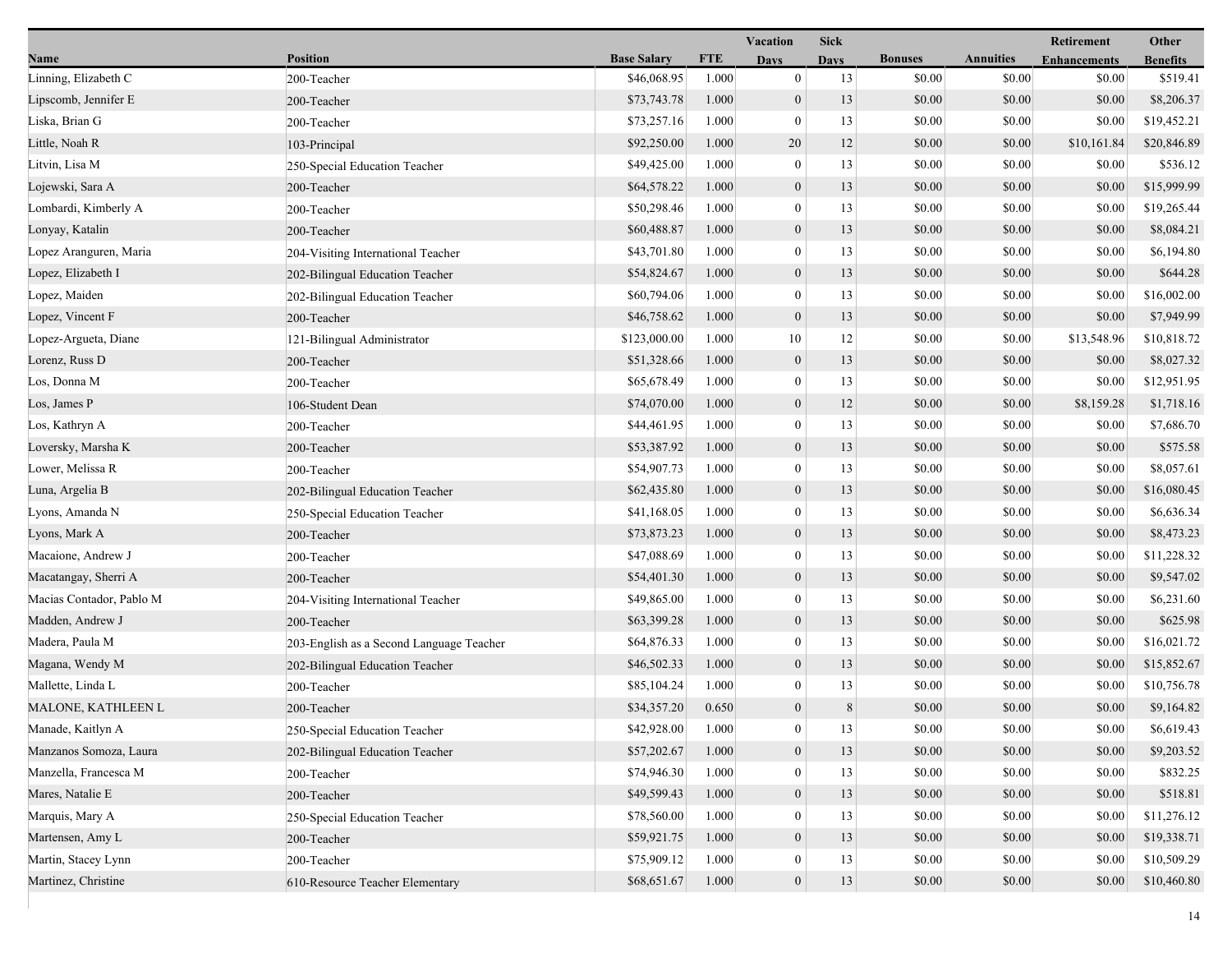|                     |                                                 |                    | <b>Vacation</b><br><b>Sick</b> |                  |                  |                |                  | Other               |                 |
|---------------------|-------------------------------------------------|--------------------|--------------------------------|------------------|------------------|----------------|------------------|---------------------|-----------------|
| Name                | <b>Position</b>                                 | <b>Base Salary</b> | <b>FTE</b>                     | <b>Days</b>      | <b>Days</b>      | <b>Bonuses</b> | <b>Annuities</b> | <b>Enhancements</b> | <b>Benefits</b> |
| Martinez, Cynthia C | 200-Teacher                                     | \$42,552.58        | 0.750                          | $\boldsymbol{0}$ | 10               | \$0.00         | \$0.00           | \$0.00              | \$15,790.17     |
| Martinez, Edith N   | 202-Bilingual Education Teacher                 | \$44,030.67        | 1.000                          | $\mathbf{0}$     | 13               | \$0.00         | \$0.00           | \$0.00              | \$18,868.48     |
| Martinez, Eliseo    | 200-Teacher                                     | \$50,268.50        | 1.000                          | $\bf{0}$         | 13               | \$0.00         | \$0.00           | \$0.00              | \$7,983.44      |
| Martinez, Heather L | 200-Teacher                                     | \$52,403.41        | 1.000                          | $\mathbf{0}$     | 13               | \$0.00         | \$0.00           | \$0.00              | \$544.74        |
| Martinez, Isaias    | 200-Teacher                                     | \$62,826.44        | 1.000                          | $\bf{0}$         | 13               | \$0.00         | \$0.00           | \$0.00              | \$13,200.82     |
| Martinez, Lupita    | 200-Teacher                                     | \$49,986.24        | 1.000                          | $\boldsymbol{0}$ | 13               | \$0.00         | \$0.00           | \$0.00              | \$6,681.27      |
| Martinez, Maira J   | 250-Special Education Teacher                   | \$44,030.67        | 1.000                          | $\mathbf{0}$     | 13               | \$0.00         | \$0.00           | \$0.00              | \$476.08        |
| Martinez, Traci     | 200-Teacher                                     | \$75,630.45        | 1.000                          | $\mathbf{0}$     | 13               | \$0.00         | \$0.00           | \$0.00              | \$13,086.81     |
| Mathew, Marie H     | 250-Special Education Teacher                   | \$75,356.00        | 1.000                          | $\bf{0}$         | 13               | \$0.00         | \$0.00           | \$0.00              | \$13,346.56     |
| MATTI, KEVIN E      | 202-Bilingual Education Teacher                 | \$14,739.51        | 0.250                          | $\mathbf{0}$     | $\mathfrak{Z}$   | \$0.00         | \$0.00           | \$0.00              | \$2,838.17      |
| Matuch, Joseph B    | 200-Teacher                                     | \$57,270.55        | 1.000                          | $\bf{0}$         | 13               | \$0.00         | \$0.00           | \$0.00              | \$15,403.44     |
| Mauer, Scott T      | 200-Teacher                                     | \$44,528.80        | 1.000                          | $\mathbf{0}$     | 13               | \$0.00         | \$0.00           | \$0.00              | \$7,933.72      |
| Maxey, Pamela J     | 200-Teacher                                     | \$60,282.22        | 1.000                          | $\mathbf{0}$     | 13               | \$0.00         | \$0.00           | \$0.00              | \$652.81        |
| McArdle, Darren     | 200-Teacher                                     | \$74,381.80        | 1.000                          | $\mathbf{0}$     | 13               | \$0.00         | \$0.00           | \$0.00              | \$8,237.42      |
| McCabe, Jenifer E   | 200-Teacher                                     | \$51,705.70        | 1.000                          | $\boldsymbol{0}$ | 13               | \$0.00         | \$0.00           | \$0.00              | \$15,847.70     |
| McCarron, Susan M   | 200-Teacher                                     | \$63,278.21        | 1.000                          | $\mathbf{0}$     | 13               | \$0.00         | \$0.00           | \$0.00              | \$8,103.91      |
| McCue, John E       | 250-Special Education Teacher                   | \$44,020.67        | 1.000                          | $\bf{0}$         | 13               | \$0.00         | \$0.00           | \$0.00              | \$484.33        |
| McFarland, Rhonda K | 202-Bilingual Education Teacher                 | \$56,070.00        | 1.000                          | $\mathbf{0}$     | 13               | \$0.00         | \$0.00           | \$0.00              | \$19,315.64     |
| McGary, John        | 200-Teacher                                     | \$87,974.07        | 1.000                          | $\bf{0}$         | 13               | \$0.00         | \$0.00           | \$0.00              | \$16,221.23     |
| McGinnis, Emily S   | 200-Teacher                                     | \$49,511.98        | 1.000                          | $\mathbf{0}$     | 13               | \$0.00         | \$0.00           | \$0.00              | \$13,038.62     |
| McIntosh, Alisa D   | 200-Teacher                                     | \$55,646.57        | 1.000                          | $\boldsymbol{0}$ | 13               | \$0.00         | \$0.00           | \$0.00              | \$11,814.45     |
| McLaughlin, Amber R | 202-Bilingual Education Teacher                 | \$52,864.00        | 1.000                          | $\mathbf{0}$     | 13               | \$0.00         | \$0.00           | \$0.00              | \$8,017.80      |
| McMahon, Annette R  | 103-Principal                                   | \$42,398.05        | 0.500                          | 10               | 12               | \$0.00         | \$0.00           | \$0.00              | \$4,647.12      |
| McMahon, Annette R  | 104-Assistant Principal                         | \$36,273.48        | 0.500                          | 10               | 12               | \$0.00         | \$0.00           | \$3,995.64          | \$5,805.12      |
| McVey, Stephanie R  | 200-Teacher                                     | \$50,381.10        | 0.950                          | $\bf{0}$         | 13               | \$0.00         | \$0.00           | \$0.00              | \$19,115.26     |
| Meador, Alexandra M | 200-Teacher                                     | \$51,486.38        | 1.000                          | $\mathbf{0}$     | 13               | \$0.00         | \$0.00           | \$0.00              | \$7,991.69      |
| Medgyesi, Erika L   | 250-Special Education Teacher                   | \$42,928.00        | 1.000                          | $\boldsymbol{0}$ | 13               | \$0.00         | \$0.00           | \$0.00              | \$1,335.63      |
| Medina, Rosa        | 250-Special Education Teacher                   | \$26,296.70        | 0.500                          | $\boldsymbol{0}$ | $\boldsymbol{0}$ | \$0.00         | \$0.00           | \$0.00              | \$8,489.77      |
| Meek, Patrick K     | 200-Teacher                                     | \$38,493.40        | 0.850                          | $\mathbf{0}$     | 11               | \$0.00         | \$0.00           | \$0.00              | \$377.34        |
| Megazzini, Steven A | 107-General Administrator or General Supervisor | \$120,000.00       | 1.000                          | 20               | 12               | \$0.00         | \$0.00           | \$13,218.48         | \$21,456.30     |
| Mehnert, Cory B     | 200-Teacher                                     | \$52,399.55        | 1.000                          | $\bf{0}$         | 13               | \$0.00         | \$0.00           | \$0.00              | \$12,389.65     |
| Mejia, Norma        | 202-Bilingual Education Teacher                 | \$62,296.00        | 1.000                          | $\mathbf{0}$     | 13               | \$0.00         | \$0.00           | \$0.00              | \$19,368.48     |
| Melin, Elizabeth A  | 200-Teacher                                     | \$62,027.42        | 1.000                          | $\mathbf{0}$     | 13               | \$0.00         | \$0.00           | \$0.00              | \$6,776.95      |
| Memming, Mariah H   | 250-Special Education Teacher                   | \$42,387.73        | 1.000                          | $\mathbf{0}$     | 13               | \$0.00         | \$0.00           | \$0.00              | \$590.28        |
| Mendoza, Marissa S  | 200-Teacher                                     | \$50,897.24        | 1.000                          | $\theta$         | 13               | \$0.00         | \$0.00           | \$0.00              | \$10,275.60     |
| Mendoza, Obed       | 202-Bilingual Education Teacher                 | \$48,583.33        | 1.000                          | $\mathbf{0}$     | 13               | \$0.00         | \$0.00           | \$0.00              | \$551.00        |
| Merlo, Jessica M    | 202-Bilingual Education Teacher                 | \$55,570.33        | 1.000                          | $\bf{0}$         | 13               | \$0.00         | \$0.00           | \$0.00              | \$647.42        |
| Mertes, Carol A     | 200-Teacher                                     | \$99,847.31        | 1.000                          | $\mathbf{0}$     | 13               | \$0.00         | \$0.00           | \$0.00              | \$1,022.94      |
|                     |                                                 |                    |                                |                  |                  |                |                  |                     |                 |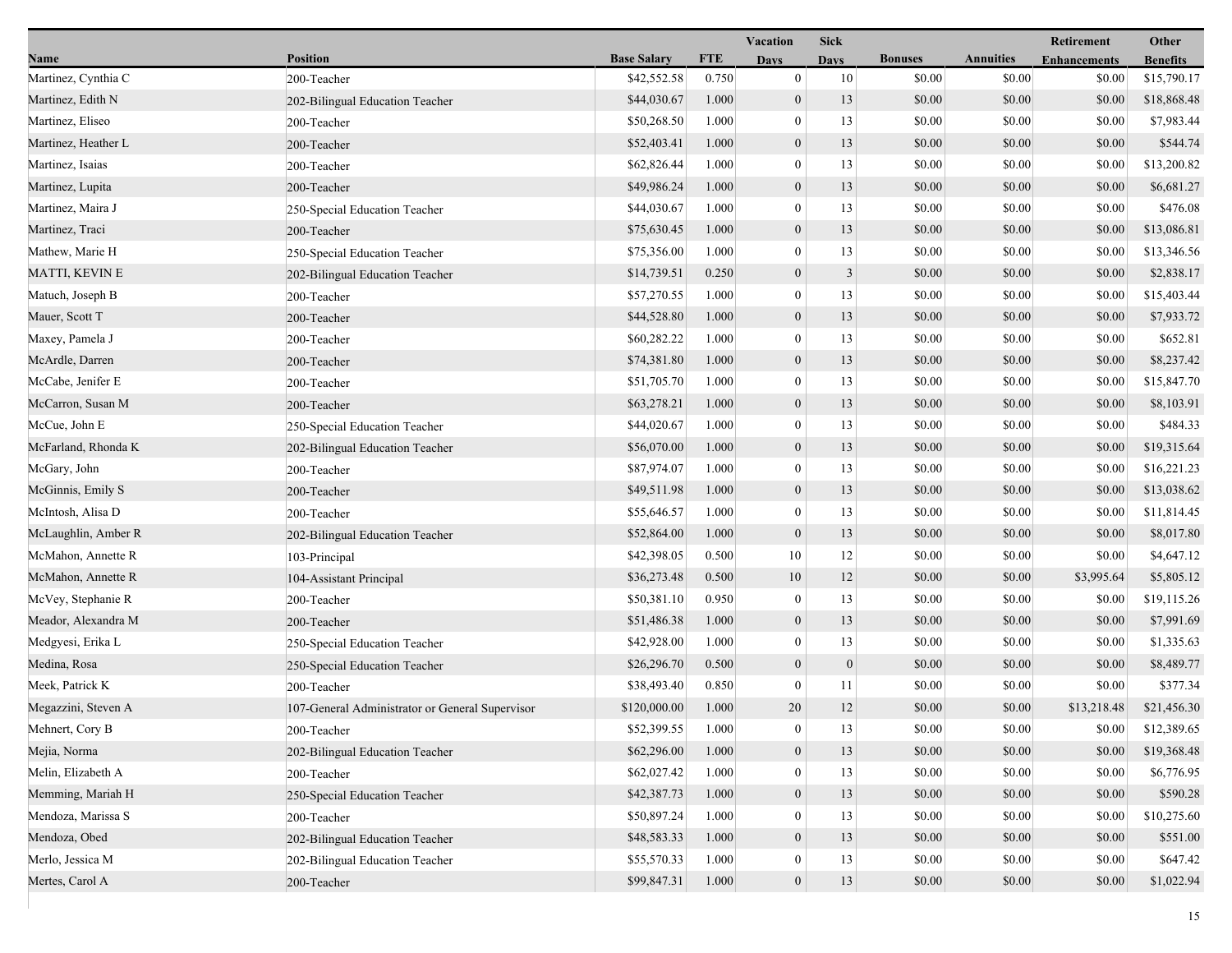|                          | <b>Vacation</b><br><b>Sick</b>           |                    |            |                  |                | Retirement     |                  |                     |                 |
|--------------------------|------------------------------------------|--------------------|------------|------------------|----------------|----------------|------------------|---------------------|-----------------|
| Name                     | <b>Position</b>                          | <b>Base Salary</b> | <b>FTE</b> | Davs             | <b>Days</b>    | <b>Bonuses</b> | <b>Annuities</b> | <b>Enhancements</b> | <b>Benefits</b> |
| Mestek, Gerald           | 200-Teacher                              | \$74,175.81        | 1.000      | $\boldsymbol{0}$ | 13             | \$0.00         | \$0.00           | \$0.00              | \$13,318.85     |
| Metcalfe, Lisa           | 200-Teacher                              | \$73,859.70        | 1.000      | $\mathbf{0}$     | 13             | \$0.00         | \$0.00           | \$0.00              | \$8,229.22      |
| Metrou, Eleni            | 200-Teacher                              | \$54,716.50        | 1.000      | $\bf{0}$         | 13             | \$0.00         | \$0.00           | \$0.00              | \$8,028.84      |
| Mick, Ryan M             | 200-Teacher                              | \$48,114.06        | 1.000      | $\mathbf{0}$     | 13             | \$0.00         | \$0.00           | \$0.00              | \$7,650.53      |
| Miguel Ortega, Alvaro    | 204-Visiting International Teacher       | \$58,434.80        | 1.000      | $\bf{0}$         | 13             | \$0.00         | \$0.00           | \$0.00              | \$85.56         |
| Mihovilovich, Brian V    | 200-Teacher                              | \$50,121.85        | 1.000      | $\mathbf{0}$     | 13             | \$0.00         | \$0.00           | \$0.00              | \$7,981.86      |
| Milinovich, Joseph M     | 200-Teacher                              | \$62,034.34        | 1.000      | $\mathbf{0}$     | 13             | \$0.00         | \$0.00           | \$0.00              | \$10,370.86     |
| Millar-Laxton, Grace     | 203-English as a Second Language Teacher | \$91,188.33        | 1.000      | $\mathbf{0}$     | 13             | \$0.00         | \$0.00           | \$0.00              | \$19,638.04     |
| Miller, Avis P           | 200-Teacher                              | \$57,955.31        | 1.000      | $\boldsymbol{0}$ | 13             | \$0.00         | \$0.00           | \$0.00              | \$8,059.32      |
| Miller, Melissa J        | 250-Special Education Teacher            | \$44,030.67        | 1.000      | $\mathbf{0}$     | 13             | \$0.00         | \$0.00           | \$0.00              | \$7,928.50      |
| Miller, Michelle R       | 200-Teacher                              | \$60,195.37        | 1.000      | $\bf{0}$         | 13             | \$0.00         | \$0.00           | \$0.00              | \$8,073.53      |
| Miller, Pamela M         | 200-Teacher                              | \$52,019.60        | 1.000      | $\mathbf{0}$     | 13             | \$0.00         | \$0.00           | \$0.00              | \$6,685.47      |
| Milz, Patrick S          | 200-Teacher                              | \$47,936.39        | 1.000      | $\mathbf{0}$     | 13             | \$0.00         | \$0.00           | \$0.00              | \$529.66        |
| Mitrov, Glenda D         | 103-Principal                            | \$90,000.00        | 1.000      | 20               | 12             | \$0.00         | \$0.00           | \$9,913.92          | \$17,668.92     |
| Mleczko, Jeffrey D       | 200-Teacher                              | \$57,821.09        | 1.000      | $\bf{0}$         | 13             | \$0.00         | \$0.00           | \$0.00              | \$10,222.88     |
| Mocny, Susan S           | 610-Resource Teacher Elementary          | \$98,906.33        | 1.000      | $\mathbf{0}$     | 13             | \$0.00         | \$0.00           | \$0.00              | \$10,881.88     |
| Monaco, Jennifer L       | 200-Teacher                              | \$58,217.52        | 1.000      | $\bf{0}$         | 13             | \$0.00         | \$0.00           | \$0.00              | \$7,798.66      |
| Morales, Deanna A        | 200-Teacher                              | \$56,670.25        | 1.000      | $\mathbf{0}$     | 13             | \$0.00         | \$0.00           | \$0.00              | \$8,078.20      |
| Morales, Wilson          | 104-Assistant Principal                  | \$87,721.00        | 1.000      | $\mathbf{0}$     | 12             | \$0.00         | \$0.00           | \$9,662.89          | \$16,710.72     |
| Moreno-Salmeron, Claudia | 202-Bilingual Education Teacher          | \$41,959.75        | 1.000      | $\mathbf{0}$     | $\overline{2}$ | \$0.00         | \$0.00           | \$0.00              | \$0.00          |
| Morin, Maria L           | 202-Bilingual Education Teacher          | \$23,683.77        | 0.450      | $\boldsymbol{0}$ | 13             | \$0.00         | \$0.00           | \$0.00              | \$6,494.96      |
| Moroney, Myles C         | 200-Teacher                              | \$41,950.61        | 0.900      | $\boldsymbol{0}$ | 13             | \$0.00         | \$0.00           | \$0.00              | \$7,601.21      |
| Morrell, Jeanne E        | 610-Resource Teacher Elementary          | \$69,468.00        | 1.000      | $\mathbf{0}$     | 13             | \$0.00         | \$0.00           | \$0.00              | \$19,436.24     |
| Morris, Karen Sr         | 200-Teacher                              | \$117,150.48       | 1.000      | $\mathbf{0}$     | 13             | \$0.00         | \$0.00           | \$0.00              | \$8,601.99      |
| Morton, Bethany M        | 200-Teacher                              | \$73,674.16        | 1.000      | $\mathbf{0}$     | 13             | \$0.00         | \$0.00           | \$0.00              | \$1,272.78      |
| Morton, Christina V      | 200-Teacher                              | \$31,241.16        | 1.000      | $\mathbf{0}$     | 13             | \$0.00         | \$0.00           | \$0.00              | \$6,570.29      |
| Morton, Elizabeth M      | 200-Teacher                              | \$65,121.75        | 0.750      | $\boldsymbol{0}$ | 10             | \$0.00         | \$0.00           | \$0.00              | \$1,252.94      |
| Moses, Miranda E         | 110-Department Chair                     | \$75,199.84        | 1.000      | $\boldsymbol{0}$ | 12             | \$0.00         | \$0.00           | \$8,283.76          | \$19,874.98     |
| Mosher, Ashlei R         | 200-Teacher                              | \$42,133.95        | 1.000      | $\mathbf{0}$     | 13             | \$0.00         | \$0.00           | \$0.00              | \$19,194.21     |
| Moshinsky, Susan M       | 200-Teacher                              | \$81,513.87        | 1.000      | $\mathbf{0}$     | 13             | \$0.00         | \$0.00           | \$0.00              | \$13,137.11     |
| Muckerheide, Lynn A      | 200-Teacher                              | \$53,049.70        | 1.000      | $\boldsymbol{0}$ | 13             | \$0.00         | \$0.00           | \$0.00              | \$10,020.13     |
| Mueller, Karen S         | 250-Special Education Teacher            | \$49,425.00        | 1.000      | $\mathbf{0}$     | 13             | \$0.00         | \$0.00           | \$0.00              | \$12,811.52     |
| Mueller, Karl K          | 200-Teacher                              | \$63,470.50        | 1.000      | $\mathbf{0}$     | 13             | \$0.00         | \$0.00           | \$0.00              | \$944.64        |
| Murray, Megan            | 106-Student Dean                         | \$77,000.00        | 1.000      | $\mathbf{0}$     | 12             | \$0.00         | \$0.00           | \$8,482.10          | \$8,258.42      |
| Musaraca, Kristine D     | 200-Teacher                              | \$73,027.44        | 1.000      | $\left($         | 13             | \$0.00         | \$0.00           | \$0.00              | \$1,638.35      |
| Nabasny, Joshua J        | 200-Teacher                              | \$45,633.72        | 1.000      | $\mathbf{0}$     | 13             | \$0.00         | \$0.00           | \$0.00              | \$7,941.54      |
| Najera, Angelica         | 202-Bilingual Education Teacher          | \$55,797.17        | 1.000      | $\bf{0}$         | 13             | \$0.00         | \$0.00           | \$0.00              | \$15,923.30     |
| Naquin, Amanda L         | 202-Bilingual Education Teacher          | \$43,292.97        | 1.000      | $\mathbf{0}$     | 13             | \$0.00         | \$0.00           | \$0.00              | \$7,924.30      |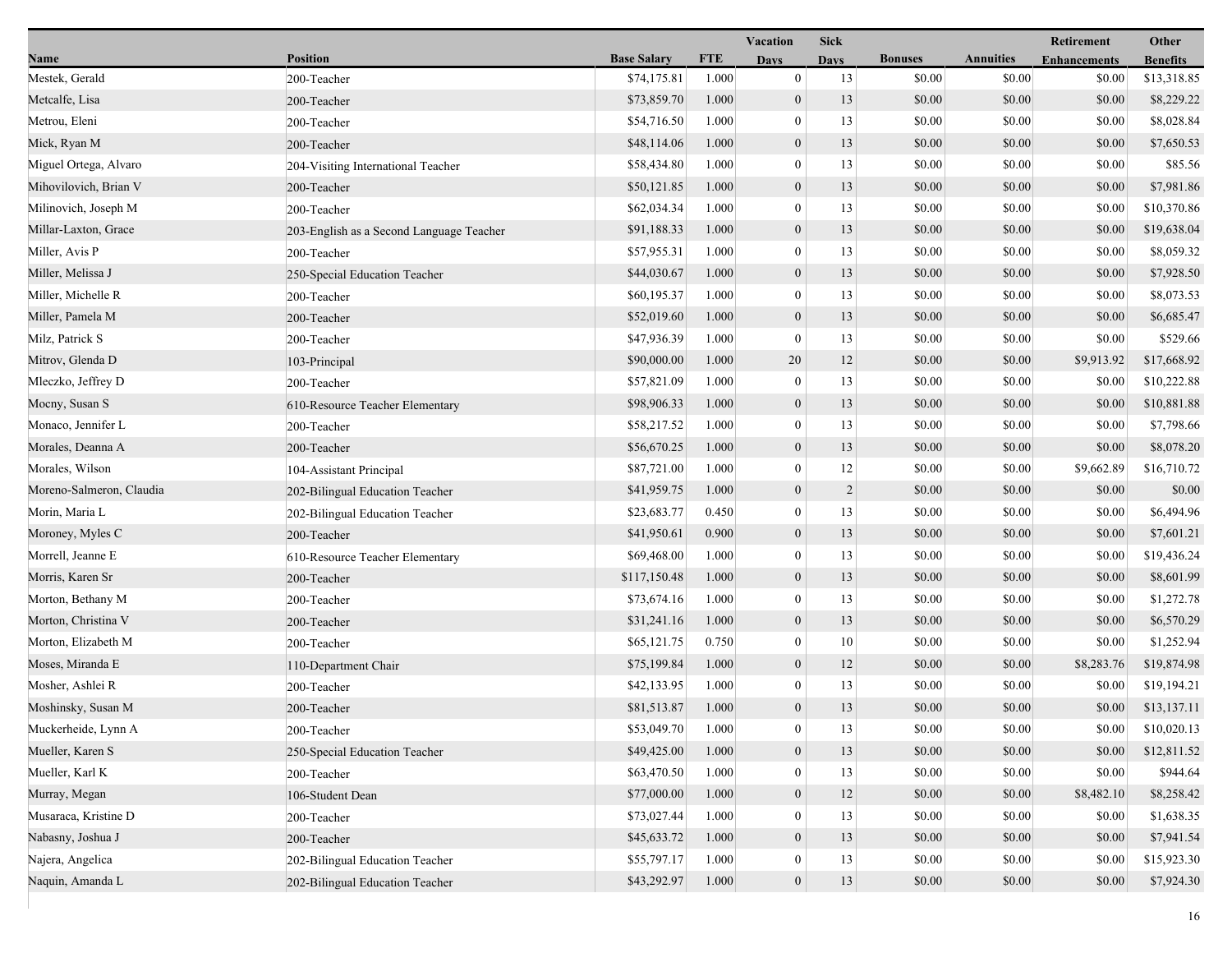| <b>Position</b><br><b>Base Salary</b><br><b>FTE</b><br><b>Bonuses</b><br><b>Annuities</b><br>Name<br><b>Days</b><br><b>Enhancements</b><br><b>Days</b><br><b>Benefits</b><br>\$67,347.31<br>1.000<br>$\bf{0}$<br>13<br>\$0.00<br>\$0.00<br>Narayanan, Amy J<br>200-Teacher<br>\$0.00<br>Nash, Karie L<br>\$60,331.54<br>1.000<br>$\mathbf{0}$<br>13<br>\$0.00<br>\$0.00<br>\$0.00<br>200-Teacher<br>Navarrete, Aleli<br>\$70,028.00<br>1.000<br>$\boldsymbol{0}$<br>13<br>\$0.00<br>\$0.00<br>\$0.00<br>202-Bilingual Education Teacher<br>Neises, Michelle L<br>\$73,568.18<br>1.000<br>$\boldsymbol{0}$<br>13<br>\$0.00<br>\$0.00<br>\$0.00<br>200-Teacher<br>\$0.00<br>Nellinger, Michael L<br>\$47,491.95<br>1.000<br>$\boldsymbol{0}$<br>13<br>\$0.00<br>\$0.00<br>200-Teacher<br>Nelson, Cory E<br>\$48,113.44<br>1.000<br>$\boldsymbol{0}$<br>13<br>\$0.00<br>\$0.00<br>\$0.00<br>200-Teacher<br>\$50,275.31<br>1.000<br>$\bf{0}$<br>13<br>\$0.00<br>\$0.00<br>\$0.00<br>\$546.11<br>Nenia, Marcus P<br>200-Teacher<br>$\mathbf{0}$<br>\$0.00<br>Nenni, Rachel L<br>\$48,196.46<br>1.000<br>13<br>\$0.00<br>\$0.00<br>200-Teacher<br>Neu, Nicole E<br>\$82,572.89<br>1.000<br>$\boldsymbol{0}$<br>13<br>\$0.00<br>\$0.00<br>\$0.00<br>200-Teacher<br>\$46,711.90<br>Neville, Kyle T<br>1.000<br>$\boldsymbol{0}$<br>13<br>\$0.00<br>\$0.00<br>\$0.00<br>200-Teacher<br>\$0.00<br>Newkirk, Cynthia M<br>\$91,268.70<br>1.000<br>$\boldsymbol{0}$<br>13<br>\$0.00<br>\$0.00<br>200-Teacher<br>Niels, Mary J<br>\$80,006.33<br>1.000<br>$\boldsymbol{0}$<br>13<br>\$0.00<br>\$0.00<br>\$0.00<br>610-Resource Teacher Elementary<br>Nieto, Fernando J<br>\$76,363.00<br>12<br>\$0.00<br>\$0.00<br>1.000<br>$\mathbf{0}$<br>\$8,411.76<br>106-Student Dean<br>Nightingale, Anna M<br>\$42,928.00<br>1.000<br>$\boldsymbol{0}$<br>13<br>\$0.00<br>\$0.00<br>\$0.00<br>202-Bilingual Education Teacher<br>1.000<br>$\boldsymbol{0}$<br>13<br>Nobles, Amanda M<br>\$56,674.83<br>\$0.00<br>\$0.00<br>\$0.00<br>200-Teacher<br>\$56,199.36<br>Nolan, Daniel M<br>1.000<br>$\mathbf{0}$<br>13<br>\$0.00<br>\$0.00<br>\$0.00<br>200-Teacher<br>\$69,841.69<br>\$0.00<br>\$0.00<br>Norman, Marina<br>1.000<br>$\boldsymbol{0}$<br>13<br>\$0.00<br>200-Teacher<br>Novak, Mary B<br>\$71,674.61<br>1.000<br>$\boldsymbol{0}$<br>13<br>\$0.00<br>\$0.00<br>\$0.00<br>200-Teacher<br>\$47,495.67<br>\$0.00<br>Nunez-Barron, Ana P<br>1.000<br>$\boldsymbol{0}$<br>13<br>\$0.00<br>\$0.00<br>202-Bilingual Education Teacher<br>OBrien, Kathaleen C<br>\$56,675.75<br>1.000<br>$\mathbf{0}$<br>13<br>\$0.00<br>\$0.00<br>\$0.00<br>200-Teacher<br>$\mathfrak{S}$<br>\$18,295.78<br>0.400<br>$\boldsymbol{0}$<br>\$0.00<br>\$208.67<br>Ocampo, Jessica L<br>\$0.00<br>\$0.00<br>611-Resource Teacher Other<br>\$67,448.00<br>Ochoa, Antonia<br>1.000<br>$\boldsymbol{0}$<br>13<br>\$0.00<br>\$0.00<br>\$0.00<br>202-Bilingual Education Teacher<br>Ochoa, Diana<br>\$63,130.33<br>\$0.00<br>1.000<br>$\boldsymbol{0}$<br>13<br>\$0.00<br>\$0.00<br>\$10,396.44<br>202-Bilingual Education Teacher<br>Ocon, Sandra<br>\$52,531.56<br>1.000<br>$\mathbf{0}$<br>13<br>\$0.00<br>\$0.00<br>\$0.00<br>\$13,102.67<br>200-Teacher<br>Ojeda, Blanca<br>\$45,879.00<br>1.000<br>$\boldsymbol{0}$<br>13<br>\$0.00<br>\$0.00<br>\$0.00<br>202-Bilingual Education Teacher<br>Olsen, Francine W<br>\$72,868.60<br>1.000<br>$\mathbf{0}$<br>13<br>\$0.00<br>\$0.00<br>\$0.00<br>\$13,264.11<br>200-Teacher<br>Olson, Oceanida V<br>1.000<br>$\bf{0}$<br>13<br>\$0.00<br>\$423.04<br>\$43,271.33<br>\$0.00<br>\$0.00<br>202-Bilingual Education Teacher<br>\$45,663.67<br>Olzen, Morgan L<br>1.000<br>$\boldsymbol{0}$<br>13<br>\$0.00<br>\$0.00<br>\$0.00<br>611-Resource Teacher Other<br>OMary, Amber A<br>\$46,243.51<br>1.000<br>$\boldsymbol{0}$<br>13<br>\$0.00<br>\$0.00<br>\$0.00<br>200-Teacher<br>Ontiveros, Lidia<br>\$38,995.60<br>0.800<br>$\overline{0}$<br>10<br>\$0.00<br>\$0.00<br>\$0.00<br>202-Bilingual Education Teacher<br>Oostman, Etta M<br>200-Teacher<br>\$67,412.98<br>1.000<br>$\bf{0}$<br>13<br>\$0.00<br>\$0.00<br>\$0.00<br>OReilly, Edward J<br>\$77,616.95<br>1.000<br>$\mathbf{0}$<br>13<br>\$0.00<br>\$0.00<br>\$0.00<br>200-Teacher<br>Orozco, Marco A<br>$\overline{0}$<br>13<br>\$0.00<br>\$49,425.00<br>1.000<br>\$0.00<br>\$0.00<br>202-Bilingual Education Teacher<br>\$94,100.00<br>Orstead, Jessica M<br>1.000<br>15<br>12<br>\$0.00<br>\$0.00<br>\$10,365.61<br>104-Assistant Principal<br>13<br>\$0.00<br>Ortiz, Jennifer M<br>\$53,933.65<br>1.000<br>$\mathbf{0}$<br>\$0.00<br>\$0.00<br>202-Bilingual Education Teacher<br>13<br>Owen, Cindy R<br>\$73,539.00<br>1.000<br>$\mathbf{0}$<br>\$0.00<br>\$0.00<br>\$0.00<br>202-Bilingual Education Teacher<br>Padilla, Lisa A<br>\$52,225.36<br>13<br>\$0.00<br>1.000<br>$\overline{0}$<br>\$0.00<br>\$0.00<br>200-Teacher<br>Padovich, Derrick E<br>$\mathbf{0}$<br>\$42,816.40<br>1.000<br>13<br>\$0.00<br>\$0.00<br>\$0.00<br>200-Teacher |  | Vacation<br><b>Sick</b> |  |  |  |  | Retirement |             |  |
|--------------------------------------------------------------------------------------------------------------------------------------------------------------------------------------------------------------------------------------------------------------------------------------------------------------------------------------------------------------------------------------------------------------------------------------------------------------------------------------------------------------------------------------------------------------------------------------------------------------------------------------------------------------------------------------------------------------------------------------------------------------------------------------------------------------------------------------------------------------------------------------------------------------------------------------------------------------------------------------------------------------------------------------------------------------------------------------------------------------------------------------------------------------------------------------------------------------------------------------------------------------------------------------------------------------------------------------------------------------------------------------------------------------------------------------------------------------------------------------------------------------------------------------------------------------------------------------------------------------------------------------------------------------------------------------------------------------------------------------------------------------------------------------------------------------------------------------------------------------------------------------------------------------------------------------------------------------------------------------------------------------------------------------------------------------------------------------------------------------------------------------------------------------------------------------------------------------------------------------------------------------------------------------------------------------------------------------------------------------------------------------------------------------------------------------------------------------------------------------------------------------------------------------------------------------------------------------------------------------------------------------------------------------------------------------------------------------------------------------------------------------------------------------------------------------------------------------------------------------------------------------------------------------------------------------------------------------------------------------------------------------------------------------------------------------------------------------------------------------------------------------------------------------------------------------------------------------------------------------------------------------------------------------------------------------------------------------------------------------------------------------------------------------------------------------------------------------------------------------------------------------------------------------------------------------------------------------------------------------------------------------------------------------------------------------------------------------------------------------------------------------------------------------------------------------------------------------------------------------------------------------------------------------------------------------------------------------------------------------------------------------------------------------------------------------------------------------------------------------------------------------------------------------------------------------------------------------------------------------------------------------------------------------------------------------------------------------------------------------------------------------------------------------------------------------------------------------------------------------------------------------------------------------------------------------------------------------------------------------------------------------------------------------------------------------------------------------------------------------------------------------------------------------------------------------------------------------------------------------------------------------------------------------------------------------------------------------------------------------------------------------------|--|-------------------------|--|--|--|--|------------|-------------|--|
|                                                                                                                                                                                                                                                                                                                                                                                                                                                                                                                                                                                                                                                                                                                                                                                                                                                                                                                                                                                                                                                                                                                                                                                                                                                                                                                                                                                                                                                                                                                                                                                                                                                                                                                                                                                                                                                                                                                                                                                                                                                                                                                                                                                                                                                                                                                                                                                                                                                                                                                                                                                                                                                                                                                                                                                                                                                                                                                                                                                                                                                                                                                                                                                                                                                                                                                                                                                                                                                                                                                                                                                                                                                                                                                                                                                                                                                                                                                                                                                                                                                                                                                                                                                                                                                                                                                                                                                                                                                                                                                                                                                                                                                                                                                                                                                                                                                                                                                                                                                                                    |  |                         |  |  |  |  |            |             |  |
|                                                                                                                                                                                                                                                                                                                                                                                                                                                                                                                                                                                                                                                                                                                                                                                                                                                                                                                                                                                                                                                                                                                                                                                                                                                                                                                                                                                                                                                                                                                                                                                                                                                                                                                                                                                                                                                                                                                                                                                                                                                                                                                                                                                                                                                                                                                                                                                                                                                                                                                                                                                                                                                                                                                                                                                                                                                                                                                                                                                                                                                                                                                                                                                                                                                                                                                                                                                                                                                                                                                                                                                                                                                                                                                                                                                                                                                                                                                                                                                                                                                                                                                                                                                                                                                                                                                                                                                                                                                                                                                                                                                                                                                                                                                                                                                                                                                                                                                                                                                                                    |  |                         |  |  |  |  |            | \$16,051.79 |  |
|                                                                                                                                                                                                                                                                                                                                                                                                                                                                                                                                                                                                                                                                                                                                                                                                                                                                                                                                                                                                                                                                                                                                                                                                                                                                                                                                                                                                                                                                                                                                                                                                                                                                                                                                                                                                                                                                                                                                                                                                                                                                                                                                                                                                                                                                                                                                                                                                                                                                                                                                                                                                                                                                                                                                                                                                                                                                                                                                                                                                                                                                                                                                                                                                                                                                                                                                                                                                                                                                                                                                                                                                                                                                                                                                                                                                                                                                                                                                                                                                                                                                                                                                                                                                                                                                                                                                                                                                                                                                                                                                                                                                                                                                                                                                                                                                                                                                                                                                                                                                                    |  |                         |  |  |  |  |            | \$19,342.31 |  |
|                                                                                                                                                                                                                                                                                                                                                                                                                                                                                                                                                                                                                                                                                                                                                                                                                                                                                                                                                                                                                                                                                                                                                                                                                                                                                                                                                                                                                                                                                                                                                                                                                                                                                                                                                                                                                                                                                                                                                                                                                                                                                                                                                                                                                                                                                                                                                                                                                                                                                                                                                                                                                                                                                                                                                                                                                                                                                                                                                                                                                                                                                                                                                                                                                                                                                                                                                                                                                                                                                                                                                                                                                                                                                                                                                                                                                                                                                                                                                                                                                                                                                                                                                                                                                                                                                                                                                                                                                                                                                                                                                                                                                                                                                                                                                                                                                                                                                                                                                                                                                    |  |                         |  |  |  |  |            | \$6,875.48  |  |
|                                                                                                                                                                                                                                                                                                                                                                                                                                                                                                                                                                                                                                                                                                                                                                                                                                                                                                                                                                                                                                                                                                                                                                                                                                                                                                                                                                                                                                                                                                                                                                                                                                                                                                                                                                                                                                                                                                                                                                                                                                                                                                                                                                                                                                                                                                                                                                                                                                                                                                                                                                                                                                                                                                                                                                                                                                                                                                                                                                                                                                                                                                                                                                                                                                                                                                                                                                                                                                                                                                                                                                                                                                                                                                                                                                                                                                                                                                                                                                                                                                                                                                                                                                                                                                                                                                                                                                                                                                                                                                                                                                                                                                                                                                                                                                                                                                                                                                                                                                                                                    |  |                         |  |  |  |  |            | \$13,035.89 |  |
|                                                                                                                                                                                                                                                                                                                                                                                                                                                                                                                                                                                                                                                                                                                                                                                                                                                                                                                                                                                                                                                                                                                                                                                                                                                                                                                                                                                                                                                                                                                                                                                                                                                                                                                                                                                                                                                                                                                                                                                                                                                                                                                                                                                                                                                                                                                                                                                                                                                                                                                                                                                                                                                                                                                                                                                                                                                                                                                                                                                                                                                                                                                                                                                                                                                                                                                                                                                                                                                                                                                                                                                                                                                                                                                                                                                                                                                                                                                                                                                                                                                                                                                                                                                                                                                                                                                                                                                                                                                                                                                                                                                                                                                                                                                                                                                                                                                                                                                                                                                                                    |  |                         |  |  |  |  |            | \$19,238.52 |  |
|                                                                                                                                                                                                                                                                                                                                                                                                                                                                                                                                                                                                                                                                                                                                                                                                                                                                                                                                                                                                                                                                                                                                                                                                                                                                                                                                                                                                                                                                                                                                                                                                                                                                                                                                                                                                                                                                                                                                                                                                                                                                                                                                                                                                                                                                                                                                                                                                                                                                                                                                                                                                                                                                                                                                                                                                                                                                                                                                                                                                                                                                                                                                                                                                                                                                                                                                                                                                                                                                                                                                                                                                                                                                                                                                                                                                                                                                                                                                                                                                                                                                                                                                                                                                                                                                                                                                                                                                                                                                                                                                                                                                                                                                                                                                                                                                                                                                                                                                                                                                                    |  |                         |  |  |  |  |            | \$12,806.46 |  |
|                                                                                                                                                                                                                                                                                                                                                                                                                                                                                                                                                                                                                                                                                                                                                                                                                                                                                                                                                                                                                                                                                                                                                                                                                                                                                                                                                                                                                                                                                                                                                                                                                                                                                                                                                                                                                                                                                                                                                                                                                                                                                                                                                                                                                                                                                                                                                                                                                                                                                                                                                                                                                                                                                                                                                                                                                                                                                                                                                                                                                                                                                                                                                                                                                                                                                                                                                                                                                                                                                                                                                                                                                                                                                                                                                                                                                                                                                                                                                                                                                                                                                                                                                                                                                                                                                                                                                                                                                                                                                                                                                                                                                                                                                                                                                                                                                                                                                                                                                                                                                    |  |                         |  |  |  |  |            |             |  |
|                                                                                                                                                                                                                                                                                                                                                                                                                                                                                                                                                                                                                                                                                                                                                                                                                                                                                                                                                                                                                                                                                                                                                                                                                                                                                                                                                                                                                                                                                                                                                                                                                                                                                                                                                                                                                                                                                                                                                                                                                                                                                                                                                                                                                                                                                                                                                                                                                                                                                                                                                                                                                                                                                                                                                                                                                                                                                                                                                                                                                                                                                                                                                                                                                                                                                                                                                                                                                                                                                                                                                                                                                                                                                                                                                                                                                                                                                                                                                                                                                                                                                                                                                                                                                                                                                                                                                                                                                                                                                                                                                                                                                                                                                                                                                                                                                                                                                                                                                                                                                    |  |                         |  |  |  |  |            | \$7,963.55  |  |
|                                                                                                                                                                                                                                                                                                                                                                                                                                                                                                                                                                                                                                                                                                                                                                                                                                                                                                                                                                                                                                                                                                                                                                                                                                                                                                                                                                                                                                                                                                                                                                                                                                                                                                                                                                                                                                                                                                                                                                                                                                                                                                                                                                                                                                                                                                                                                                                                                                                                                                                                                                                                                                                                                                                                                                                                                                                                                                                                                                                                                                                                                                                                                                                                                                                                                                                                                                                                                                                                                                                                                                                                                                                                                                                                                                                                                                                                                                                                                                                                                                                                                                                                                                                                                                                                                                                                                                                                                                                                                                                                                                                                                                                                                                                                                                                                                                                                                                                                                                                                                    |  |                         |  |  |  |  |            | \$8,222.52  |  |
|                                                                                                                                                                                                                                                                                                                                                                                                                                                                                                                                                                                                                                                                                                                                                                                                                                                                                                                                                                                                                                                                                                                                                                                                                                                                                                                                                                                                                                                                                                                                                                                                                                                                                                                                                                                                                                                                                                                                                                                                                                                                                                                                                                                                                                                                                                                                                                                                                                                                                                                                                                                                                                                                                                                                                                                                                                                                                                                                                                                                                                                                                                                                                                                                                                                                                                                                                                                                                                                                                                                                                                                                                                                                                                                                                                                                                                                                                                                                                                                                                                                                                                                                                                                                                                                                                                                                                                                                                                                                                                                                                                                                                                                                                                                                                                                                                                                                                                                                                                                                                    |  |                         |  |  |  |  |            | \$7,950.34  |  |
|                                                                                                                                                                                                                                                                                                                                                                                                                                                                                                                                                                                                                                                                                                                                                                                                                                                                                                                                                                                                                                                                                                                                                                                                                                                                                                                                                                                                                                                                                                                                                                                                                                                                                                                                                                                                                                                                                                                                                                                                                                                                                                                                                                                                                                                                                                                                                                                                                                                                                                                                                                                                                                                                                                                                                                                                                                                                                                                                                                                                                                                                                                                                                                                                                                                                                                                                                                                                                                                                                                                                                                                                                                                                                                                                                                                                                                                                                                                                                                                                                                                                                                                                                                                                                                                                                                                                                                                                                                                                                                                                                                                                                                                                                                                                                                                                                                                                                                                                                                                                                    |  |                         |  |  |  |  |            | \$10,984.16 |  |
|                                                                                                                                                                                                                                                                                                                                                                                                                                                                                                                                                                                                                                                                                                                                                                                                                                                                                                                                                                                                                                                                                                                                                                                                                                                                                                                                                                                                                                                                                                                                                                                                                                                                                                                                                                                                                                                                                                                                                                                                                                                                                                                                                                                                                                                                                                                                                                                                                                                                                                                                                                                                                                                                                                                                                                                                                                                                                                                                                                                                                                                                                                                                                                                                                                                                                                                                                                                                                                                                                                                                                                                                                                                                                                                                                                                                                                                                                                                                                                                                                                                                                                                                                                                                                                                                                                                                                                                                                                                                                                                                                                                                                                                                                                                                                                                                                                                                                                                                                                                                                    |  |                         |  |  |  |  |            | \$13,385.68 |  |
|                                                                                                                                                                                                                                                                                                                                                                                                                                                                                                                                                                                                                                                                                                                                                                                                                                                                                                                                                                                                                                                                                                                                                                                                                                                                                                                                                                                                                                                                                                                                                                                                                                                                                                                                                                                                                                                                                                                                                                                                                                                                                                                                                                                                                                                                                                                                                                                                                                                                                                                                                                                                                                                                                                                                                                                                                                                                                                                                                                                                                                                                                                                                                                                                                                                                                                                                                                                                                                                                                                                                                                                                                                                                                                                                                                                                                                                                                                                                                                                                                                                                                                                                                                                                                                                                                                                                                                                                                                                                                                                                                                                                                                                                                                                                                                                                                                                                                                                                                                                                                    |  |                         |  |  |  |  |            | \$9,196.68  |  |
|                                                                                                                                                                                                                                                                                                                                                                                                                                                                                                                                                                                                                                                                                                                                                                                                                                                                                                                                                                                                                                                                                                                                                                                                                                                                                                                                                                                                                                                                                                                                                                                                                                                                                                                                                                                                                                                                                                                                                                                                                                                                                                                                                                                                                                                                                                                                                                                                                                                                                                                                                                                                                                                                                                                                                                                                                                                                                                                                                                                                                                                                                                                                                                                                                                                                                                                                                                                                                                                                                                                                                                                                                                                                                                                                                                                                                                                                                                                                                                                                                                                                                                                                                                                                                                                                                                                                                                                                                                                                                                                                                                                                                                                                                                                                                                                                                                                                                                                                                                                                                    |  |                         |  |  |  |  |            | \$7,920.84  |  |
|                                                                                                                                                                                                                                                                                                                                                                                                                                                                                                                                                                                                                                                                                                                                                                                                                                                                                                                                                                                                                                                                                                                                                                                                                                                                                                                                                                                                                                                                                                                                                                                                                                                                                                                                                                                                                                                                                                                                                                                                                                                                                                                                                                                                                                                                                                                                                                                                                                                                                                                                                                                                                                                                                                                                                                                                                                                                                                                                                                                                                                                                                                                                                                                                                                                                                                                                                                                                                                                                                                                                                                                                                                                                                                                                                                                                                                                                                                                                                                                                                                                                                                                                                                                                                                                                                                                                                                                                                                                                                                                                                                                                                                                                                                                                                                                                                                                                                                                                                                                                                    |  |                         |  |  |  |  |            | \$8,032.76  |  |
|                                                                                                                                                                                                                                                                                                                                                                                                                                                                                                                                                                                                                                                                                                                                                                                                                                                                                                                                                                                                                                                                                                                                                                                                                                                                                                                                                                                                                                                                                                                                                                                                                                                                                                                                                                                                                                                                                                                                                                                                                                                                                                                                                                                                                                                                                                                                                                                                                                                                                                                                                                                                                                                                                                                                                                                                                                                                                                                                                                                                                                                                                                                                                                                                                                                                                                                                                                                                                                                                                                                                                                                                                                                                                                                                                                                                                                                                                                                                                                                                                                                                                                                                                                                                                                                                                                                                                                                                                                                                                                                                                                                                                                                                                                                                                                                                                                                                                                                                                                                                                    |  |                         |  |  |  |  |            | \$7,781.85  |  |
|                                                                                                                                                                                                                                                                                                                                                                                                                                                                                                                                                                                                                                                                                                                                                                                                                                                                                                                                                                                                                                                                                                                                                                                                                                                                                                                                                                                                                                                                                                                                                                                                                                                                                                                                                                                                                                                                                                                                                                                                                                                                                                                                                                                                                                                                                                                                                                                                                                                                                                                                                                                                                                                                                                                                                                                                                                                                                                                                                                                                                                                                                                                                                                                                                                                                                                                                                                                                                                                                                                                                                                                                                                                                                                                                                                                                                                                                                                                                                                                                                                                                                                                                                                                                                                                                                                                                                                                                                                                                                                                                                                                                                                                                                                                                                                                                                                                                                                                                                                                                                    |  |                         |  |  |  |  |            | \$13,276.39 |  |
|                                                                                                                                                                                                                                                                                                                                                                                                                                                                                                                                                                                                                                                                                                                                                                                                                                                                                                                                                                                                                                                                                                                                                                                                                                                                                                                                                                                                                                                                                                                                                                                                                                                                                                                                                                                                                                                                                                                                                                                                                                                                                                                                                                                                                                                                                                                                                                                                                                                                                                                                                                                                                                                                                                                                                                                                                                                                                                                                                                                                                                                                                                                                                                                                                                                                                                                                                                                                                                                                                                                                                                                                                                                                                                                                                                                                                                                                                                                                                                                                                                                                                                                                                                                                                                                                                                                                                                                                                                                                                                                                                                                                                                                                                                                                                                                                                                                                                                                                                                                                                    |  |                         |  |  |  |  |            | \$19,445.94 |  |
|                                                                                                                                                                                                                                                                                                                                                                                                                                                                                                                                                                                                                                                                                                                                                                                                                                                                                                                                                                                                                                                                                                                                                                                                                                                                                                                                                                                                                                                                                                                                                                                                                                                                                                                                                                                                                                                                                                                                                                                                                                                                                                                                                                                                                                                                                                                                                                                                                                                                                                                                                                                                                                                                                                                                                                                                                                                                                                                                                                                                                                                                                                                                                                                                                                                                                                                                                                                                                                                                                                                                                                                                                                                                                                                                                                                                                                                                                                                                                                                                                                                                                                                                                                                                                                                                                                                                                                                                                                                                                                                                                                                                                                                                                                                                                                                                                                                                                                                                                                                                                    |  |                         |  |  |  |  |            | \$12,697.32 |  |
|                                                                                                                                                                                                                                                                                                                                                                                                                                                                                                                                                                                                                                                                                                                                                                                                                                                                                                                                                                                                                                                                                                                                                                                                                                                                                                                                                                                                                                                                                                                                                                                                                                                                                                                                                                                                                                                                                                                                                                                                                                                                                                                                                                                                                                                                                                                                                                                                                                                                                                                                                                                                                                                                                                                                                                                                                                                                                                                                                                                                                                                                                                                                                                                                                                                                                                                                                                                                                                                                                                                                                                                                                                                                                                                                                                                                                                                                                                                                                                                                                                                                                                                                                                                                                                                                                                                                                                                                                                                                                                                                                                                                                                                                                                                                                                                                                                                                                                                                                                                                                    |  |                         |  |  |  |  |            | \$15,945.48 |  |
|                                                                                                                                                                                                                                                                                                                                                                                                                                                                                                                                                                                                                                                                                                                                                                                                                                                                                                                                                                                                                                                                                                                                                                                                                                                                                                                                                                                                                                                                                                                                                                                                                                                                                                                                                                                                                                                                                                                                                                                                                                                                                                                                                                                                                                                                                                                                                                                                                                                                                                                                                                                                                                                                                                                                                                                                                                                                                                                                                                                                                                                                                                                                                                                                                                                                                                                                                                                                                                                                                                                                                                                                                                                                                                                                                                                                                                                                                                                                                                                                                                                                                                                                                                                                                                                                                                                                                                                                                                                                                                                                                                                                                                                                                                                                                                                                                                                                                                                                                                                                                    |  |                         |  |  |  |  |            |             |  |
|                                                                                                                                                                                                                                                                                                                                                                                                                                                                                                                                                                                                                                                                                                                                                                                                                                                                                                                                                                                                                                                                                                                                                                                                                                                                                                                                                                                                                                                                                                                                                                                                                                                                                                                                                                                                                                                                                                                                                                                                                                                                                                                                                                                                                                                                                                                                                                                                                                                                                                                                                                                                                                                                                                                                                                                                                                                                                                                                                                                                                                                                                                                                                                                                                                                                                                                                                                                                                                                                                                                                                                                                                                                                                                                                                                                                                                                                                                                                                                                                                                                                                                                                                                                                                                                                                                                                                                                                                                                                                                                                                                                                                                                                                                                                                                                                                                                                                                                                                                                                                    |  |                         |  |  |  |  |            | \$16,011.83 |  |
|                                                                                                                                                                                                                                                                                                                                                                                                                                                                                                                                                                                                                                                                                                                                                                                                                                                                                                                                                                                                                                                                                                                                                                                                                                                                                                                                                                                                                                                                                                                                                                                                                                                                                                                                                                                                                                                                                                                                                                                                                                                                                                                                                                                                                                                                                                                                                                                                                                                                                                                                                                                                                                                                                                                                                                                                                                                                                                                                                                                                                                                                                                                                                                                                                                                                                                                                                                                                                                                                                                                                                                                                                                                                                                                                                                                                                                                                                                                                                                                                                                                                                                                                                                                                                                                                                                                                                                                                                                                                                                                                                                                                                                                                                                                                                                                                                                                                                                                                                                                                                    |  |                         |  |  |  |  |            |             |  |
|                                                                                                                                                                                                                                                                                                                                                                                                                                                                                                                                                                                                                                                                                                                                                                                                                                                                                                                                                                                                                                                                                                                                                                                                                                                                                                                                                                                                                                                                                                                                                                                                                                                                                                                                                                                                                                                                                                                                                                                                                                                                                                                                                                                                                                                                                                                                                                                                                                                                                                                                                                                                                                                                                                                                                                                                                                                                                                                                                                                                                                                                                                                                                                                                                                                                                                                                                                                                                                                                                                                                                                                                                                                                                                                                                                                                                                                                                                                                                                                                                                                                                                                                                                                                                                                                                                                                                                                                                                                                                                                                                                                                                                                                                                                                                                                                                                                                                                                                                                                                                    |  |                         |  |  |  |  |            |             |  |
|                                                                                                                                                                                                                                                                                                                                                                                                                                                                                                                                                                                                                                                                                                                                                                                                                                                                                                                                                                                                                                                                                                                                                                                                                                                                                                                                                                                                                                                                                                                                                                                                                                                                                                                                                                                                                                                                                                                                                                                                                                                                                                                                                                                                                                                                                                                                                                                                                                                                                                                                                                                                                                                                                                                                                                                                                                                                                                                                                                                                                                                                                                                                                                                                                                                                                                                                                                                                                                                                                                                                                                                                                                                                                                                                                                                                                                                                                                                                                                                                                                                                                                                                                                                                                                                                                                                                                                                                                                                                                                                                                                                                                                                                                                                                                                                                                                                                                                                                                                                                                    |  |                         |  |  |  |  |            | \$6,675.95  |  |
|                                                                                                                                                                                                                                                                                                                                                                                                                                                                                                                                                                                                                                                                                                                                                                                                                                                                                                                                                                                                                                                                                                                                                                                                                                                                                                                                                                                                                                                                                                                                                                                                                                                                                                                                                                                                                                                                                                                                                                                                                                                                                                                                                                                                                                                                                                                                                                                                                                                                                                                                                                                                                                                                                                                                                                                                                                                                                                                                                                                                                                                                                                                                                                                                                                                                                                                                                                                                                                                                                                                                                                                                                                                                                                                                                                                                                                                                                                                                                                                                                                                                                                                                                                                                                                                                                                                                                                                                                                                                                                                                                                                                                                                                                                                                                                                                                                                                                                                                                                                                                    |  |                         |  |  |  |  |            |             |  |
|                                                                                                                                                                                                                                                                                                                                                                                                                                                                                                                                                                                                                                                                                                                                                                                                                                                                                                                                                                                                                                                                                                                                                                                                                                                                                                                                                                                                                                                                                                                                                                                                                                                                                                                                                                                                                                                                                                                                                                                                                                                                                                                                                                                                                                                                                                                                                                                                                                                                                                                                                                                                                                                                                                                                                                                                                                                                                                                                                                                                                                                                                                                                                                                                                                                                                                                                                                                                                                                                                                                                                                                                                                                                                                                                                                                                                                                                                                                                                                                                                                                                                                                                                                                                                                                                                                                                                                                                                                                                                                                                                                                                                                                                                                                                                                                                                                                                                                                                                                                                                    |  |                         |  |  |  |  |            |             |  |
|                                                                                                                                                                                                                                                                                                                                                                                                                                                                                                                                                                                                                                                                                                                                                                                                                                                                                                                                                                                                                                                                                                                                                                                                                                                                                                                                                                                                                                                                                                                                                                                                                                                                                                                                                                                                                                                                                                                                                                                                                                                                                                                                                                                                                                                                                                                                                                                                                                                                                                                                                                                                                                                                                                                                                                                                                                                                                                                                                                                                                                                                                                                                                                                                                                                                                                                                                                                                                                                                                                                                                                                                                                                                                                                                                                                                                                                                                                                                                                                                                                                                                                                                                                                                                                                                                                                                                                                                                                                                                                                                                                                                                                                                                                                                                                                                                                                                                                                                                                                                                    |  |                         |  |  |  |  |            | \$13,050.76 |  |
|                                                                                                                                                                                                                                                                                                                                                                                                                                                                                                                                                                                                                                                                                                                                                                                                                                                                                                                                                                                                                                                                                                                                                                                                                                                                                                                                                                                                                                                                                                                                                                                                                                                                                                                                                                                                                                                                                                                                                                                                                                                                                                                                                                                                                                                                                                                                                                                                                                                                                                                                                                                                                                                                                                                                                                                                                                                                                                                                                                                                                                                                                                                                                                                                                                                                                                                                                                                                                                                                                                                                                                                                                                                                                                                                                                                                                                                                                                                                                                                                                                                                                                                                                                                                                                                                                                                                                                                                                                                                                                                                                                                                                                                                                                                                                                                                                                                                                                                                                                                                                    |  |                         |  |  |  |  |            | \$10,928.78 |  |
|                                                                                                                                                                                                                                                                                                                                                                                                                                                                                                                                                                                                                                                                                                                                                                                                                                                                                                                                                                                                                                                                                                                                                                                                                                                                                                                                                                                                                                                                                                                                                                                                                                                                                                                                                                                                                                                                                                                                                                                                                                                                                                                                                                                                                                                                                                                                                                                                                                                                                                                                                                                                                                                                                                                                                                                                                                                                                                                                                                                                                                                                                                                                                                                                                                                                                                                                                                                                                                                                                                                                                                                                                                                                                                                                                                                                                                                                                                                                                                                                                                                                                                                                                                                                                                                                                                                                                                                                                                                                                                                                                                                                                                                                                                                                                                                                                                                                                                                                                                                                                    |  |                         |  |  |  |  |            | \$16,023.74 |  |
|                                                                                                                                                                                                                                                                                                                                                                                                                                                                                                                                                                                                                                                                                                                                                                                                                                                                                                                                                                                                                                                                                                                                                                                                                                                                                                                                                                                                                                                                                                                                                                                                                                                                                                                                                                                                                                                                                                                                                                                                                                                                                                                                                                                                                                                                                                                                                                                                                                                                                                                                                                                                                                                                                                                                                                                                                                                                                                                                                                                                                                                                                                                                                                                                                                                                                                                                                                                                                                                                                                                                                                                                                                                                                                                                                                                                                                                                                                                                                                                                                                                                                                                                                                                                                                                                                                                                                                                                                                                                                                                                                                                                                                                                                                                                                                                                                                                                                                                                                                                                                    |  |                         |  |  |  |  |            | \$16,062.36 |  |
|                                                                                                                                                                                                                                                                                                                                                                                                                                                                                                                                                                                                                                                                                                                                                                                                                                                                                                                                                                                                                                                                                                                                                                                                                                                                                                                                                                                                                                                                                                                                                                                                                                                                                                                                                                                                                                                                                                                                                                                                                                                                                                                                                                                                                                                                                                                                                                                                                                                                                                                                                                                                                                                                                                                                                                                                                                                                                                                                                                                                                                                                                                                                                                                                                                                                                                                                                                                                                                                                                                                                                                                                                                                                                                                                                                                                                                                                                                                                                                                                                                                                                                                                                                                                                                                                                                                                                                                                                                                                                                                                                                                                                                                                                                                                                                                                                                                                                                                                                                                                                    |  |                         |  |  |  |  |            | \$7,884.08  |  |
|                                                                                                                                                                                                                                                                                                                                                                                                                                                                                                                                                                                                                                                                                                                                                                                                                                                                                                                                                                                                                                                                                                                                                                                                                                                                                                                                                                                                                                                                                                                                                                                                                                                                                                                                                                                                                                                                                                                                                                                                                                                                                                                                                                                                                                                                                                                                                                                                                                                                                                                                                                                                                                                                                                                                                                                                                                                                                                                                                                                                                                                                                                                                                                                                                                                                                                                                                                                                                                                                                                                                                                                                                                                                                                                                                                                                                                                                                                                                                                                                                                                                                                                                                                                                                                                                                                                                                                                                                                                                                                                                                                                                                                                                                                                                                                                                                                                                                                                                                                                                                    |  |                         |  |  |  |  |            | \$7,984.56  |  |
|                                                                                                                                                                                                                                                                                                                                                                                                                                                                                                                                                                                                                                                                                                                                                                                                                                                                                                                                                                                                                                                                                                                                                                                                                                                                                                                                                                                                                                                                                                                                                                                                                                                                                                                                                                                                                                                                                                                                                                                                                                                                                                                                                                                                                                                                                                                                                                                                                                                                                                                                                                                                                                                                                                                                                                                                                                                                                                                                                                                                                                                                                                                                                                                                                                                                                                                                                                                                                                                                                                                                                                                                                                                                                                                                                                                                                                                                                                                                                                                                                                                                                                                                                                                                                                                                                                                                                                                                                                                                                                                                                                                                                                                                                                                                                                                                                                                                                                                                                                                                                    |  |                         |  |  |  |  |            | \$20,886.96 |  |
|                                                                                                                                                                                                                                                                                                                                                                                                                                                                                                                                                                                                                                                                                                                                                                                                                                                                                                                                                                                                                                                                                                                                                                                                                                                                                                                                                                                                                                                                                                                                                                                                                                                                                                                                                                                                                                                                                                                                                                                                                                                                                                                                                                                                                                                                                                                                                                                                                                                                                                                                                                                                                                                                                                                                                                                                                                                                                                                                                                                                                                                                                                                                                                                                                                                                                                                                                                                                                                                                                                                                                                                                                                                                                                                                                                                                                                                                                                                                                                                                                                                                                                                                                                                                                                                                                                                                                                                                                                                                                                                                                                                                                                                                                                                                                                                                                                                                                                                                                                                                                    |  |                         |  |  |  |  |            | \$15,152.21 |  |
|                                                                                                                                                                                                                                                                                                                                                                                                                                                                                                                                                                                                                                                                                                                                                                                                                                                                                                                                                                                                                                                                                                                                                                                                                                                                                                                                                                                                                                                                                                                                                                                                                                                                                                                                                                                                                                                                                                                                                                                                                                                                                                                                                                                                                                                                                                                                                                                                                                                                                                                                                                                                                                                                                                                                                                                                                                                                                                                                                                                                                                                                                                                                                                                                                                                                                                                                                                                                                                                                                                                                                                                                                                                                                                                                                                                                                                                                                                                                                                                                                                                                                                                                                                                                                                                                                                                                                                                                                                                                                                                                                                                                                                                                                                                                                                                                                                                                                                                                                                                                                    |  |                         |  |  |  |  |            | \$13,059.04 |  |
|                                                                                                                                                                                                                                                                                                                                                                                                                                                                                                                                                                                                                                                                                                                                                                                                                                                                                                                                                                                                                                                                                                                                                                                                                                                                                                                                                                                                                                                                                                                                                                                                                                                                                                                                                                                                                                                                                                                                                                                                                                                                                                                                                                                                                                                                                                                                                                                                                                                                                                                                                                                                                                                                                                                                                                                                                                                                                                                                                                                                                                                                                                                                                                                                                                                                                                                                                                                                                                                                                                                                                                                                                                                                                                                                                                                                                                                                                                                                                                                                                                                                                                                                                                                                                                                                                                                                                                                                                                                                                                                                                                                                                                                                                                                                                                                                                                                                                                                                                                                                                    |  |                         |  |  |  |  |            | \$10,080.63 |  |
|                                                                                                                                                                                                                                                                                                                                                                                                                                                                                                                                                                                                                                                                                                                                                                                                                                                                                                                                                                                                                                                                                                                                                                                                                                                                                                                                                                                                                                                                                                                                                                                                                                                                                                                                                                                                                                                                                                                                                                                                                                                                                                                                                                                                                                                                                                                                                                                                                                                                                                                                                                                                                                                                                                                                                                                                                                                                                                                                                                                                                                                                                                                                                                                                                                                                                                                                                                                                                                                                                                                                                                                                                                                                                                                                                                                                                                                                                                                                                                                                                                                                                                                                                                                                                                                                                                                                                                                                                                                                                                                                                                                                                                                                                                                                                                                                                                                                                                                                                                                                                    |  |                         |  |  |  |  |            | \$7,919.94  |  |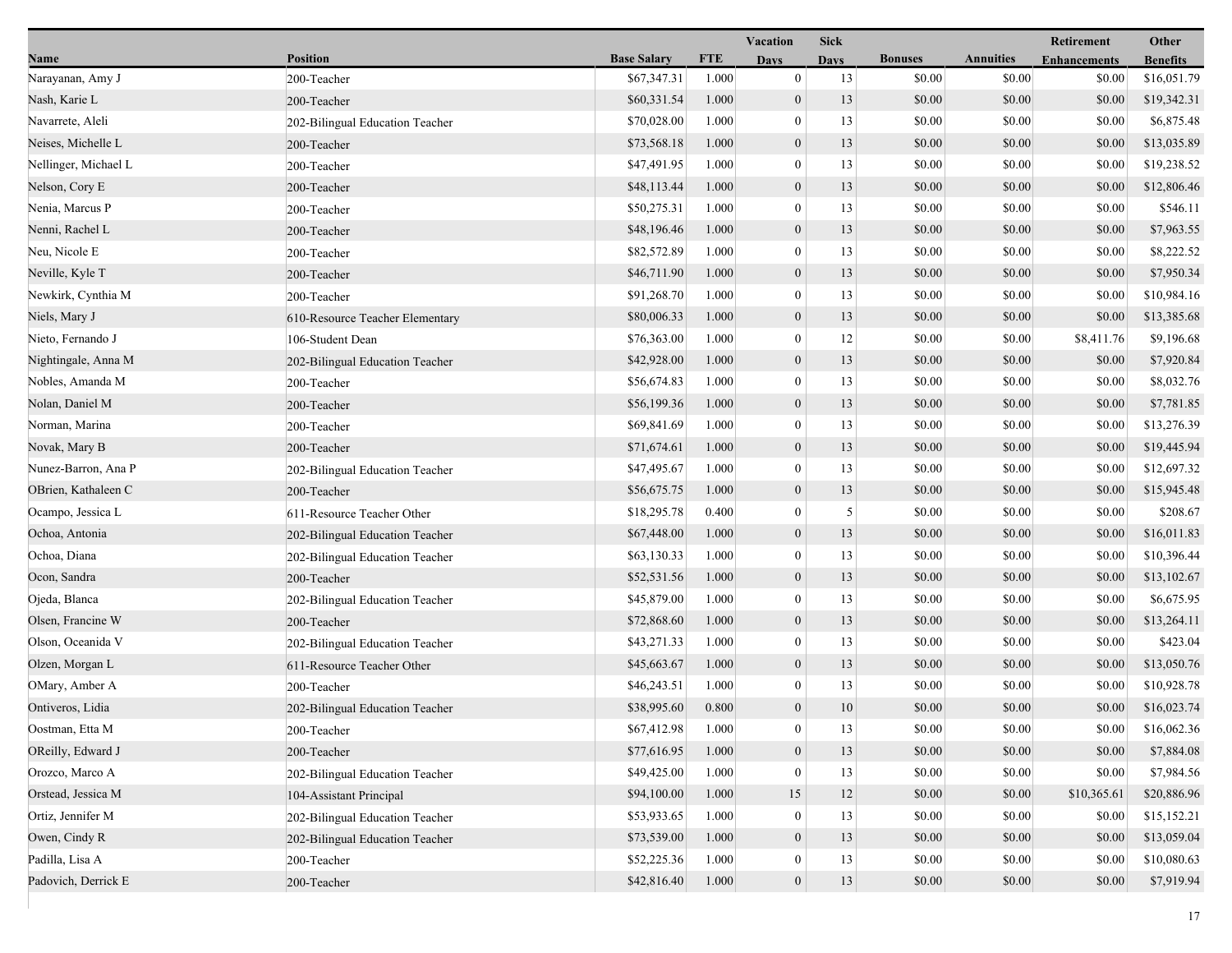|                         |                                          |                    |            | Vacation         | <b>Sick</b> |                |                  | <b>Retirement</b>   | Other           |
|-------------------------|------------------------------------------|--------------------|------------|------------------|-------------|----------------|------------------|---------------------|-----------------|
| Name                    | <b>Position</b>                          | <b>Base Salary</b> | <b>FTE</b> | Days             | <b>Days</b> | <b>Bonuses</b> | <b>Annuities</b> | <b>Enhancements</b> | <b>Benefits</b> |
| Pahlavan, Maria E       | 202-Bilingual Education Teacher          | \$47,957.33        | 1.000      | $\mathbf{0}$     | 13          | \$0.00         | \$0.00           | \$0.00              | \$506.44        |
| Palarz, Ashley N        | 200-Teacher                              | \$52,847.88        | 1.000      | $\boldsymbol{0}$ | 13          | \$0.00         | \$0.00           | \$0.00              | \$7,974.59      |
| Palmer, Lori S          | 203-English as a Second Language Teacher | \$63,785.67        | 1.000      | $\boldsymbol{0}$ | 13          | \$0.00         | \$0.00           | \$0.00              | \$1,238.28      |
| Palmerin, Josefina      | 202-Bilingual Education Teacher          | \$75,381.33        | 1.000      | $\boldsymbol{0}$ | 13          | \$0.00         | \$0.00           | \$0.00              | \$13,343.68     |
| Panek, Michelle A       | 202-Bilingual Education Teacher          | \$55,879.67        | 1.000      | $\boldsymbol{0}$ | 13          | \$0.00         | \$0.00           | \$0.00              | \$12,864.81     |
| Pang, Erica             | 202-Bilingual Education Teacher          | \$45,152.67        | 1.000      | $\boldsymbol{0}$ | 13          | \$0.00         | \$0.00           | \$0.00              | \$7,941.84      |
| Panko, Krista J         | 250-Special Education Teacher            | \$42,928.00        | 1.000      | $\mathbf{0}$     | 13          | \$0.00         | \$0.00           | \$0.00              | \$7,920.84      |
| Papas, Anastasia        | 200-Teacher                              | \$47,270.18        | 1.000      | $\boldsymbol{0}$ | 13          | \$0.00         | \$0.00           | \$0.00              | \$7,956.30      |
| Pape, Robert A          | 103-Principal                            | \$92,687.00        | 1.000      | 20               | 12          | \$0.00         | \$0.00           | \$10,209.84         | \$20,845.32     |
| Parisi, Elizabeth M     | 250-Special Education Teacher            | \$43,415.67        | 1.000      | $\boldsymbol{0}$ | 13          | \$0.00         | \$0.00           | \$0.00              | \$12,574.55     |
| Parker, Lee             | 200-Teacher                              | \$76,837.52        | 1.000      | $\boldsymbol{0}$ | 13          | \$0.00         | \$0.00           | \$0.00              | \$10,672.22     |
| Parks, Mary L           | 200-Teacher                              | \$74,804.51        | 1.000      | $\boldsymbol{0}$ | 13          | \$0.00         | \$0.00           | \$0.00              | \$8,232.22      |
| Parry, Nathan           | 200-Teacher                              | \$53,895.65        | 1.000      | $\mathbf{0}$     | 13          | \$0.00         | \$0.00           | \$0.00              | \$15,140.19     |
| Partida, Carmen L       | 202-Bilingual Education Teacher          | \$56,597.67        | 1.000      | $\boldsymbol{0}$ | 13          | \$0.00         | \$0.00           | \$0.00              | \$19,330.93     |
| Pasturczak, Eileen M    | 200-Teacher                              | \$58,314.96        | 1.000      | $\boldsymbol{0}$ | 13          | \$0.00         | \$0.00           | \$0.00              | \$7,078.76      |
| Patel, Tracy L          | 200-Teacher                              | \$74,560.67        | 1.000      | $\mathbf{0}$     | 13          | \$0.00         | \$0.00           | \$0.00              | \$19,489.04     |
| Patkus, Carly D         | 200-Teacher                              | \$55,116.65        | 1.000      | $\boldsymbol{0}$ | 13          | \$0.00         | \$0.00           | \$0.00              | \$8,020.75      |
| Patrick, Victoria E     | 200-Teacher                              | \$56,334.77        | 1.000      | $\boldsymbol{0}$ | 13          | \$0.00         | \$0.00           | \$0.00              | \$15,936.38     |
| Patterson, Mechelle L   | 103-Principal                            | \$110,773.00       | 1.000      | 20               | 12          | \$0.00         | \$0.00           | \$12,202.32         | \$21,235.56     |
| Paul, Stephanie         | 202-Bilingual Education Teacher          | \$65,753.33        | 1.000      | $\boldsymbol{0}$ | 13          | \$0.00         | \$0.00           | \$0.00              | \$10,575.20     |
| Pauli, Lisha A          | 200-Teacher                              | \$61,221.59        | 1.000      | $\boldsymbol{0}$ | 13          | \$0.00         | \$0.00           | \$0.00              | \$18,240.52     |
| Paulson, Patricia L     | 200-Teacher                              | \$101,487.67       | 1.000      | $\boldsymbol{0}$ | 13          | \$0.00         | \$0.00           | \$0.00              | \$8,465.94      |
| Payne, Amanda J         | 200-Teacher                              | \$56,829.94        | 1.000      | $\boldsymbol{0}$ | 13          | \$0.00         | \$0.00           | \$0.00              | \$633.53        |
| Peara, Kristen M        | 200-Teacher                              | \$50,715.50        | 1.000      | $\boldsymbol{0}$ | 13          | \$0.00         | \$0.00           | \$0.00              | \$7,979.99      |
| Peara, Sarah M          | 200-Teacher                              | \$43,414.62        | 1.000      | $\mathbf{0}$     | 13          | \$0.00         | \$0.00           | \$0.00              | \$7,786.59      |
| Pearce, Brianne L       | 200-Teacher                              | \$49,337.15        | 1.000      | $\mathbf{0}$     | 13          | \$0.00         | \$0.00           | \$0.00              | \$520.43        |
| Pearson, Brenda J       | 250-Special Education Teacher            | \$51,440.04        | 0.950      | $\boldsymbol{0}$ | 13          | \$0.00         | \$0.00           | \$0.00              | \$18,499.18     |
| Pearson, Karen          | 200-Teacher                              | \$62,559.72        | 1.000      | $\boldsymbol{0}$ | 13          | \$0.00         | \$0.00           | \$0.00              | \$6,792.92      |
| Pedroni, Guillermo E    | 200-Teacher                              | \$100,309.08       | 1.000      | $\boldsymbol{0}$ | 13          | \$0.00         | \$0.00           | \$0.00              | \$19,426.39     |
| Pedroni, Laura C        | 200-Teacher                              | \$67,313.78        | 1.000      | $\mathbf{0}$     | 13          | \$0.00         | \$0.00           | \$0.00              | \$661.30        |
| Pellegrini, Anthony D   | 200-Teacher                              | \$56,057.86        | 1.000      | $\bf{0}$         | 13          | \$0.00         | \$0.00           | \$0.00              | \$8,000.15      |
| Pena, Lisa E            | 200-Teacher                              | \$84,040.82        | 1.000      | $\boldsymbol{0}$ | 13          | \$0.00         | \$0.00           | \$0.00              | \$8,293.42      |
| Perez-Cancino, Tibisay  | 202-Bilingual Education Teacher          | \$56,751.33        | 1.000      | $\boldsymbol{0}$ | 13          | \$0.00         | \$0.00           | \$0.00              | \$10,485.88     |
| Perfect, Wallis L       | 200-Teacher                              | \$63,419.21        | 1.000      | $\boldsymbol{0}$ | 13          | \$0.00         | \$0.00           | \$0.00              | \$19,375.17     |
| Perri, Jenna M          | 200-Teacher                              | \$39,800.94        | 1.000      | $\mathbf{0}$     | 13          | \$0.00         | \$0.00           | \$0.00              | \$480.20        |
| Pesante, Maritere       | 202-Bilingual Education Teacher          | \$47,134.67        | 1.000      | $\boldsymbol{0}$ | 13          | \$0.00         | \$0.00           | \$0.00              | \$6,663.09      |
| Peterson, Patricia K    | 200-Teacher                              | \$54,497.76        | 1.000      | $\boldsymbol{0}$ | 13          | \$0.00         | \$0.00           | \$0.00              | \$18,678.46     |
| Pfund, Carol Gottschall | 200-Teacher                              | \$95,621.97        | 1.000      | $\mathbf{0}$     | 13          | \$0.00         | \$0.00           | \$0.00              | \$13,519.11     |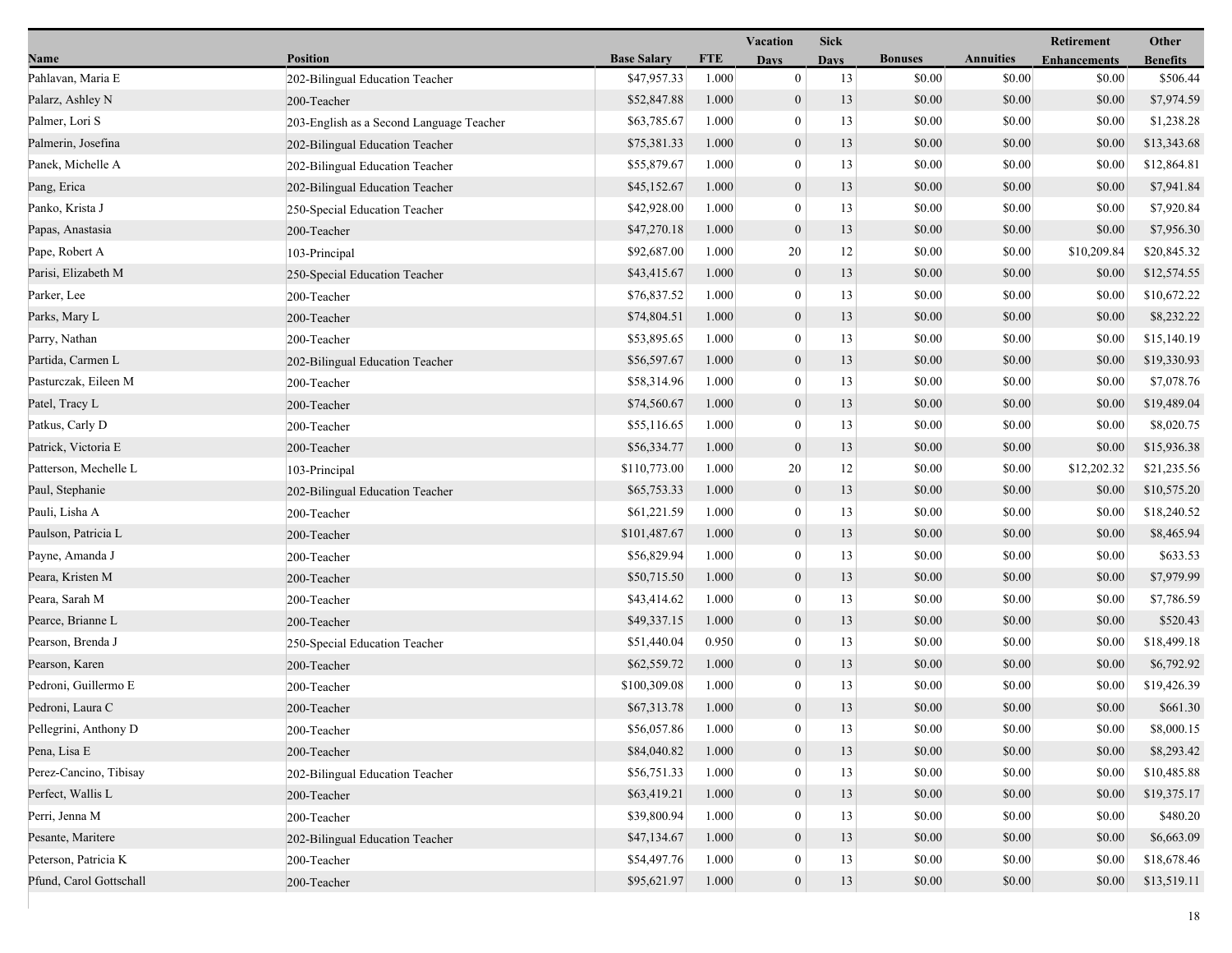|                            |                                                 |                    |            | <b>Vacation</b>  | <b>Sick</b> |                |                  | Retirement          | Other           |
|----------------------------|-------------------------------------------------|--------------------|------------|------------------|-------------|----------------|------------------|---------------------|-----------------|
| Name                       | <b>Position</b>                                 | <b>Base Salary</b> | <b>FTE</b> | <b>Days</b>      | <b>Days</b> | <b>Bonuses</b> | <b>Annuities</b> | <b>Enhancements</b> | <b>Benefits</b> |
| Phelps, Courtney L         | 200-Teacher                                     | \$48,275.03        | 1.000      | $\mathbf{0}$     | 13          | \$0.00         | \$0.00           | \$0.00              | \$8,012.90      |
| Phillips, Christine        | 200-Teacher                                     | \$27,288.39        | 1.000      | $\mathbf{0}$     | 13          | \$0.00         | \$0.00           | \$0.00              | \$286.71        |
| Phillips, Jennifer R       | 250-Special Education Teacher                   | \$48,401.33        | 1.000      | $\boldsymbol{0}$ | 13          | \$0.00         | \$0.00           | \$0.00              | \$7,974.68      |
| Phipps, Andrea             | 200-Teacher                                     | \$53,361.11        | 1.000      | $\boldsymbol{0}$ | 13          | \$0.00         | \$0.00           | \$0.00              | \$18,424.95     |
| Piha, Christine M          | 250-Special Education Teacher                   | \$43,477.69        | 1.000      | $\mathbf{0}$     | 13          | \$0.00         | \$0.00           | \$0.00              | \$7,684.51      |
| Pinkepank, Rachel A        | 200-Teacher                                     | \$57,190.53        | 1.000      | $\boldsymbol{0}$ | 13          | \$0.00         | \$0.00           | \$0.00              | \$11,400.80     |
| Polaski, Christy           | 200-Teacher                                     | \$79,747.59        | 1.000      | $\mathbf{0}$     | 13          | \$0.00         | \$0.00           | \$0.00              | \$13,132.44     |
| Popp, Michael A            | 100-District Superintendent                     | \$221,195.00       | 1.000      | 28               | 12          | \$0.00         | \$0.00           | \$24,365.56         | \$13,547.40     |
| Powell-Berger, Angela K    | 200-Teacher                                     | \$81,385.34        | 1.000      | $\boldsymbol{0}$ | 13          | \$0.00         | \$0.00           | \$0.00              | \$10,711.88     |
| Proctor, Kimberly K        | 200-Teacher                                     | \$84,289.11        | 1.000      | $\boldsymbol{0}$ | 13          | \$0.00         | \$0.00           | \$0.00              | \$7,979.06      |
| Pudela, Ryan M             | 200-Teacher                                     | \$29,949.42        | 0.600      | $\bf{0}$         | 8           | \$0.00         | \$0.00           | \$0.00              | \$294.82        |
| Pufundt, Meghan E          | 200-Teacher                                     | \$55,500.21        | 1.000      | $\boldsymbol{0}$ | 13          | \$0.00         | \$0.00           | \$0.00              | \$6,744.25      |
| Quill, Alison M            | 202-Bilingual Education Teacher                 | \$45,052.67        | 1.000      | $\mathbf{0}$     | 13          | \$0.00         | \$0.00           | \$0.00              | \$11,091.20     |
| Raab, Maya R               | 250-Special Education Teacher                   | \$49,108.67        | 1.000      | $\mathbf{0}$     | 13          | \$0.00         | \$0.00           | \$0.00              | \$15,884.81     |
| Rahn, Lauren M             | 200-Teacher                                     | \$49,839.77        | 1.000      | $\boldsymbol{0}$ | 13          | \$0.00         | \$0.00           | \$0.00              | \$15,872.35     |
| Ramirez, Bonny E           | 200-Teacher                                     | \$52,063.73        | 1.000      | $\boldsymbol{0}$ | 13          | \$0.00         | \$0.00           | \$0.00              | \$15,897.63     |
| Ramirez, Genoveva          | 202-Bilingual Education Teacher                 | \$70,760.67        | 1.000      | $\bf{0}$         | 13          | \$0.00         | \$0.00           | \$0.00              | \$6,901.45      |
| Ramirez, Liliana A         | 202-Bilingual Education Teacher                 | \$42,861.33        | 1.000      | $\boldsymbol{0}$ | 13          | \$0.00         | \$0.00           | \$0.00              | \$434.08        |
| Reed, Kristen N            | 200-Teacher                                     | \$54,380.50        | 1.000      | $\mathbf{0}$     | 13          | \$0.00         | \$0.00           | \$0.00              | \$19,263.79     |
| Reimer, Janet C            | 200-Teacher                                     | \$48,401.47        | 1.000      | $\mathbf{0}$     | 13          | \$0.00         | \$0.00           | \$0.00              | \$502.32        |
| Renner, Dennis P           | 104-Assistant Principal                         | \$57,831.42        | 1.000      | 15               | 12          | \$0.00         | \$0.00           | \$6,370.42          | \$14,175.59     |
| Rericka, David A           | 200-Teacher                                     | \$64,465.59        | 1.000      | $\mathbf{0}$     | 13          | \$0.00         | \$0.00           | \$0.00              | \$6,798.33      |
| Reyes Childress, Beatrice  | 101-Assistant/Associate District Superintendent | \$148,625.00       | 1.000      | 20               | 12          | \$0.00         | \$0.00           | \$16,371.60         | \$22,079.16     |
| Reyes Gonzalez, Migdalia   | 200-Teacher                                     | \$63,873.89        | 1.000      | $\boldsymbol{0}$ | 13          | \$0.00         | \$0.00           | \$0.00              | \$6,798.99      |
| Reynolds, Amy K            | 200-Teacher                                     | \$65,747.02        | 1.000      | $\bf{0}$         | 13          | \$0.00         | \$0.00           | \$0.00              | \$15,239.27     |
| Rhea, Heather A            | 200-Teacher                                     | \$39,060.32        | 1.000      | $\mathbf{0}$     | 13          | \$0.00         | \$0.00           | \$0.00              | \$12,669.40     |
| Rios, Jorge                | 202-Bilingual Education Teacher                 | \$38,616.95        | 0.900      | $\boldsymbol{0}$ | 12          | \$0.00         | \$0.00           | \$0.00              | \$4,412.96      |
| Riscos, Edelmira B         | 202-Bilingual Education Teacher                 | \$50,785.00        | 1.000      | $\boldsymbol{0}$ | 13          | \$0.00         | \$0.00           | \$0.00              | \$19,264.00     |
| Risden, Mary Beth          | 250-Special Education Teacher                   | \$63,785.67        | 1.000      | $\bf{0}$         | 13          | \$0.00         | \$0.00           | \$0.00              | \$730.61        |
| Risley, Tiffany J          | 200-Teacher                                     | \$45,880.34        | 0.960      | $\mathbf{0}$     | 13          | \$0.00         | \$0.00           | \$0.00              | \$6,631.62      |
| Ritter, Andrea M           | 610-Resource Teacher Elementary                 | \$47,833.67        | 1.000      | $\theta$         | 13          | \$0.00         | \$0.00           | \$0.00              | \$7,969.80      |
| Rivera, Casiano            | 202-Bilingual Education Teacher                 | \$43,544.85        | 0.900      | $\boldsymbol{0}$ | 25          | \$0.00         | \$0.00           | \$0.00              | \$7,476.30      |
| Rivera, Edith O            | 202-Bilingual Education Teacher                 | \$46,919.00        | 1.000      | $\bf{0}$         | 13          | \$0.00         | \$0.00           | \$0.00              | \$18,355.32     |
| Rivera, Elizabeth          | 202-Bilingual Education Teacher                 | \$57,861.67        | 1.000      | $\boldsymbol{0}$ | 13          | \$0.00         | \$0.00           | \$0.00              | \$6,525.68      |
| Rivera-Martinez, Aracely   | 202-Bilingual Education Teacher                 | \$69,468.00        | 1.000      | 0                | 13          | \$0.00         | \$0.00           | \$0.00              | \$8,167.72      |
| Rocchi Duran, Flavia V     | 204-Visiting International Teacher              | \$44,227.60        | 1.000      | $\boldsymbol{0}$ | 13          | \$0.00         | \$0.00           | \$0.00              | \$70.80         |
| Rodriguez Rodrigo, Maria A | 204-Visiting International Teacher              | \$49,980.60        | 1.000      | 0                | 13          | \$0.00         | \$0.00           | \$0.00              | \$108.48        |
| Rodriguez Sanchez, Jorge   | 204-Visiting International Teacher              | \$46,014.60        | 1.000      | $\boldsymbol{0}$ | 13          | \$0.00         | \$0.00           | \$0.00              | \$118.20        |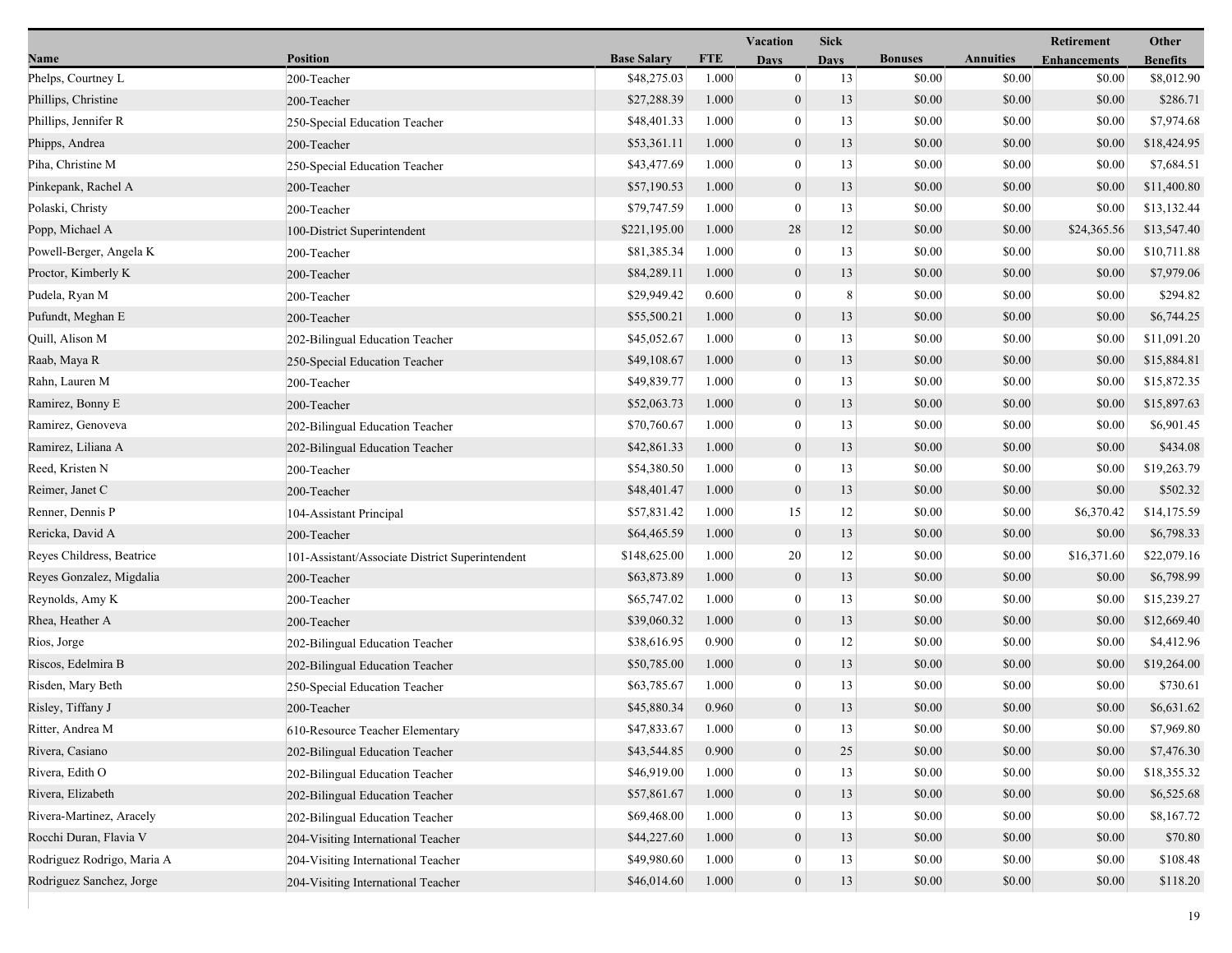|                          |                                          |                    |            | <b>Vacation</b>  | <b>Sick</b> |                |                  | Retirement          | Other           |
|--------------------------|------------------------------------------|--------------------|------------|------------------|-------------|----------------|------------------|---------------------|-----------------|
| Name                     | <b>Position</b>                          | <b>Base Salary</b> | <b>FTE</b> | <b>Days</b>      | <b>Days</b> | <b>Bonuses</b> | <b>Annuities</b> | <b>Enhancements</b> | <b>Benefits</b> |
| Rodriguez, Armando       | 104-Assistant Principal                  | \$84,907.00        | 1.000      | $\boldsymbol{0}$ | 12          | \$0.00         | \$0.00           | \$9,353.04          | \$15,010.80     |
| Rodriguez, Megan E       | 200-Teacher                              | \$58,058.55        | 1.000      | $\mathbf{0}$     | 13          | \$0.00         | \$0.00           | \$0.00              | \$980.39        |
| Rodriguez, Rachael M     | 200-Teacher                              | \$41,243.59        | 0.800      | $\bf{0}$         | 10          | \$0.00         | \$0.00           | \$0.00              | \$466.16        |
| Rodriguez, Sebastian M   | 200-Teacher                              | \$71,984.76        | 1.000      | $\mathbf{0}$     | 13          | \$0.00         | \$0.00           | \$0.00              | \$785.80        |
| Rodriguez, Simon         | 202-Bilingual Education Teacher          | \$42,928.00        | 1.000      | $\bf{0}$         | 13          | \$0.00         | \$0.00           | \$0.00              | \$7,938.68      |
| Rohlfs, Charles G        | 200-Teacher                              | \$60,076.59        | 1.000      | $\boldsymbol{0}$ | 13          | \$0.00         | \$0.00           | \$0.00              | \$8,086.20      |
| Roig, Sally              | 202-Bilingual Education Teacher          | \$69,714.33        | 1.000      | $\mathbf{0}$     | 13          | \$0.00         | \$0.00           | \$0.00              | \$16,063.68     |
| Roley, James Kurt        | 200-Teacher                              | \$82,523.77        | 1.000      | $\mathbf{0}$     | 13          | \$0.00         | \$0.00           | \$0.00              | \$6,996.36      |
| Roman, Maira             | 200-Teacher                              | \$66,557.47        | 1.000      | $\bf{0}$         | 13          | \$0.00         | \$0.00           | \$0.00              | \$12,489.64     |
| Romero, Maria J          | 202-Bilingual Education Teacher          | \$68,651.67        | 1.000      | $\mathbf{0}$     | 13          | \$0.00         | \$0.00           | \$0.00              | \$736.09        |
| Rosen, Alan H            | 200-Teacher                              | \$36,234.23        | 1.000      | $\bf{0}$         | 13          | \$0.00         | \$0.00           | \$0.00              | \$8,707.60      |
| Ross, James K            | 200-Teacher                              | \$57,416.19        | 1.000      | $\mathbf{0}$     | 13          | \$0.00         | \$0.00           | \$0.00              | \$8,038.81      |
| Ross, Laurie A           | 200-Teacher                              | \$70,530.25        | 1.000      | $\mathbf{0}$     | 13          | \$0.00         | \$0.00           | \$0.00              | \$803.13        |
| Ross, Sarah R            | 202-Bilingual Education Teacher          | \$45,152.67        | 1.000      | $\mathbf{0}$     | 13          | \$0.00         | \$0.00           | \$0.00              | \$7,949.92      |
| Rowley, Angela R         | 103-Principal                            | \$105,500.00       | 1.000      | 20               | 12          | \$0.00         | \$0.00           | \$11,621.29         | \$17,936.65     |
| Ruff, Bryan E            | 200-Teacher                              | \$103,860.69       | 1.000      | $\mathbf{0}$     | 13          | \$0.00         | \$0.00           | \$0.00              | \$7,426.42      |
| Ruffo Petriz, Katherine  | 202-Bilingual Education Teacher          | \$44,522.33        | 1.000      | $\bf{0}$         | 13          | \$0.00         | \$0.00           | \$0.00              | \$19,236.12     |
| Ruiz, Patricia           | 202-Bilingual Education Teacher          | \$66,827.00        | 1.000      | $\mathbf{0}$     | 13          | \$0.00         | \$0.00           | \$0.00              | \$730.84        |
| Runge, Heather A         | 200-Teacher                              | \$66,963.69        | 1.000      | $\bf{0}$         | 13          | \$0.00         | \$0.00           | \$0.00              | \$15,209.33     |
| Ruopp, Marquie M         | 200-Teacher                              | \$45,928.12        | 1.000      | $\mathbf{0}$     | 13          | \$0.00         | \$0.00           | \$0.00              | \$486.13        |
| Rusnak, Jennifer J       | 200-Teacher                              | \$50,070.11        | 1.000      | $\boldsymbol{0}$ | 13          | \$0.00         | \$0.00           | \$0.00              | \$19,186.06     |
| Saenz, Lizbeth E         | 611-Resource Teacher Other               | \$48,320.73        | 0.900      | $\mathbf{0}$     | 12          | \$0.00         | \$0.00           | \$0.00              | \$18,480.41     |
| Salazar, Elizabeth A     | 200-Teacher                              | \$48,601.19        | 1.000      | $\bf{0}$         | 13          | \$0.00         | \$0.00           | \$0.00              | \$4,869.98      |
| Salemi, Denise M         | 200-Teacher                              | \$78,251.17        | 1.000      | $\mathbf{0}$     | 13          | \$0.00         | \$0.00           | \$0.00              | \$6,943.21      |
| Salmeron, Griselda       | 202-Bilingual Education Teacher          | \$51,360.00        | 1.000      | $\mathbf{0}$     | 13          | \$0.00         | \$0.00           | \$0.00              | \$19,209.00     |
| Sampson, Nicolette R     | 200-Teacher                              | \$45,001.68        | 1.000      | $\mathbf{0}$     | 13          | \$0.00         | \$0.00           | \$0.00              | \$511.07        |
| Sanchez, Jeannette       | 203-English as a Second Language Teacher | \$75,419.33        | 1.000      | $\boldsymbol{0}$ | 13          | \$0.00         | \$0.00           | \$0.00              | \$8,243.60      |
| Sandacz, Kathleen        | 611-Resource Teacher Other               | \$64,661.34        | 1.000      | $\boldsymbol{0}$ | 13          | \$0.00         | \$0.00           | \$0.00              | \$19,395.24     |
| Sanders, Alison L        | 200-Teacher                              | \$50,491.82        | 1.000      | $\mathbf{0}$     | 13          | \$0.00         | \$0.00           | \$0.00              | \$7,992.87      |
| Sanders, Lucinda C       | 110-Department Chair                     | \$80,000.00        | 1.000      | $\mathbf{0}$     | 12          | \$0.00         | \$0.00           | \$8,812.33          | \$14,475.36     |
| Sansone-Gall, Michele L  | 250-Special Education Teacher            | \$80,006.33        | 1.000      | $\bf{0}$         | 13          | \$0.00         | \$0.00           | \$0.00              | \$13,411.42     |
| Sarmiento, Sandra        | 250-Special Education Teacher            | \$86,255.00        | 1.000      | $\mathbf{0}$     | 13          | \$0.00         | \$0.00           | \$0.00              | \$16,226.81     |
| Sauter-Taylor, Maureen M | 104-Assistant Principal                  | \$79,307.00        | 1.000      | $\mathbf{0}$     | 12          | \$0.00         | \$0.00           | \$8,736.22          | \$14,045.64     |
| Savino, Robin M          | 200-Teacher                              | \$51,608.96        | 1.000      | $\mathbf{0}$     | 13          | \$0.00         | \$0.00           | \$0.00              | \$7,991.18      |
| Savoie, Robert T         | 200-Teacher                              | \$52,286.80        | 1.000      | $\mathbf{0}$     | 13          | \$0.00         | \$0.00           | \$0.00              | \$8,005.05      |
| Scanlin, Sarah E         | 200-Teacher                              | \$58,903.95        | 1.000      | $\mathbf{0}$     | 13          | \$0.00         | \$0.00           | \$0.00              | \$6,780.08      |
| Schacht, Vicki K         | 200-Teacher                              | \$64,373.66        | 1.000      | $\bf{0}$         | 13          | \$0.00         | \$0.00           | \$0.00              | \$11,432.00     |
| Schanks, Katherine S     | 202-Bilingual Education Teacher          | \$75,532.33        | 1.000      | $\mathbf{0}$     | 13          | \$0.00         | \$0.00           | \$0.00              | \$19,518.37     |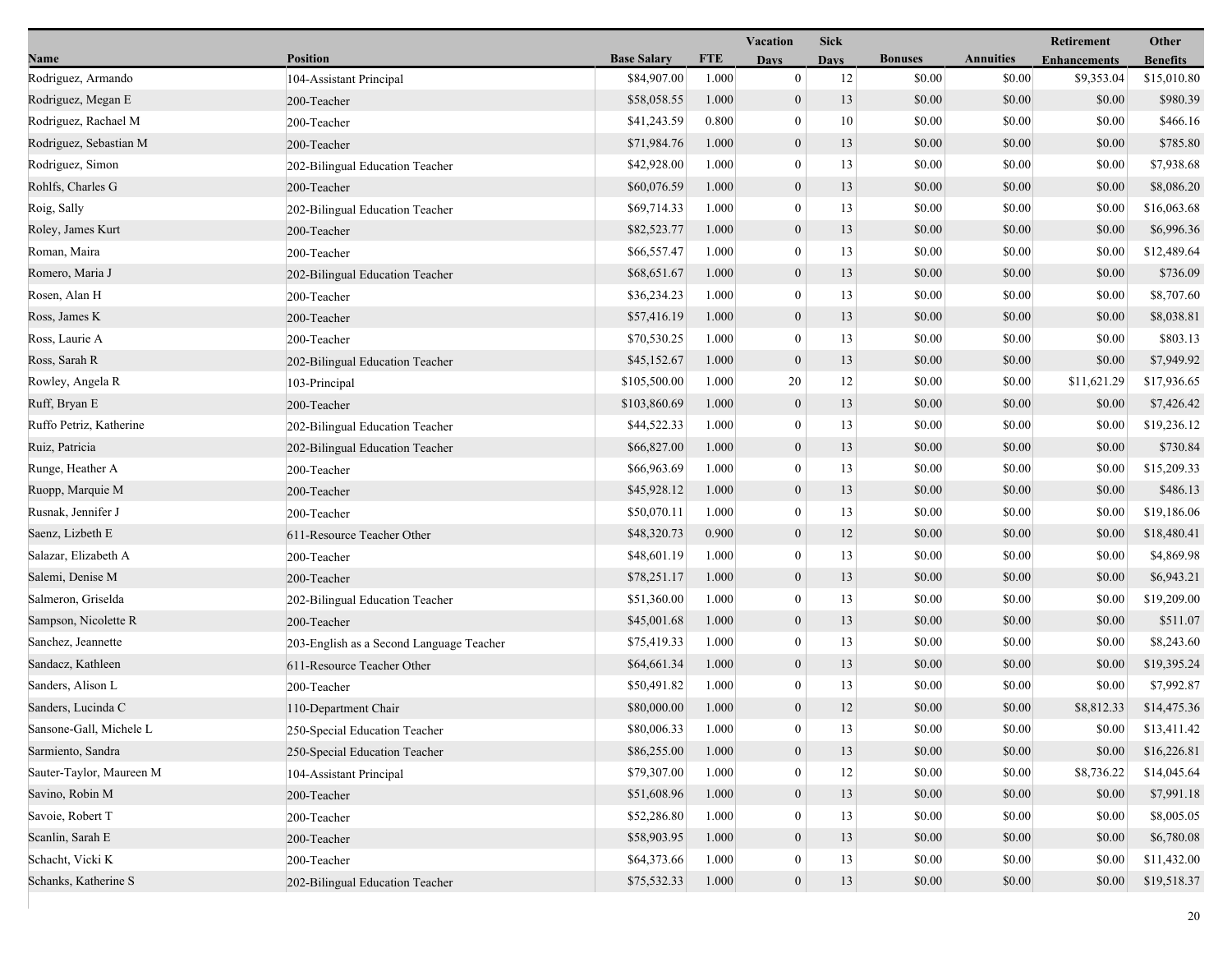| Name                     | <b>Position</b>                                 | <b>Base Salary</b> | <b>FTE</b> |                  |             |                |                  |                     |                 |
|--------------------------|-------------------------------------------------|--------------------|------------|------------------|-------------|----------------|------------------|---------------------|-----------------|
|                          |                                                 |                    |            | Days             | <b>Days</b> | <b>Bonuses</b> | <b>Annuities</b> | <b>Enhancements</b> | <b>Benefits</b> |
| Scheffler, Mary S        | 250-Special Education Teacher                   | \$51,941.33        | 1.000      | $\bf{0}$         | 13          | \$0.00         | \$0.00           | \$0.00              | \$13,111.48     |
| Schieber, Emily J        | 250-Special Education Teacher                   | \$44,373.33        | 1.000      | $\mathbf{0}$     | 13          | \$0.00         | \$0.00           | \$0.00              | \$7,935.96      |
| Schimmel, Joseph W       | 151-Assistant Director (Special Education)      | \$85,500.00        | 1.000      | 15               | 12          | \$0.00         | \$0.00           | \$9,418.18          | \$14,594.20     |
| Schinke, Cindy G         | 200-Teacher                                     | \$41,172.02        | 0.950      | $\mathbf{0}$     | 2           | \$0.00         | \$0.00           | \$0.00              | \$0.00          |
| Schlarb, Rory K          | 202-Bilingual Education Teacher                 | \$52,864.00        | 1.000      | $\bf{0}$         | 13          | \$0.00         | \$0.00           | \$0.00              | \$8,052.60      |
| Schmidt, Jessica J       | 200-Teacher                                     | \$57,785.47        | 1.000      | $\boldsymbol{0}$ | 13          | \$0.00         | \$0.00           | \$0.00              | \$8,021.19      |
| Schneider, Christine L   | 200-Teacher                                     | \$58,731.97        | 1.000      | $\mathbf{0}$     | 13          | \$0.00         | \$0.00           | \$0.00              | \$8,057.41      |
| Schoenfielder, Amanda M  | 200-Teacher                                     | \$67,523.55        | 1.000      | $\boldsymbol{0}$ | 13          | \$0.00         | \$0.00           | \$0.00              | \$16,052.20     |
| Schomas, Nicole G        | 250-Special Education Teacher                   | \$47,833.67        | 1.000      | $\bf{0}$         | 13          | \$0.00         | \$0.00           | \$0.00              | \$19,247.05     |
| Schrepfer, Ashlyn D      | 202-Bilingual Education Teacher                 | \$48,639.00        | 1.000      | $\mathbf{0}$     | 13          | \$0.00         | \$0.00           | \$0.00              | \$5,297.62      |
| SCHROEDER, RICHARD A     | 107-General Administrator or General Supervisor | \$75,692.31        | 0.650      | 16               | 9           | \$0.00         | \$0.00           | \$8,337.77          | \$13,421.41     |
| Schuetz, Stephanie M     | 202-Bilingual Education Teacher                 | \$43,972.31        | 1.000      | $\boldsymbol{0}$ | 13          | \$0.00         | \$0.00           | \$0.00              | \$7,377.12      |
| Schweiger, Danielle R    | 200-Teacher                                     | \$41,785.77        | 0.900      | $\mathbf{0}$     | 12          | \$0.00         | \$0.00           | \$0.00              | \$7,299.96      |
| Scott, Alan A            | 200-Teacher                                     | \$51,925.35        | 1.000      | $\mathbf{0}$     | 13          | \$0.00         | \$0.00           | \$0.00              | \$13,446.86     |
| Segura, Evelyn           | 202-Bilingual Education Teacher                 | \$64,567.33        | 1.000      | $\boldsymbol{0}$ | 13          | \$0.00         | \$0.00           | \$0.00              | \$777.94        |
| Sem, Ines Y              | 104-Assistant Principal                         | \$70,000.00        | 1.000      | $\mathbf{0}$     | 12          | \$0.00         | \$0.00           | \$7,710.78          | \$1,596.30      |
| Serrano, Ivonne          | 202-Bilingual Education Teacher                 | \$47,001.47        | 1.000      | $\bf{0}$         | 13          | \$0.00         | \$0.00           | \$0.00              | \$8,253.84      |
| Sfrengeu, Meagan M       | 200-Teacher                                     | \$49,556.89        | 1.000      | $\mathbf{0}$     | 13          | \$0.00         | \$0.00           | \$0.00              | \$516.92        |
| Shipinski, Jason R       | 200-Teacher                                     | \$68,415.45        | 1.000      | $\mathbf{0}$     | 13          | \$0.00         | \$0.00           | \$0.00              | \$19,428.01     |
| Sida Velasco, Jose Juan  | 202-Bilingual Education Teacher                 | \$66,199.67        | 1.000      | $\mathbf{0}$     | 13          | \$0.00         | \$0.00           | \$0.00              | \$10,424.88     |
| Silva, Maria             | 202-Bilingual Education Teacher                 | \$64,567.33        | 1.000      | $\boldsymbol{0}$ | 13          | \$0.00         | \$0.00           | \$0.00              | \$10,442.08     |
| Silva, Maria A           | 202-Bilingual Education Teacher                 | \$50,190.33        | 1.000      | $\mathbf{0}$     | 13          | \$0.00         | \$0.00           | \$0.00              | \$15,858.80     |
| Sima, Janet L            | 250-Special Education Teacher                   | \$56,522.63        | 1.000      | $\mathbf{0}$     | 13          | \$0.00         | \$0.00           | \$0.00              | \$2,492.78      |
| Simoncelli-Bulak, Lisa A | 103-Principal                                   | \$90,000.00        | 1.000      | 20               | 12          | \$0.00         | \$0.00           | \$9,913.92          | \$20,798.17     |
| Simpson, Jeffrey G       | 200-Teacher                                     | \$77,778.30        | 1.000      | $\mathbf{0}$     | 13          | \$0.00         | \$0.00           | \$0.00              | \$1,678.67      |
| Simpson, Jonathan C      | 104-Assistant Principal                         | \$78,500.00        | 1.000      | $\mathbf{0}$     | 12          | \$0.00         | \$0.00           | \$8,647.21          | \$20,547.60     |
| Sinclair, Christin E     | 200-Teacher                                     | \$46,992.76        | 1.000      | $\boldsymbol{0}$ | 13          | \$0.00         | \$0.00           | \$0.00              | \$12,815.69     |
| Sipes, Zachary P         | 200-Teacher                                     | \$63,868.35        | 1.000      | $\mathbf{0}$     | 13          | \$0.00         | \$0.00           | \$0.00              | \$15,680.19     |
| Skibley, Erin M          | 200-Teacher                                     | \$57,504.74        | 1.000      | $\bf{0}$         | 13          | \$0.00         | \$0.00           | \$0.00              | \$6,735.93      |
| Skriba, Brian J          | 202-Bilingual Education Teacher                 | \$66,108.67        | 1.000      | $\mathbf{0}$     | 13          | \$0.00         | \$0.00           | \$0.00              | \$19,126.36     |
| Smirnov, Maya            | 200-Teacher                                     | \$59,240.35        | 1.000      | $\bf{0}$         | 13          | \$0.00         | \$0.00           | \$0.00              | \$13,174.97     |
| Smith, Kasie Marie       | 200-Teacher                                     | \$45,550.78        | 1.000      | $\mathbf{0}$     | 13          | \$0.00         | \$0.00           | \$0.00              | \$470.47        |
| Smith, Kathryn F         | 200-Teacher                                     | \$55,540.20        | 1.000      | $\mathbf{0}$     | 13          | \$0.00         | \$0.00           | \$0.00              | \$13,132.63     |
| Smith, Michael D         | 104-Assistant Principal                         | \$37,925.00        | 0.500      | $\mathbf{0}$     | 6           | \$0.00         | \$0.00           | \$4,177.68          | \$19,109.52     |
| Smith, Sandra L          | 200-Teacher                                     | \$100,982.35       | 1.000      | $\theta$         | 13          | \$0.00         | \$0.00           | \$0.00              | \$8,458.99      |
| Snodgrass, Ann           | 611-Resource Teacher Other                      | \$50,867.44        | 1.000      | $\mathbf{0}$     | 13          | \$0.00         | \$0.00           | \$0.00              | \$8,038.37      |
| Soderstrom, Anna E       | 200-Teacher                                     | \$58,059.39        | 1.000      | $\bf{0}$         | 13          | \$0.00         | \$0.00           | \$0.00              | \$7,803.85      |
| Soelke, Natalie C        | 200-Teacher                                     | \$45,826.82        | 1.000      | 0                | 13          | \$0.00         | \$0.00           | \$0.00              | \$507.77        |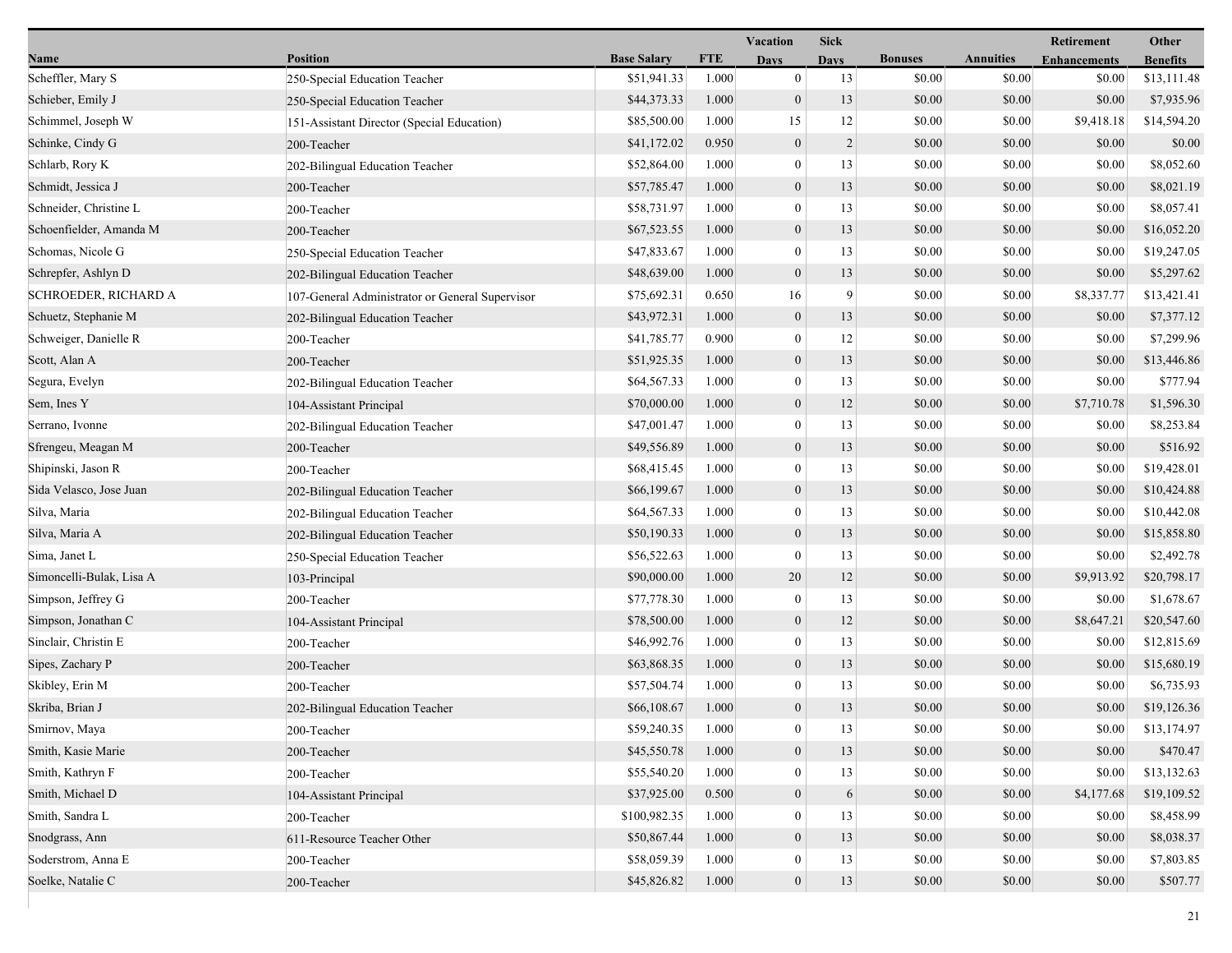|                         |                                         | <b>Vacation</b><br><b>Sick</b> |            |                  |                |                | Retirement       | Other               |                 |
|-------------------------|-----------------------------------------|--------------------------------|------------|------------------|----------------|----------------|------------------|---------------------|-----------------|
| Name                    | <b>Position</b>                         | <b>Base Salary</b>             | <b>FTE</b> | <b>Days</b>      | <b>Days</b>    | <b>Bonuses</b> | <b>Annuities</b> | <b>Enhancements</b> | <b>Benefits</b> |
| Solfisburg, Loretta M   | 200-Teacher                             | \$80,998.50                    | 1.000      | $\boldsymbol{0}$ | 13             | \$0.00         | \$0.00           | \$0.00              | \$9,248.81      |
| Solyom, Duane C         | 200-Teacher                             | \$83,283.17                    | 1.000      | $\mathbf{0}$     | 13             | \$0.00         | \$0.00           | \$0.00              | \$7,016.50      |
| Souders, Rodger F       | 250-Special Education Teacher           | \$50,785.00                    | 1.000      | $\bf{0}$         | 13             | \$0.00         | \$0.00           | \$0.00              | \$8,025.14      |
| Sowa, Sandra L          | 250-Special Education Teacher           | \$54,716.33                    | 1.000      | $\mathbf{0}$     | 13             | \$0.00         | \$0.00           | \$0.00              | \$8,603.04      |
| Spacone, Marc J         | 106-Student Dean                        | \$74,500.00                    | 1.000      | $\bf{0}$         | 12             | \$0.00         | \$0.00           | \$8,206.55          | \$17,289.84     |
| Sproch, Miranda R       | 200-Teacher                             | \$45,570.48                    | 1.000      | $\boldsymbol{0}$ | 13             | \$0.00         | \$0.00           | \$0.00              | \$7,954.88      |
| Sroka, James C          | 200-Teacher                             | \$50,816.52                    | 1.000      | $\mathbf{0}$     | 13             | \$0.00         | \$0.00           | \$0.00              | \$7,986.32      |
| St Germain, Noelle C    | 200-Teacher                             | \$50,449.61                    | 1.000      | $\mathbf{0}$     | 13             | \$0.00         | \$0.00           | \$0.00              | \$7,986.75      |
| Stack, Ashley M         | 200-Teacher                             | \$46,506.45                    | 1.000      | $\bf{0}$         | 13             | \$0.00         | \$0.00           | \$0.00              | \$766.85        |
| Stade, Eric D           | 200-Teacher                             | \$77,979.10                    | 1.000      | $\mathbf{0}$     | 13             | \$0.00         | \$0.00           | \$0.00              | \$19,550.87     |
| Stager, Wendy           | 200-Teacher                             | \$48,560.26                    | 0.670      | $\bf{0}$         | 9              | \$0.00         | \$0.00           | \$0.00              | \$19,240.00     |
| Stahlhut, Linda L       | 200-Teacher                             | \$94,464.54                    | 1.000      | $\mathbf{0}$     | 13             | \$0.00         | \$0.00           | \$0.00              | \$1,288.79      |
| Stahlke, Alison E       | 200-Teacher                             | \$46,784.93                    | 1.000      | $\mathbf{0}$     | 13             | \$0.00         | \$0.00           | \$0.00              | \$7,048.67      |
| Staker, Brandon M       | 200-Teacher                             | \$49,174.88                    | 1.000      | $\mathbf{0}$     | 13             | \$0.00         | \$0.00           | \$0.00              | \$7,983.76      |
| Stanfa, Dawn M          | 250-Special Education Teacher           | \$77,665.00                    | 1.000      | $\boldsymbol{0}$ | 13             | \$0.00         | \$0.00           | \$0.00              | \$19,517.68     |
| Stanley, Sharon N       | 106-Student Dean                        | \$72,000.00                    | 1.000      | $\mathbf{0}$     | 12             | \$0.00         | \$0.00           | \$7,931.28          | \$17,210.77     |
| Stellmacher, James M    | 200-Teacher                             | \$48,910.76                    | 0.600      | $\mathbf{0}$     | 8              | \$0.00         | \$0.00           | \$0.00              | \$19,228.17     |
| Stellman, Theresa M     | 200-Teacher                             | \$46,561.16                    | 1.000      | $\mathbf{0}$     | 13             | \$0.00         | \$0.00           | \$0.00              | \$518.24        |
| Steltenpohl, Lois B     | 200-Teacher                             | \$49,822.41                    | 1.000      | $\mathbf{0}$     | 13             | \$0.00         | \$0.00           | \$0.00              | \$7,995.13      |
| Stephenson, Shannon     | 202-Bilingual Education Teacher         | \$48,639.00                    | 1.000      | $\mathbf{0}$     | 13             | \$0.00         | \$0.00           | \$0.00              | \$7,976.48      |
| Stepnoski, Elizabeth    | 200-Teacher                             | \$46,600.00                    | 1.000      | $\boldsymbol{0}$ | 13             | \$0.00         | \$0.00           | \$0.00              | \$10,932.72     |
| Stippich, Elizabeth S   | 202-Bilingual Education Teacher         | \$49,308.52                    | 1.000      | $\mathbf{0}$     | 13             | \$0.00         | \$0.00           | \$0.00              | \$530.45        |
| Stolpestad, Kimberly A  | 200-Teacher                             | \$64,640.82                    | 1.000      | $\bf{0}$         | 13             | \$0.00         | \$0.00           | \$0.00              | \$17,083.81     |
| Strand, Scott W         | 200-Teacher                             | \$57,403.34                    | 1.000      | $\mathbf{0}$     | 13             | \$0.00         | \$0.00           | \$0.00              | \$616.55        |
| Straughn, Christine M   | 200-Teacher                             | \$75,400.00                    | 1.000      | $\mathbf{0}$     | 13             | \$0.00         | \$0.00           | \$0.00              | \$9,061.54      |
| Strausberger, Shawnna M | 200-Teacher                             | \$54,506.03                    | 1.000      | $\mathbf{0}$     | 13             | \$0.00         | \$0.00           | \$0.00              | \$19,303.27     |
| Sturden, Denesha D      | 250-Special Education Teacher           | \$3,241.88                     | 0.100      | $\boldsymbol{0}$ | 12             | \$0.00         | \$0.00           | \$0.00              | \$25.94         |
| Swanson, Kathryn E      | 200-Teacher                             | \$51,092.66                    | 1.000      | $\boldsymbol{0}$ | 13             | \$0.00         | \$0.00           | \$0.00              | \$18,769.46     |
| Swanson, Michael        | 200-Teacher                             | \$53,763.04                    | 1.000      | $\mathbf{0}$     | 13             | \$0.00         | \$0.00           | \$0.00              | \$10,013.58     |
| Swanson, Sarah L        | 202-Bilingual Education Teacher         | \$45,152.67                    | 1.000      | $\mathbf{0}$     | 13             | \$0.00         | \$0.00           | \$0.00              | \$5,302.44      |
| Swedberg, Mary A        | 200-Teacher                             | \$53,327.69                    | 1.000      | $\bf{0}$         | 13             | \$0.00         | \$0.00           | \$0.00              | \$12,337.72     |
| Sweeney, Samantha M     | 202-Bilingual Education Teacher         | \$45,631.33                    | 1.000      | $\mathbf{0}$     | 13             | \$0.00         | \$0.00           | \$0.00              | \$507.36        |
| Swiatek, Amanda M       | 200-Teacher                             | \$51,748.22                    | 1.000      | $\mathbf{0}$     | 13             | \$0.00         | \$0.00           | \$0.00              | \$7,752.13      |
| Talkington, Kevin L     | 200-Teacher                             | \$109,196.72                   | 1.000      | $\mathbf{0}$     | 13             | \$0.00         | \$0.00           | \$0.00              | \$19,805.78     |
| Tamez Hull, Lilia       | 251-Bilingual Special Education Teacher | \$49,425.00                    | 1.000      | $\mathbf{0}$     | 13             | \$0.00         | \$0.00           | \$0.00              | \$7,543.17      |
| Tapia, Jennifer L       | 104-Assistant Principal                 | \$70,500.00                    | 1.000      | $\mathbf{0}$     | $\overline{0}$ | \$0.00         | \$0.00           | \$7,765.92          | \$19,076.16     |
| Tasker, Susan F         | 200-Teacher                             | \$54,532.01                    | 1.000      | $\bf{0}$         | 13             | \$0.00         | \$0.00           | \$0.00              | \$7,550.53      |
| Taulbee, Jerry W        | 200-Teacher                             | \$78,000.62                    | 1.000      | $\mathbf{0}$     | 13             | \$0.00         | \$0.00           | \$0.00              | \$19,500.85     |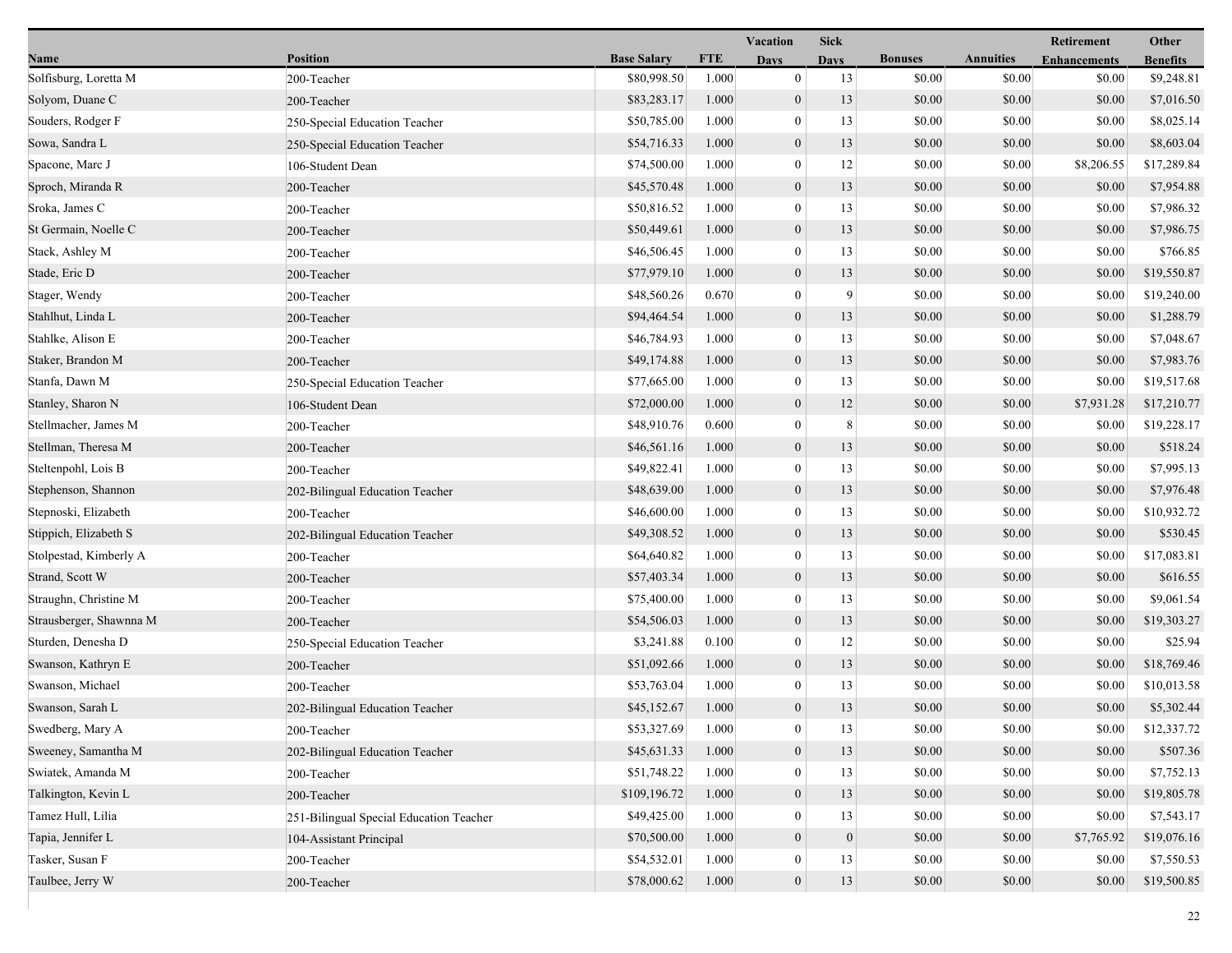|                             |                                                 | <b>Vacation</b><br><b>Sick</b> |            |                  |             |                |                  |                     | Other           |
|-----------------------------|-------------------------------------------------|--------------------------------|------------|------------------|-------------|----------------|------------------|---------------------|-----------------|
| Name                        | <b>Position</b>                                 | <b>Base Salary</b>             | <b>FTE</b> | Days             | <b>Days</b> | <b>Bonuses</b> | <b>Annuities</b> | <b>Enhancements</b> | <b>Benefits</b> |
| Taylor, Bryan J             | 200-Teacher                                     | \$51,843.05                    | 1.000      | $\mathbf{0}$     | 13          | \$0.00         | \$0.00           | \$0.00              | \$7,992.71      |
| Taylor, Collette            | 200-Teacher                                     | \$61,591.08                    | 1.000      | $\mathbf{0}$     | 13          | \$0.00         | \$0.00           | \$0.00              | \$13,190.99     |
| Taylor, Michelle C          | 610-Resource Teacher Elementary                 | \$46,373.67                    | 1.000      | $\bf{0}$         | 13          | \$0.00         | \$0.00           | \$0.00              | \$12,803.49     |
| Thacker, Kevin              | 200-Teacher                                     | \$77,418.31                    | 1.000      | $\mathbf{0}$     | 13          | \$0.00         | \$0.00           | \$0.00              | \$6,154.19      |
| Thayer, Peggy L             | 200-Teacher                                     | \$75,830.57                    | 1.000      | $\boldsymbol{0}$ | 13          | \$0.00         | \$0.00           | \$0.00              | \$16,108.21     |
| Thomas, Melinda G           | 200-Teacher                                     | \$67,909.91                    | 1.000      | $\boldsymbol{0}$ | 13          | \$0.00         | \$0.00           | \$0.00              | \$13,220.82     |
| Thompson, Amie Foster       | 202-Bilingual Education Teacher                 | \$64,567.33                    | 1.000      | $\mathbf{0}$     | 13          | \$0.00         | \$0.00           | \$0.00              | \$15,970.44     |
| Timm, Bryan M               | 200-Teacher                                     | \$53,878.26                    | 1.000      | $\mathbf{0}$     | 13          | \$0.00         | \$0.00           | \$0.00              | \$8,018.40      |
| Todas, Laurel C             | 200-Teacher                                     | \$51,317.81                    | 1.000      | $\bf{0}$         | 13          | \$0.00         | \$0.00           | \$0.00              | \$8,274.76      |
| Todd, Matthew S             | 200-Teacher                                     | \$46,702.60                    | 1.000      | $\mathbf{0}$     | 13          | \$0.00         | \$0.00           | \$0.00              | \$5,508.65      |
| Tominaga, Carrie L          | 200-Teacher                                     | \$68,058.45                    | 1.000      | $\bf{0}$         | 13          | \$0.00         | \$0.00           | \$0.00              | \$18,549.60     |
| Torres, Filberto M          | 200-Teacher                                     | \$60,509.66                    | 1.000      | $\boldsymbol{0}$ | 13          | \$0.00         | \$0.00           | \$0.00              | \$10,291.84     |
| Tortorello, Angela M        | 200-Teacher                                     | \$48,515.71                    | 1.000      | $\mathbf{0}$     | 13          | \$0.00         | \$0.00           | \$0.00              | \$199.02        |
| Trejo, Erin K               | 200-Teacher                                     | \$77,087.10                    | 1.000      | $\mathbf{0}$     | 13          | \$0.00         | \$0.00           | \$0.00              | \$16,111.81     |
| Trejo, Jorge                | 202-Bilingual Education Teacher                 | \$59,089.67                    | 1.000      | $\boldsymbol{0}$ | 13          | \$0.00         | \$0.00           | \$0.00              | \$674.21        |
| Trevizo, Kelly C            | 104-Assistant Principal                         | \$71,750.00                    | 1.000      | $\mathbf{0}$     | 12          | \$0.00         | \$0.00           | \$7,903.69          | \$13,890.61     |
| Trilling, Jessica D         | 200-Teacher                                     | \$77,307.33                    | 1.000      | $\bf{0}$         | 13          | \$0.00         | \$0.00           | \$0.00              | \$12,355.16     |
| Truckenbrod, Mark D         | 107-General Administrator or General Supervisor | \$128,000.00                   | 1.000      | 20               | 12          | \$0.00         | \$0.00           | \$14,099.77         | \$18,648.01     |
| Trygar, Brett R             | 200-Teacher                                     | \$45,981.22                    | 1.000      | $\mathbf{0}$     | 13          | \$0.00         | \$0.00           | \$0.00              | \$6,632.34      |
| Tsioupros, Kaliopi          | 200-Teacher                                     | \$76,316.97                    | 1.000      | $\mathbf{0}$     | 13          | \$0.00         | \$0.00           | \$0.00              | \$16,115.79     |
| Twarog, Allison M           | 200-Teacher                                     | \$47,196.84                    | 1.000      | $\bf{0}$         | 13          | \$0.00         | \$0.00           | \$0.00              | \$504.99        |
| Tyler, Christi S            | 101-Assistant/Associate District Superintendent | \$145,000.00                   | 1.000      | 20               | 12          | \$0.00         | \$0.00           | \$15,972.47         | \$10,493.28     |
| Uribes, Evelyn              | 200-Teacher                                     | \$45,637.00                    | 1.000      | $\bf{0}$         | 13          | \$0.00         | \$0.00           | \$0.00              | \$19,623.78     |
| Valdez, Margarito           | 202-Bilingual Education Teacher                 | \$59,198.00                    | 1.000      | $\mathbf{0}$     | 13          | \$0.00         | \$0.00           | \$0.00              | \$15,948.96     |
| Valdez, Raquel Teran        | 202-Bilingual Education Teacher                 | \$58,628.00                    | 1.000      | $\mathbf{0}$     | 13          | \$0.00         | \$0.00           | \$0.00              | \$0.00          |
| Valenzuela, Phillip I       | 202-Bilingual Education Teacher                 | \$59,198.00                    | 1.000      | $\mathbf{0}$     | 13          | \$0.00         | \$0.00           | \$0.00              | \$14,428.02     |
| Van Cura, Amy               | 200-Teacher                                     | \$82,759.83                    | 1.000      | $\boldsymbol{0}$ | 13          | \$0.00         | \$0.00           | \$0.00              | \$16,187.28     |
| Vargas, Michelle            | 202-Bilingual Education Teacher                 | \$45,052.67                    | 1.000      | $\mathbf{0}$     | 13          | \$0.00         | \$0.00           | \$0.00              | \$13,118.21     |
| Vargas, Nelson R            | 202-Bilingual Education Teacher                 | \$54,716.33                    | 1.000      | $\bf{0}$         | 13          | \$0.00         | \$0.00           | \$0.00              | \$19,325.24     |
| Varney, Gregory R           | 200-Teacher                                     | \$82,153.50                    | 1.000      | $\mathbf{0}$     | 13          | \$0.00         | \$0.00           | \$0.00              | \$8,305.58      |
| Vasa, Thomas M              | 200-Teacher                                     | \$54,185.78                    | 1.000      | $\bf{0}$         | 13          | \$0.00         | \$0.00           | \$0.00              | \$8,013.14      |
| Vazquez, Erica Y            | 202-Bilingual Education Teacher                 | \$53,390.88                    | 1.000      | $\mathbf{0}$     | 13          | \$0.00         | \$0.00           | \$0.00              | \$18,525.08     |
| Vega, Jessica S             | 202-Bilingual Education Teacher                 | \$52,864.00                    | 1.000      | $\mathbf{0}$     | 13          | \$0.00         | \$0.00           | \$0.00              | \$8,028.23      |
| Velazquez-Ramos, Veronica L | 202-Bilingual Education Teacher                 | \$50,860.53                    | 1.000      | $\mathbf{0}$     | 13          | \$0.00         | \$0.00           | \$0.00              | \$14,425.06     |
| Vera, Elma C                | 202-Bilingual Education Teacher                 | \$65,524.35                    | 1.000      | $\mathbf{0}$     | 13          | \$0.00         | \$0.00           | \$0.00              | \$707.90        |
| Vergara, Elizabeth M        | 250-Special Education Teacher                   | \$51,159.67                    | 1.000      | $\mathbf{0}$     | 6           | \$0.00         | \$0.00           | \$0.00              | \$503.12        |
| Vilaro, Joan D              | 202-Bilingual Education Teacher                 | \$75,356.00                    | 1.000      | $\bf{0}$         | 13          | \$0.00         | \$0.00           | \$0.00              | \$5,892.92      |
| Villa-Parra, Maria          | 202-Bilingual Education Teacher                 | \$59,675.33                    | 1.000      | $\overline{0}$   | 13          | \$0.00         | \$0.00           | \$0.00              | \$18,392.02     |
|                             |                                                 |                                |            |                  |             |                |                  |                     |                 |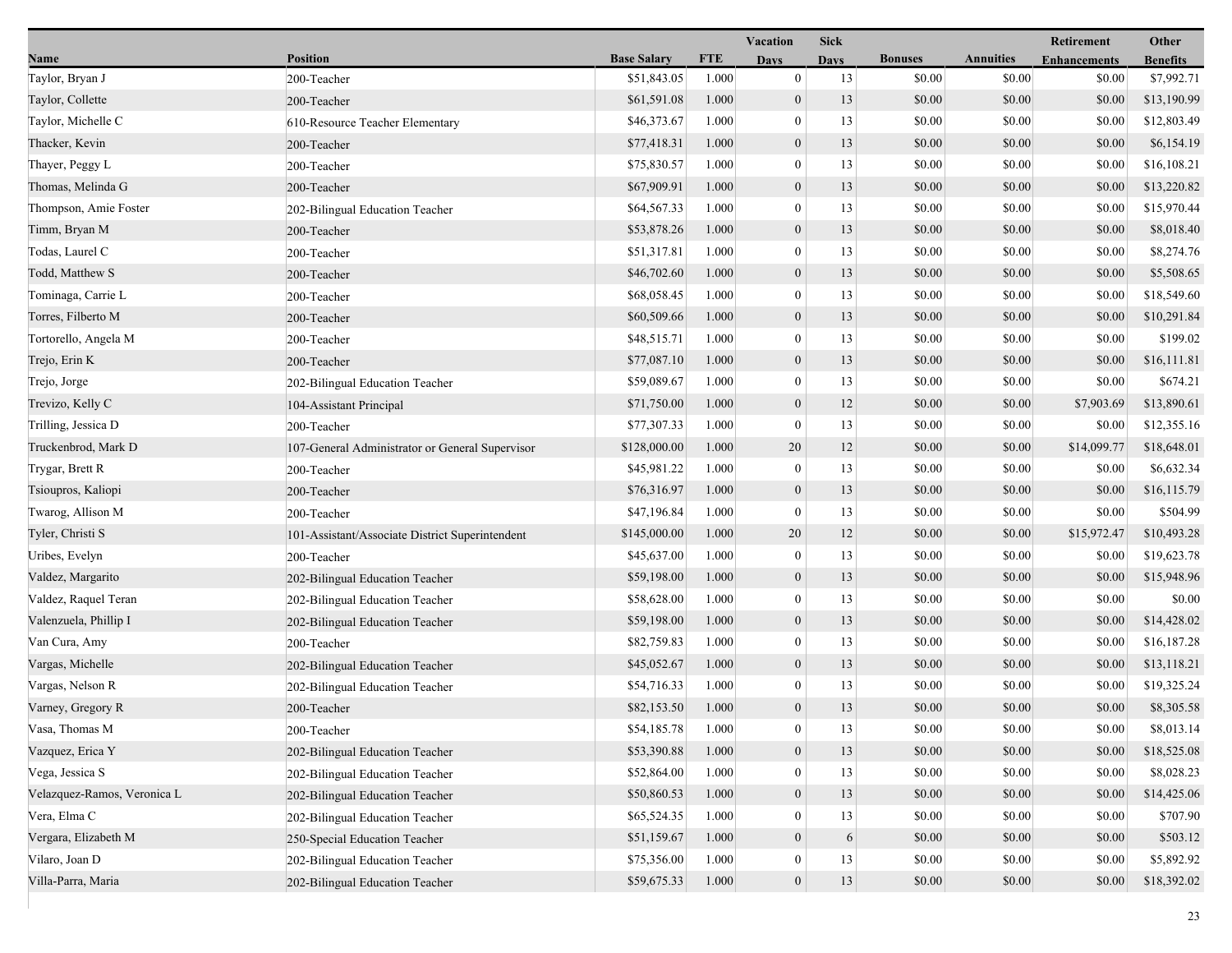| Name                      | <b>Position</b>                                 | <b>Base Salary</b> | <b>FTE</b> | <b>Days</b>      |             |                |                  |                     |                 |
|---------------------------|-------------------------------------------------|--------------------|------------|------------------|-------------|----------------|------------------|---------------------|-----------------|
|                           |                                                 |                    |            |                  | <b>Days</b> | <b>Bonuses</b> | <b>Annuities</b> | <b>Enhancements</b> | <b>Benefits</b> |
| Vogt, Darrin F            | 200-Teacher                                     | \$56,461.26        | 1.000      | $\boldsymbol{0}$ | 13          | \$0.00         | \$0.00           | \$0.00              | \$8,039.00      |
| Vonch, Cheryl L           | 200-Teacher                                     | \$85,547.31        | 1.000      | $\mathbf{0}$     | 13          | \$0.00         | \$0.00           | \$0.00              | \$13,419.81     |
| Vukovich, Monique B       | 200-Teacher                                     | \$64,683.99        | 1.000      | $\bf{0}$         | 13          | \$0.00         | \$0.00           | \$0.00              | \$709.97        |
| Waddell, Sarah K          | 101-Assistant/Associate District Superintendent | \$141,096.15       | 1.000      | 20               | 12          | \$0.00         | \$0.00           | \$15,542.24         | \$3,193.06      |
| Wagner, Peggy J           | 200-Teacher                                     | \$26,651.13        | 1.000      | $\bf{0}$         | 13          | \$0.00         | \$0.00           | \$0.00              | \$8,423.99      |
| Walter, Christopher J     | 200-Teacher                                     | \$44,953.11        | 1.000      | $\boldsymbol{0}$ | 13          | \$0.00         | \$0.00           | \$0.00              | \$2,923.29      |
| Ward, Leslie O            | 200-Teacher                                     | \$50,793.47        | 1.000      | $\mathbf{0}$     | 13          | \$0.00         | \$0.00           | \$0.00              | \$19,267.61     |
| Wargo, Michelle J         | 200-Teacher                                     | \$77,802.92        | 1.000      | $\mathbf{0}$     | 13          | \$0.00         | \$0.00           | \$0.00              | \$16,138.44     |
| Wargo, William W          | 200-Teacher                                     | \$58,171.03        | 1.000      | $\bf{0}$         | 13          | \$0.00         | \$0.00           | \$0.00              | \$666.37        |
| Warner, Gary A            | 610-Resource Teacher Elementary                 | \$86,316.00        | 1.000      | $\mathbf{0}$     | 13          | \$0.00         | \$0.00           | \$0.00              | \$13,444.68     |
| <b>WASSERMAN, ASHLEY</b>  | 250-Special Education Teacher                   | \$48,249.33        | 1.000      | $\bf{0}$         | 13          | \$0.00         | \$0.00           | \$0.00              | \$7,315.86      |
| Watermann, Holly A        | 200-Teacher                                     | \$73,424.27        | 1.000      | $\mathbf{0}$     | 13          | \$0.00         | \$0.00           | \$0.00              | \$16,085.11     |
| Webb, Lindsay M           | 200-Teacher                                     | \$48,387.68        | 1.000      | $\mathbf{0}$     | 13          | \$0.00         | \$0.00           | \$0.00              | \$13,073.88     |
| Weber, Dana M             | 200-Teacher                                     | \$72,122.68        | 1.000      | $\mathbf{0}$     | 13          | \$0.00         | \$0.00           | \$0.00              | \$749.81        |
| Wecker, Paul A            | 250-Special Education Teacher                   | \$30,463.74        | 0.700      | $\boldsymbol{0}$ | 9           | \$0.00         | \$0.00           | \$0.00              | \$343.47        |
| Wedll, Dawn R             | 200-Teacher                                     | \$86,622.49        | 1.000      | $\mathbf{0}$     | 13          | \$0.00         | \$0.00           | \$0.00              | \$974.69        |
| Wehling, Lisa Marie       | 202-Bilingual Education Teacher                 | \$79,445.67        | 1.000      | $\bf{0}$         | 13          | \$0.00         | \$0.00           | \$0.00              | \$19,545.92     |
| Wehrle, Margaret C        | 200-Teacher                                     | \$47,273.74        | 1.000      | $\mathbf{0}$     | 13          | \$0.00         | \$0.00           | \$0.00              | \$486.06        |
| Weidemiller, Cassie Marie | 202-Bilingual Education Teacher                 | \$49,108.67        | 1.000      | $\mathbf{0}$     | 13          | \$0.00         | \$0.00           | \$0.00              | \$10,713.64     |
| Weintraub, Julie M        | 200-Teacher                                     | \$71,968.58        | 1.000      | $\mathbf{0}$     | 13          | \$0.00         | \$0.00           | \$0.00              | \$751.12        |
| Weissinger, Patricia J    | 200-Teacher                                     | \$67,048.43        | 1.000      | $\boldsymbol{0}$ | 13          | \$0.00         | \$0.00           | \$0.00              | \$8,150.68      |
| Werner, Katherine R       | 200-Teacher                                     | \$70,805.55        | 1.000      | $\mathbf{0}$     | 13          | \$0.00         | \$0.00           | \$0.00              | \$16,069.44     |
| Westmorland, Christine M  | 200-Teacher                                     | \$44,417.00        | 1.000      | $\bf{0}$         | 13          | \$0.00         | \$0.00           | \$0.00              | \$13,805.05     |
| Wheeler, Ross A           | 200-Teacher                                     | \$93,547.92        | 1.000      | $\mathbf{0}$     | 13          | \$0.00         | \$0.00           | \$0.00              | \$16,243.33     |
| White, Sara B             | 200-Teacher                                     | \$58,264.08        | 1.000      | $\mathbf{0}$     | 13          | \$0.00         | \$0.00           | \$0.00              | \$14,552.00     |
| Wiacek, Carmina           | 200-Teacher                                     | \$52,706.66        | 1.000      | $\mathbf{0}$     | 13          | \$0.00         | \$0.00           | \$0.00              | \$551.48        |
| Wilder, Thomas J          | 250-Special Education Teacher                   | \$50,100.33        | 1.000      | $\boldsymbol{0}$ | 13          | \$0.00         | \$0.00           | \$0.00              | \$8,039.49      |
| Wilkie, Diana L           | 200-Teacher                                     | \$81,939.06        | 1.000      | $\boldsymbol{0}$ | 13          | \$0.00         | \$0.00           | \$0.00              | \$7,947.81      |
| Wilkinson, Dorle          | 200-Teacher                                     | \$49,623.36        | 1.000      | $\mathbf{0}$     | 13          | \$0.00         | \$0.00           | \$0.00              | \$18,390.11     |
| Williams, Don A           | 200-Teacher                                     | \$102,157.41       | 1.000      | $\mathbf{0}$     | 13          | \$0.00         | \$0.00           | \$0.00              | \$10,905.91     |
| Williams, Karen M         | 250-Special Education Teacher                   | \$45,879.00        | 1.000      | $\bf{0}$         | 13          | \$0.00         | \$0.00           | \$0.00              | \$19,225.53     |
| Williams, Sandra I        | 251-Bilingual Special Education Teacher         | \$44,198.42        | 1.000      | $\mathbf{0}$     | 13          | \$0.00         | \$0.00           | \$0.00              | \$9,748.83      |
| Willigman, Matthew        | 104-Assistant Principal                         | \$83,119.00        | 1.000      | $\mathbf{0}$     | 12          | \$0.00         | \$0.00           | \$9,156.00          | \$20,649.85     |
| Wills, Lisa A             | 202-Bilingual Education Teacher                 | \$45,405.59        | 1.000      | $\mathbf{0}$     | 13          | \$0.00         | \$0.00           | \$0.00              | \$465.57        |
| Wilson, Jennifer L        | 200-Teacher                                     | \$59,331.24        | 1.000      | $\mathbf{0}$     | 13          | \$0.00         | \$0.00           | \$0.00              | \$8,055.58      |
| Wilson, Robyn             | 200-Teacher                                     | \$87,754.73        | 1.000      | $\mathbf{0}$     | 13          | \$0.00         | \$0.00           | \$0.00              | \$18,730.80     |
| Winders, Brian T          | 200-Teacher                                     | \$51,200.29        | 1.000      | $\bf{0}$         | 13          | \$0.00         | \$0.00           | \$0.00              | \$6,674.03      |
| Winkelman, Courtney A     | 250-Special Education Teacher                   | \$45,052.67        | 1.000      | $\mathbf{0}$     | 13          | \$0.00         | \$0.00           | \$0.00              | \$13,716.34     |